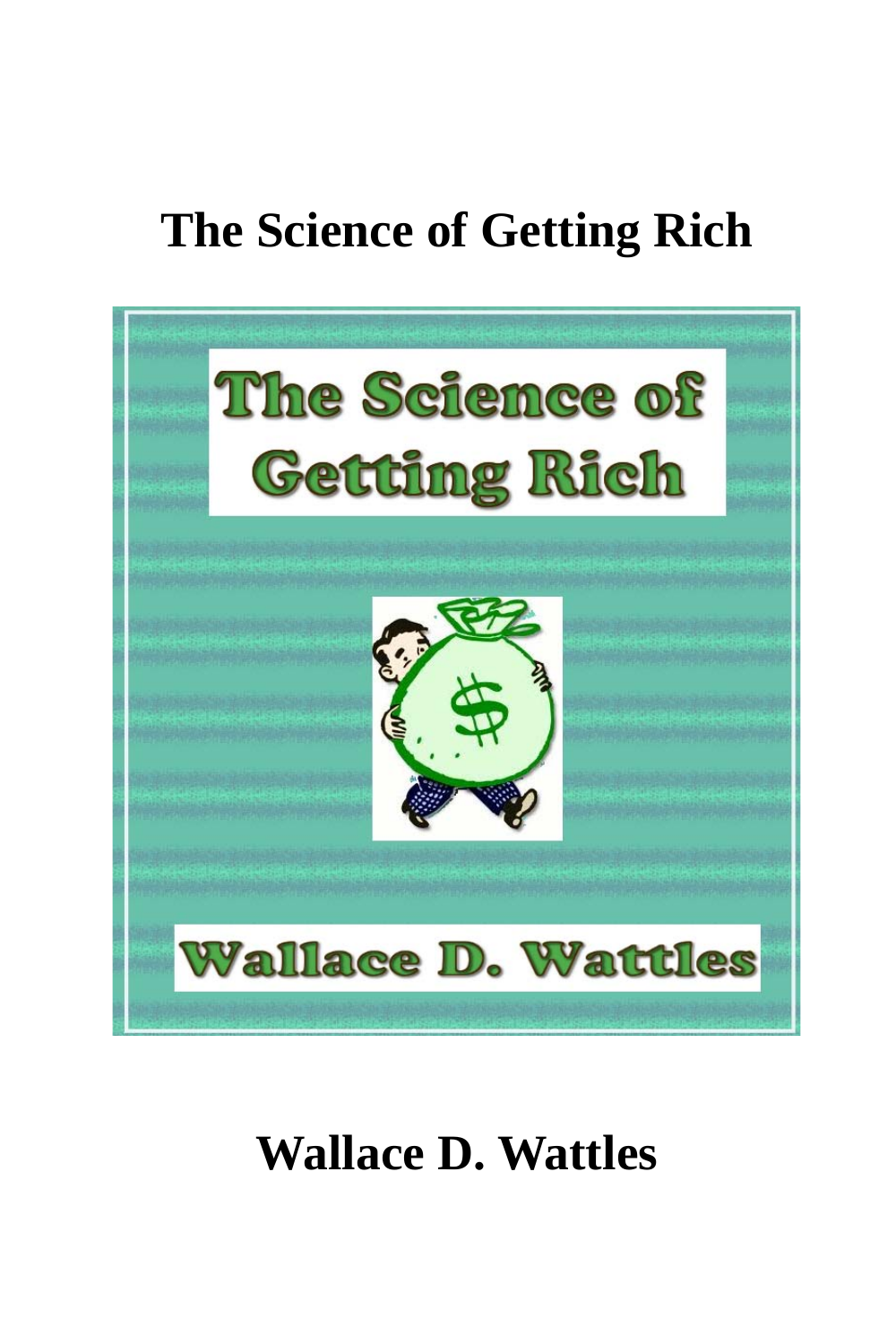Brought to you By

 *[Ebooks on everything](http://www.ebooksoneverything.com/)*

<span id="page-1-0"></span>The Science of Getting Rich by Wallace D. Wattles asserts that all of us have the ability to obtain enough wealth to live as we desire and to fulfil our purpose in life. There exists a science of getting rich - and like algebra or arithmetic, once this science is understood and replicated, it will create wealth. Wealth is as infinite as the creative mind. Create ideas, take action and abundance will flow with mathematical certainty.

Please Note: This free ebook is formatted so that it can be read on any ereading device, including smartphones. As different devices have different dimensions, page numbers will vary - hence this document does not contain formatted page numbers.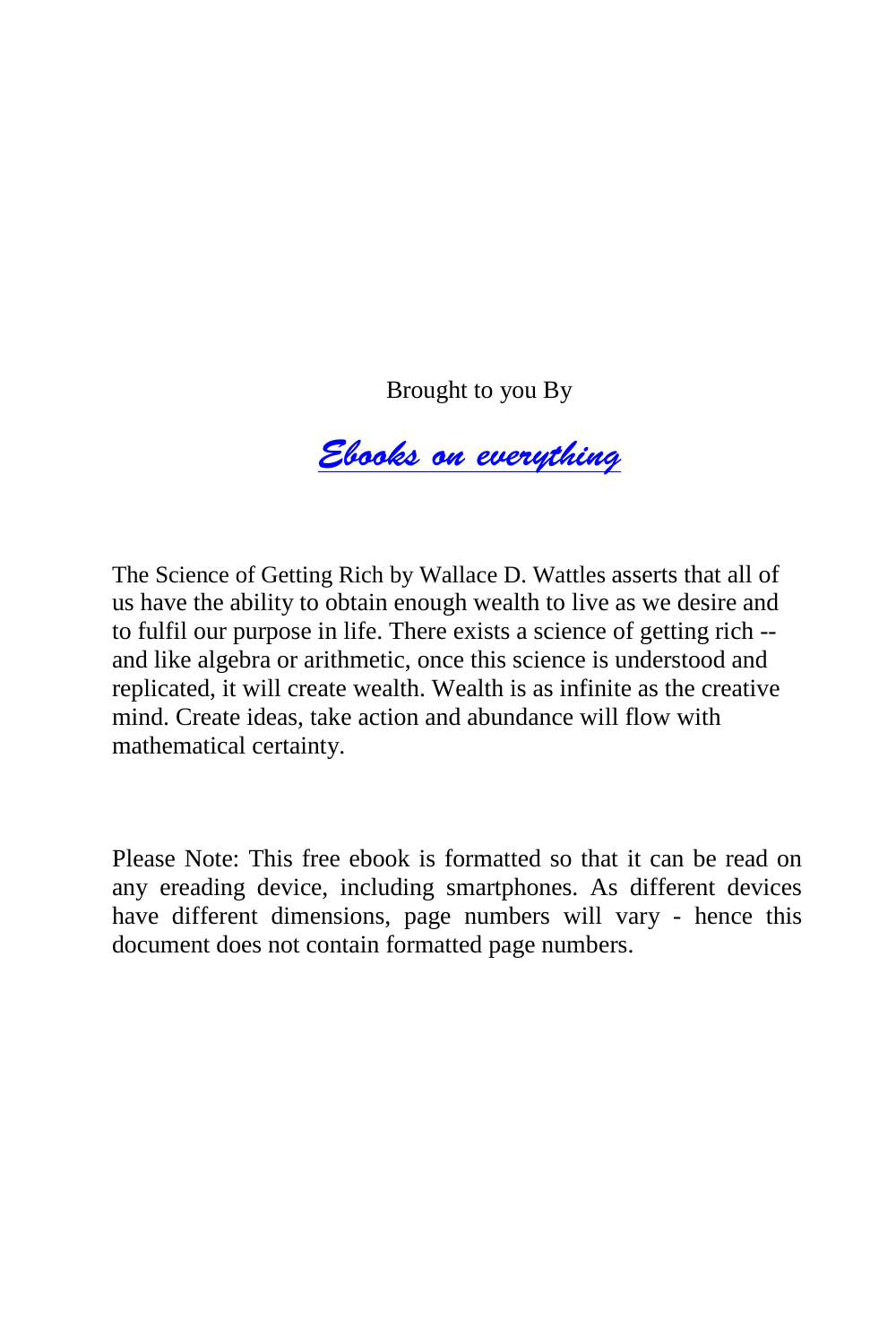#### **Contents**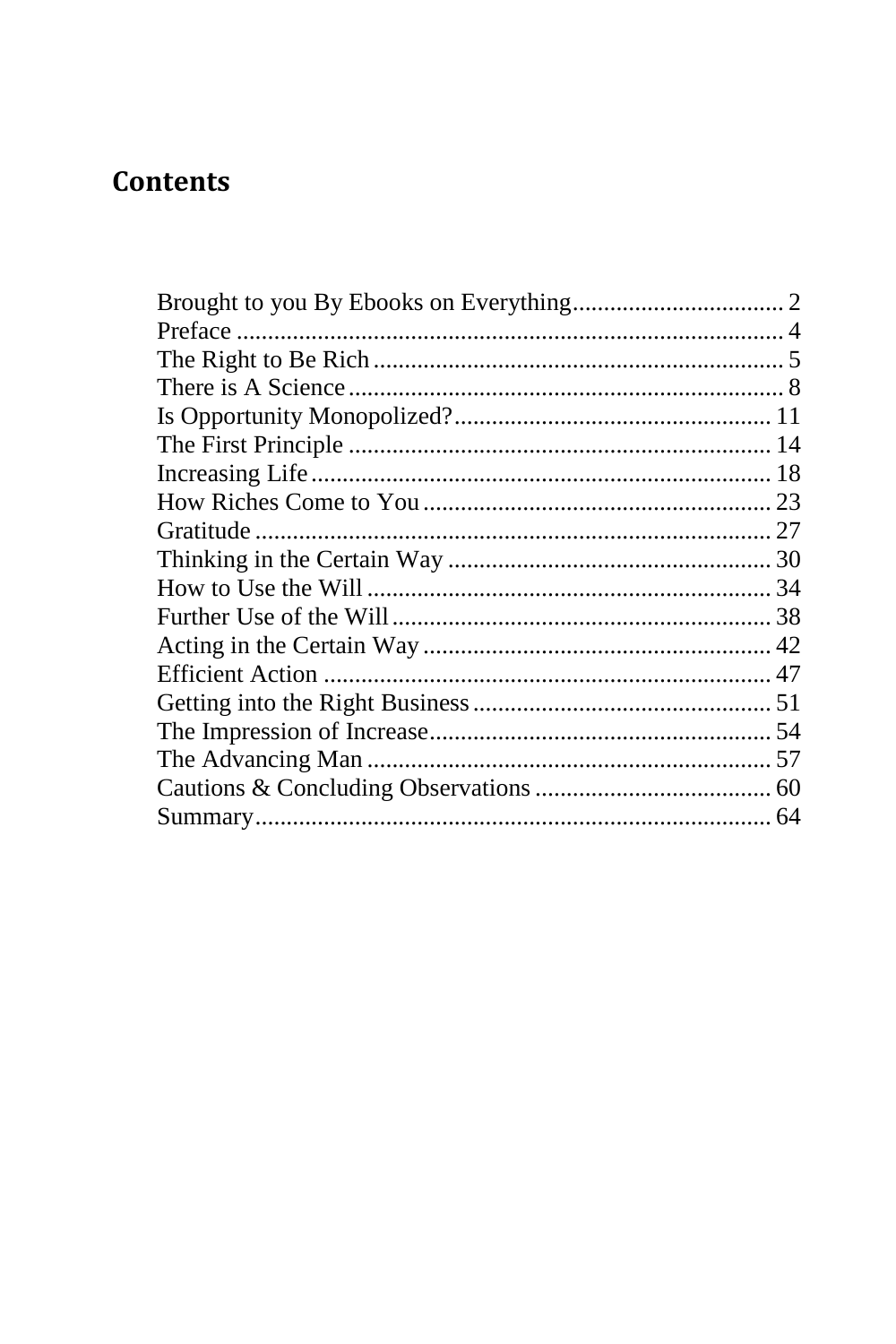#### <span id="page-3-0"></span>**Preface**

This book is pragmatical, not philosophical; a practical manual, not a treatise upon theories. It is intended for the men and women whose most pressing need is for money; who wish to get rich first, and philosophize afterward. It is for those who have, so far, found neither the time, the means, nor the opportunity to go deeply into the study of metaphysics, but who want results and who are willing to take the conclusions of science as a basis for action, without going into all the processes by which those conclusions were reached.

It is expected that the reader will take the fundamental statements upon faith, just as he would take statements concerning a law of electrical action if they were promulgated by a Marconi or an Edison; and, taking the statements upon faith, that he will prove their truth by acting upon them without fear or hesitation. Every man or woman who does this will certainly get rich; for the science herein applied is an exact science, and failure is impossible. For the benefit, however, of those who wish to investigate philosophical theories and so secure a logical basis for faith, I will here cite certain authorities.

The monistic theory of the universe the theory that One is All, and that All is One; That one Substance manifests itself as the seeming many elements of the material world -is of Hindu origin, and has been gradually winning its way into the thought of the western world for two hundred years. It is the foundation of all the Oriental philosophies, and of those of Descartes, Spinoza, Leibnitz, Schopenhauer, Hegel, and Emerson.

The reader who would dig to the philosophical foundations of this is advised to read Hegel and Emerson for himself.

In writing this book I have sacrificed all other considerations to plainness and simplicity of style, so that all might understand. The plan of action laid down herein was deduced from the conclusions of philosophy; it has been thoroughly tested, and bears the supreme test of practical experiment; it works. If you wish to know how the conclusions were arrived at, read the writings of the authors mentioned above; and if you wish to reap the fruits of their philosophies in actual practice, read this book and do exactly as it tells you to do.

Wallace D Wattles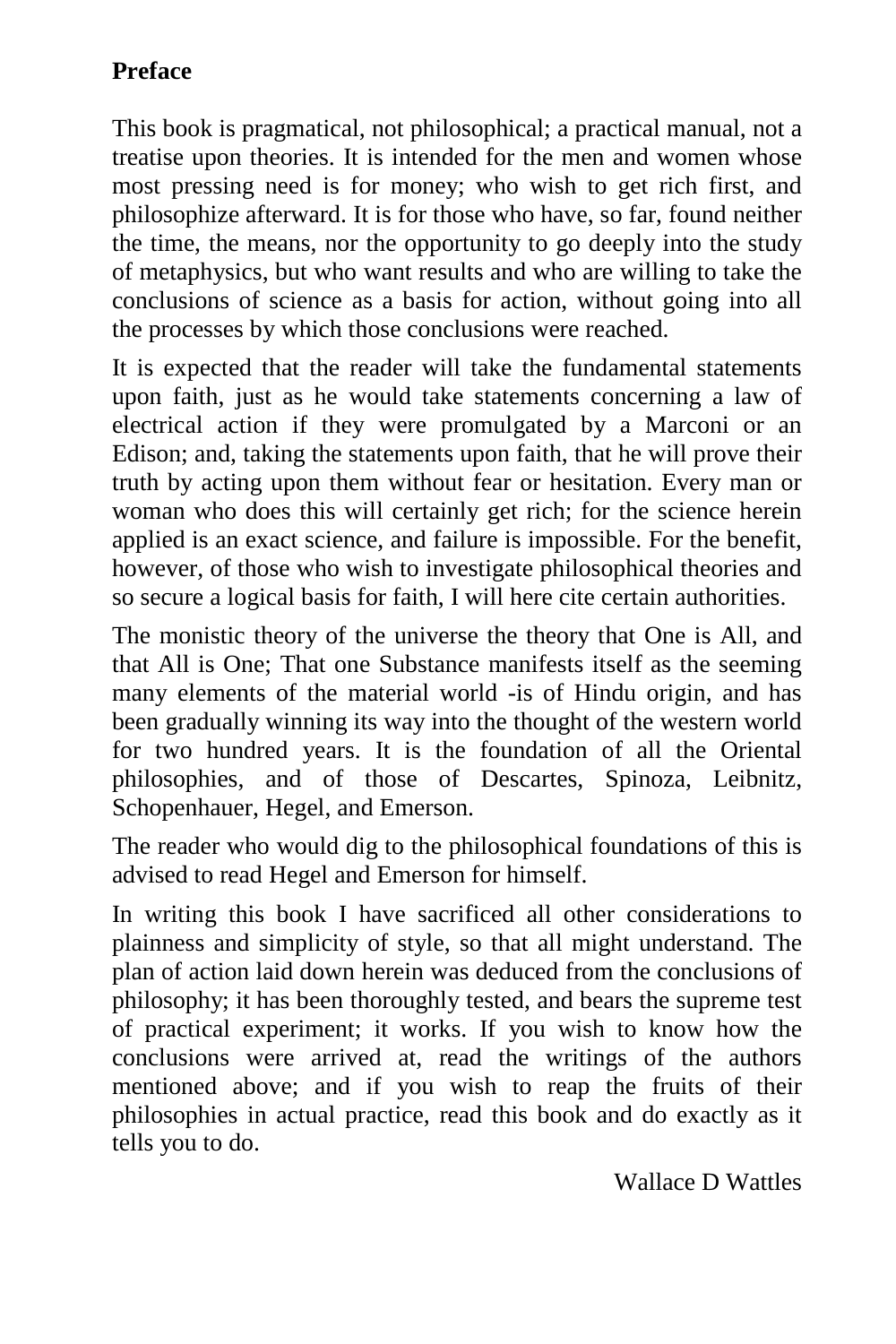## <span id="page-4-0"></span>**The Right to Be Rich**

WHATEVER may be said in praise of poverty, the fact remains that it is not possible to live a really complete or successful life unless one is rich. No man can rise to his greatest possible height in talent or soul development unless he has plenty of money; for to unfold the soul and to develop talent he must have many things to use, and he cannot have these things unless he has money to buy them with.

A man develops in mind, soul, and body by making use of things, and society is so organized that man must have money in order to become the possessor of things; therefore, the basis of all advancement for man must be the science of getting rich.

The object of all life is development; and everything that lives has an inalienable right to all the development it is capable of attaining.

Man's right to life means his right to have the free and unrestricted use of all the things which may be necessary to his fullest mental, spiritual, and physical unfoldment; or, in other words, his right to be rich.

In this book, I shall not speak of riches in a figurative way; to be really rich does not mean to be satisfied or contented with a little. No man ought to be satisfied with a little if he is capable of using and enjoying more. The purpose of Nature is the advancement and unfoldment of life; and every man should have all that can contribute to the power; elegance, beauty, and richness of life; to be content with less is sinful.

The man who owns all he wants for the living of all the life he is capable of living is rich; and no man who has not plenty of money can have all he wants. Life has advanced so far, and become so complex, that even the most ordinary man or woman requires a great amount of wealth in order to live in a manner that even approaches completeness. Every person naturally wants to become all that they are capable of becoming; this desire to realize innate possibilities is inherent in human nature; we cannot help wanting to be all that we can be. Success in life is becoming what you want to be; you can become what you want to be only by making use of things, and you can have the free use of things only as you become rich enough to buy them. To understand the science of getting rich is therefore the most essential of all knowledge.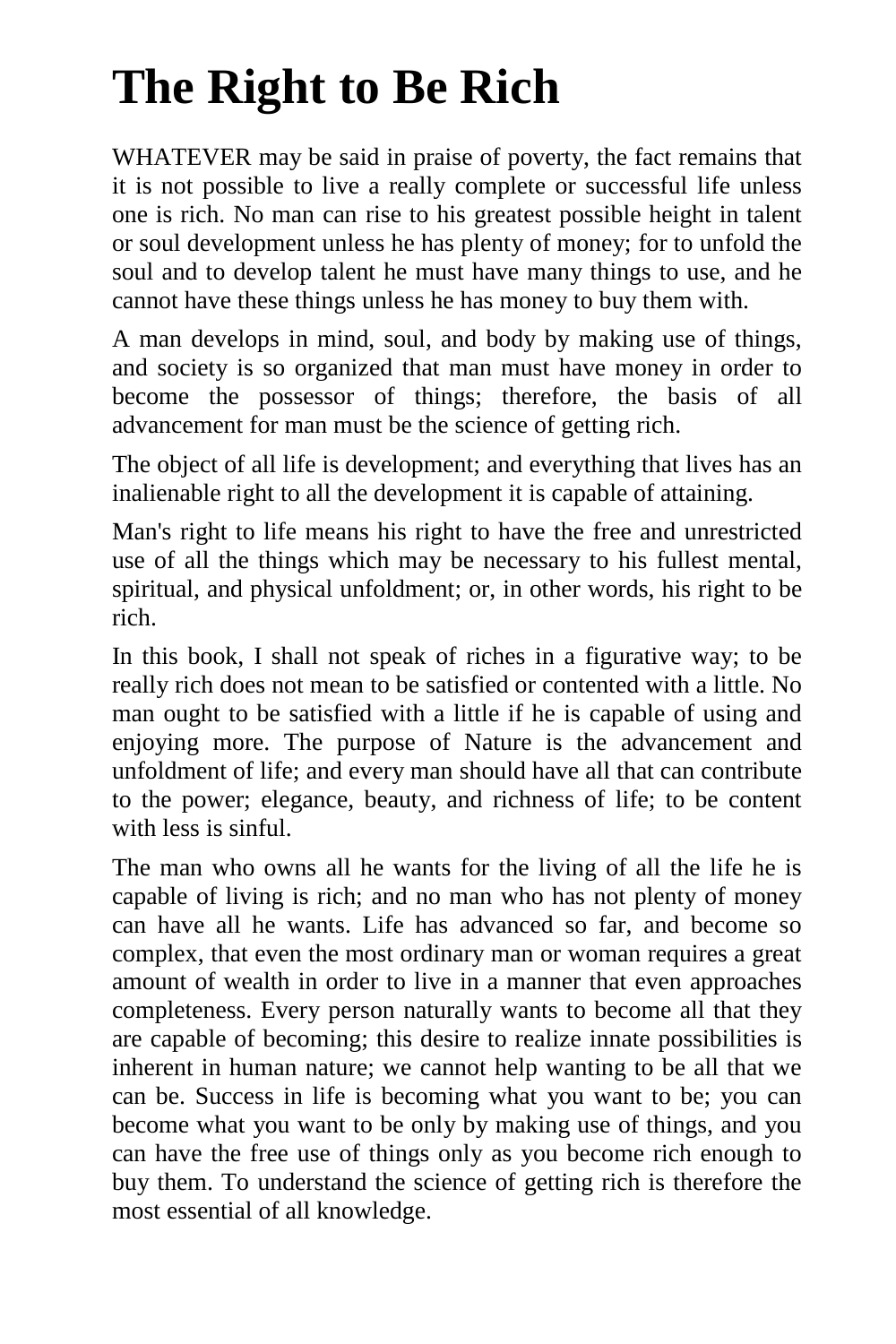There is nothing wrong in wanting to get rich. The desire for riches is really the desire for a richer, fuller, and more abundant life; and that desire is praise worthy. The man who does not desire to live more abundantly is abnormal, and so the man who does not desire to have money enough to buy all he wants is abnormal.

There are three motives for which we live; we live for the body, we live for the mind, we live for the soul. No one of these is better or holier than the other; all are alike desirable, and no one of the three- body, mind, or soul--can live fully if either of the others is cut short of full life and expression. It is not right or noble to live only for the soul and deny mind or body; and it is wrong to live for the intellect and deny body or soul.

We are all acquainted with the loathsome consequences of living for the body and denying both mind and soul; and we see that *real* life means the complete expression of all that man can give forth through body, mind, and soul. Whatever he can say, no man can be really happy or satisfied unless his body is living fully in every function, and unless the same is true of his mind and his soul. Wherever there is unexpressed possibility, or function not performed, there is unsatisfied desire. Desire is possibility seeking expression, or function seeking performance.

Man cannot live fully in body without good food, comfortable clothing, and warm shelter; and without freedom from excessive toil. Rest and recreation are also necessary to his physical life. He cannot live fully in mind without books and time to study them, without opportunity for travel and observation, or without intellectual companionship.

To live fully in mind he must have intellectual recreations, and must surround himself with all the objects of art and beauty he is capable of using and appreciating.

To live fully in soul, man must have love; and love is denied expression by poverty.

A man's highest happiness is found in the bestowal of benefits on those he loves; love finds its most natural and spontaneous expression in giving. The man who has nothing to give cannot fill his place as a husband or father, as a citizen, or as a man. It is in the use of material things that a man finds full life for his body, develops his mind, and unfolds his soul. It is therefore of supreme importance to him that he should be rich.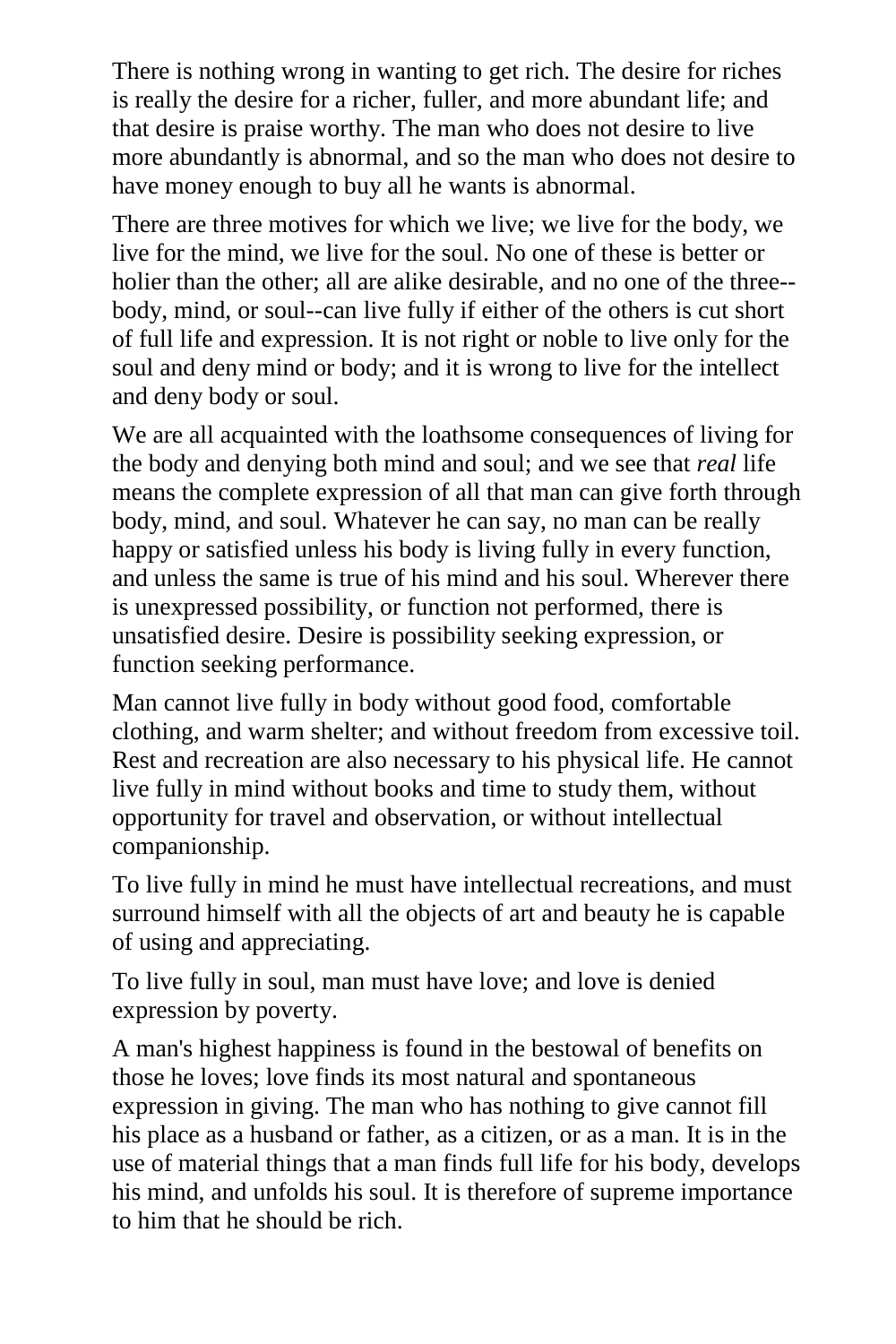It is perfectly right that you should desire to be rich; if you are a normal man or woman you cannot help doing so. It is perfectly right that you should give your best attention to the Science of Getting Rich, for it is the noblest and most necessary of all studies. If you neglect this study, you are derelict in your duty to yourself, to God and humanity; for you can render to God and humanity no greater service than to make the most of yourself.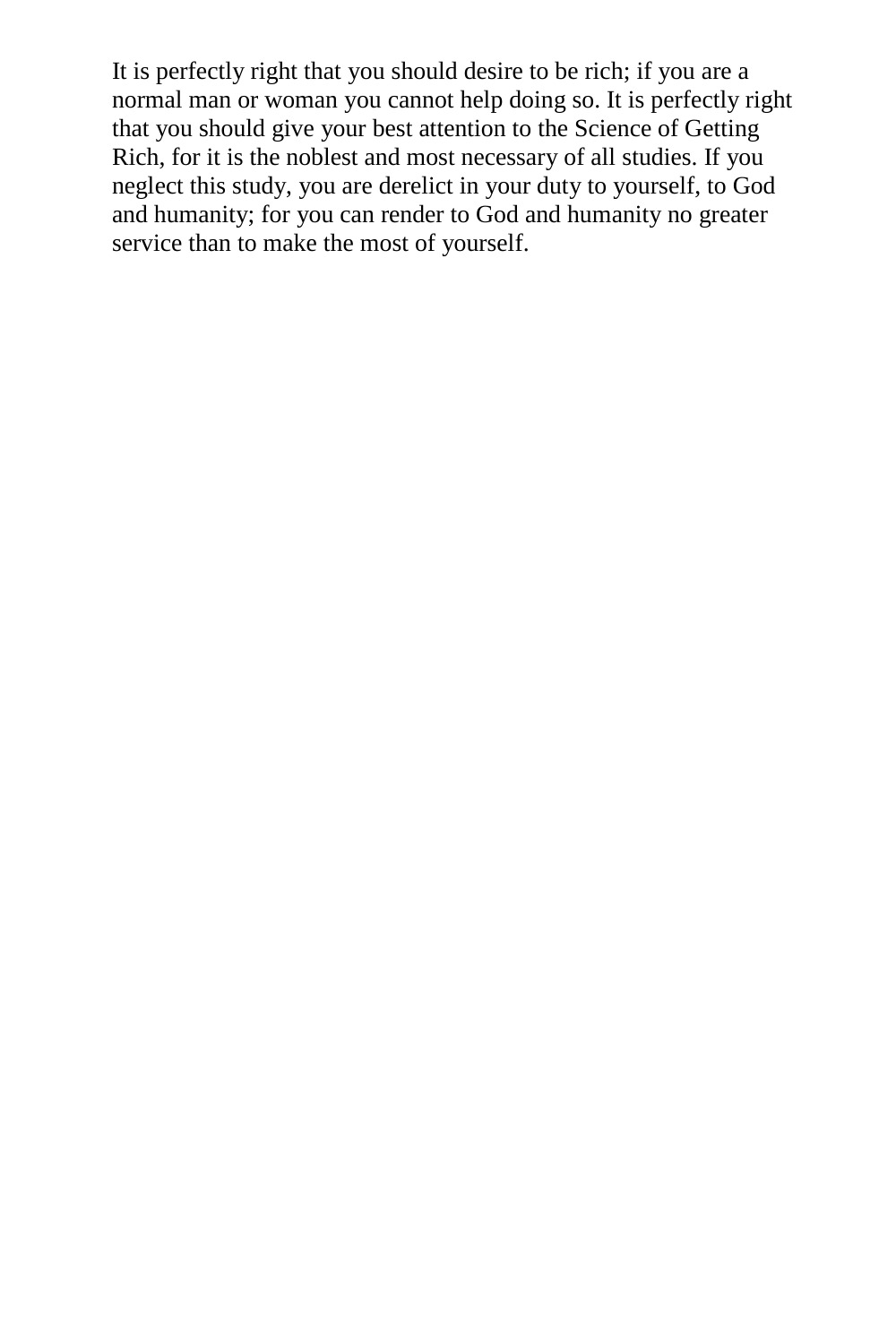#### <span id="page-7-0"></span>**There is A Science**

THERE is a Science of getting rich, and it is an exact science, like algebra or arithmetic. There are certain laws which govern the process of acquiring riches; once these laws are learned and obeyed by any man, he will get rich with mathematical certainty.

The ownership of money and property comes as a result of doing things in a certain way; those who do things in this Certain Way, whether on purpose or accidentally, get rich; while those who do not do things in this Certain Way, no matter how hard they work or how able they are, remain poor.

It is a natural law that like causes always produce like effects; and, therefore, any man or woman who learns to do things in this certain way will infallibly get rich.

That the above statement is true is shown by the following facts:

Getting rich is not a matter of environment, for, if it were, all the people in certain neighborhoods would become wealthy; the people of one city would all be rich, while those of other towns would all be poor; or the inhabitants of one state would roll in wealth, while those of an adjoining state would be in poverty.

But everywhere we see rich and poor living side by side, in the same environment, and often engaged in the same vocations. When two men are in the same locality, and in the same business, and one gets rich while the other remains poor, it shows that getting rich is not, primarily, a matter of environment. Some environments may be more favorable than others, but when two men in the same business are in the same neighborhood, and one gets rich while the other fails, it indicates that getting rich is the result of doing things in a Certain Way.

And further, the ability to do things in this certain way is not due solely to the possession of talent, for many people who have great talent remain poor, while other who have very little talent get rich.

Studying the people who have got rich, we find that they are an average lot in all respects, having no greater talents and abilities than other men. It is evident that they do not get rich because they possess talents and abilities that other men have not, but because they happen to do things in a Certain Way.

Getting rich is not the result of saving, or "thrift"; many very penurious people are poor, while free spenders often get rich.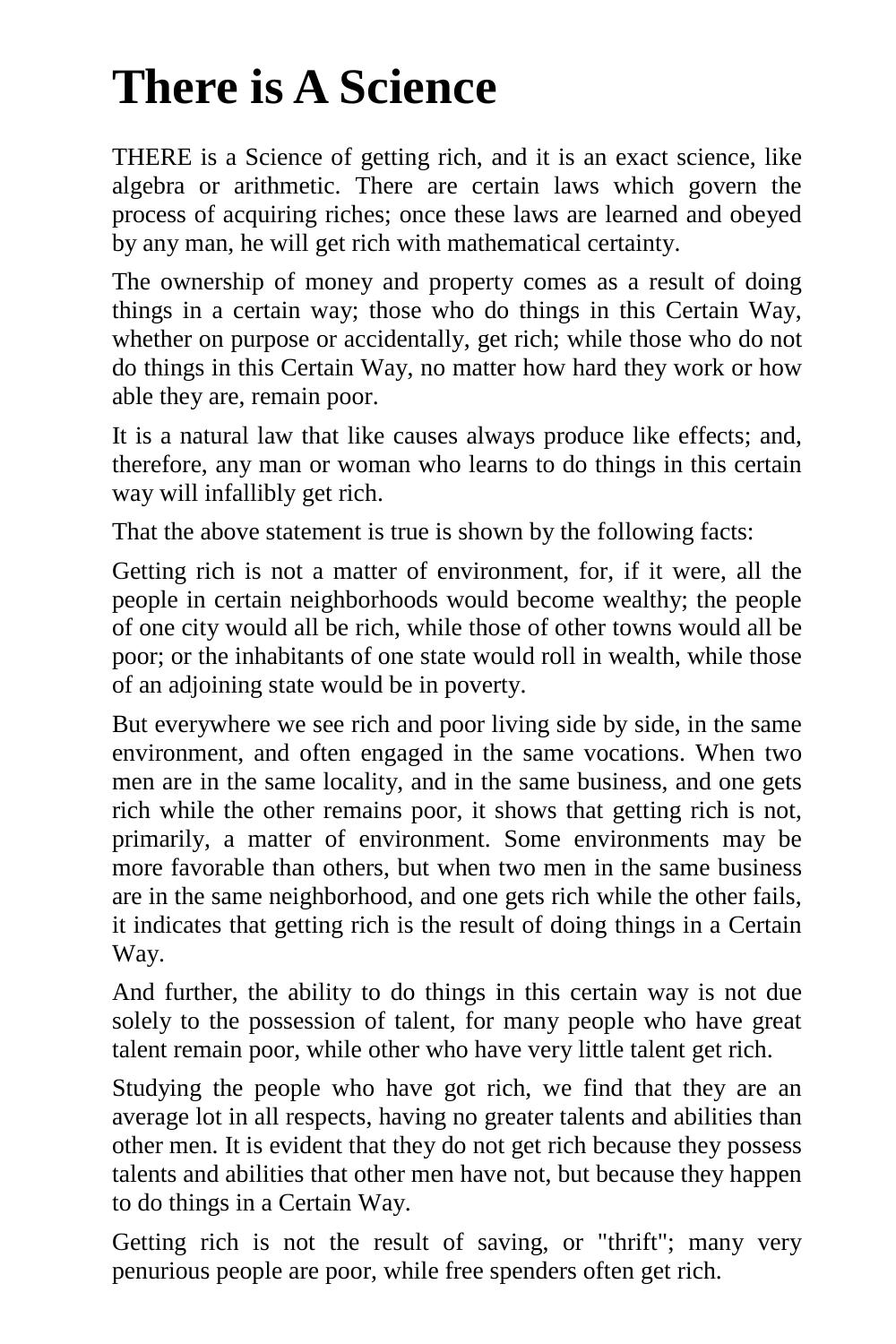Nor is getting rich due to doing things which others fail to do; for two men in the same business often do almost exactly the same things, and one gets rich while the other remains poor or becomes bankrupt.

From all these things, we must come to the conclusion that getting rich is the result of doing things in a Certain Way.

If getting rich is the result of doing things in a Certain Way, and if like causes always produce like effects, then any man or woman who can do things in that way can become rich, and the whole matter is brought within the domain of exact science.

The question arises here, whether this Certain Way may not be so difficult that only a few may follow it. This cannot be true, as we have seen, so far as natural ability is concerned. Talented people get rich, and blockheads get rich; intellectually brilliant people get rich, and very stupid people get rich; physically strong people get rich, and weak and sickly people get rich.

Some degree of ability to think and understand is, of course, essential; but in so far natural ability is concerned, any man or woman who has sense enough to read and understand these words can certainly get rich.

Also, we have seen that it is not a matter of environment. Location counts for something; one would not go to the heart of the Sahara and expect to do successful business.

Getting rich involves the necessity of dealing with men, and of being where there are people to deal with; and if these people are inclined to deal in the way you want to deal, so much the better. But that is about as far as environment goes.

If anybody else in your town can get rich, so can you; and if anybody else in your state can get rich, so can you.

Again, it is not a matter of choosing some particular business or profession. People get rich in every business, and in every profession; while their next door neighbors in the same vocation remain in poverty.

It is true that you will do best in a business which you like, and which is congenial to you; and if you have certain talents which are well developed, you will do best in a business which calls for the exercise of those talents.

Also, you will do best in a business which is suited to your locality; an ice-cream parlor would do better in a warm climate than in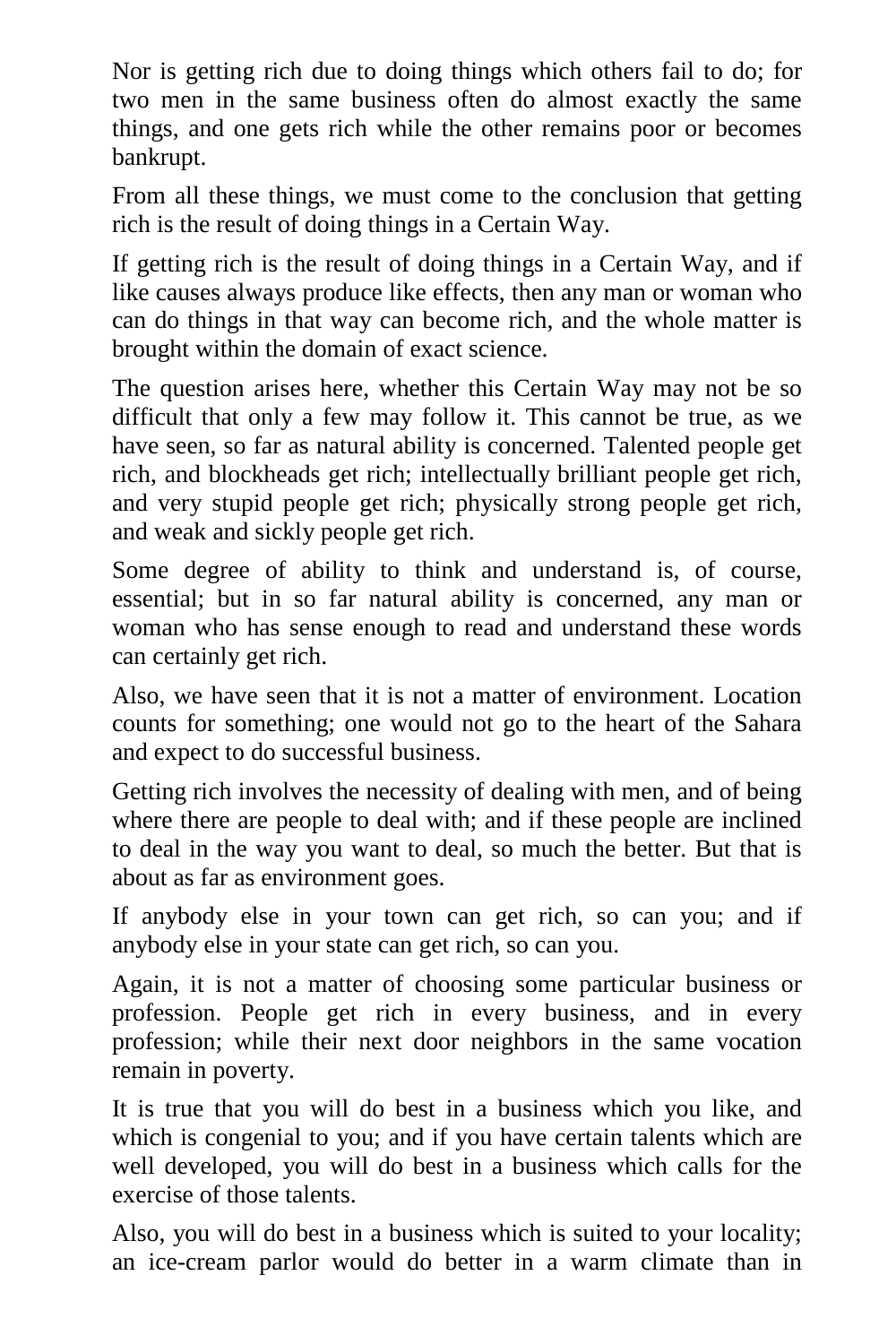Greenland, and a salmon fishery will succeed better in the Northwest than in Florida, where there are no salmon.

But, aside from these general limitations, getting rich is not dependent upon your engaging in some particular business, but upon your learning to do things in a Certain Way. If you are now in business, and anybody else in your locality is getting rich in the same business, while you are not getting rich, it is because you are not doing things in the same Way that the other person is doing them.

No one is prevented from getting rich by lack of capital. True, as you get capital the increase becomes more easy and rapid; but one who has capital is already rich, and does not need to consider how to become so. No matter how poor you may be, if you begin to do things in the Certain Way you will begin to get rich; and you will begin to have capital. The getting of capital is a part of the process of getting rich; and it is a part of the result which invariably follows the doing of things in the Certain Way. You may be the poorest man on the continent, and be deeply in debt; you may have neither friends, influence, nor resources; but if you begin to do things in this way, you must infallibly begin to get rich, for like causes must produce like effects. If you have no capital, you can get capital; if you are in the wrong business, you can get into the right business; if you are in the wrong location, you can go to the right location; and you can do so *by beginning in your present business and in your present location* to do things in the Certain Way which causes success.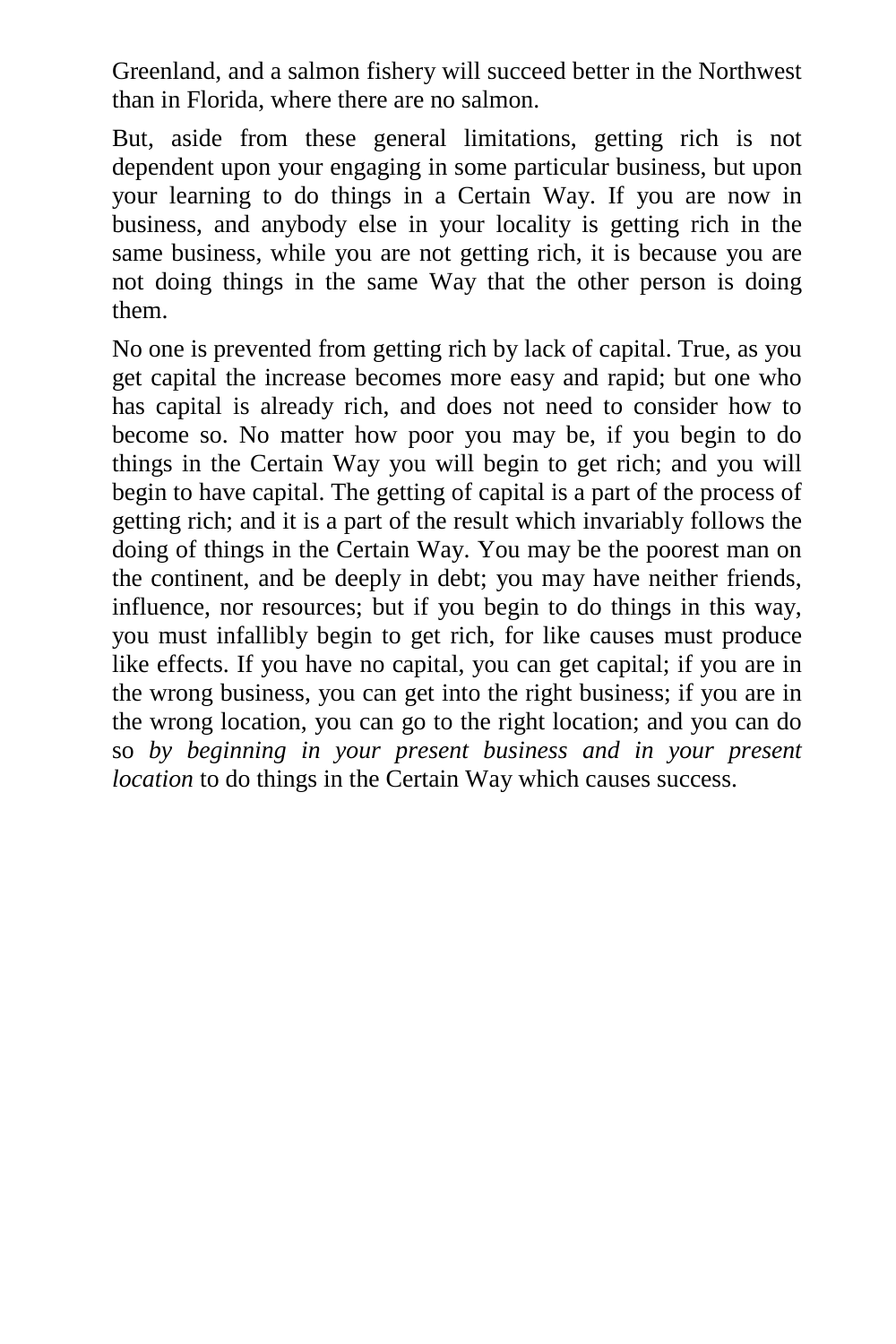# <span id="page-10-0"></span>**Is Opportunity Monopolized?**

NO man is kept poor because opportunity has been taken away from him; because other people have monopolized the wealth, and have put a fence around it. You may be shut off from engaging in business in certain lines, but there are other channels open to you. Probably it would be hard for you to get control of any of the great railroad systems; that field is pretty well monopolized. But the electric railway business is still in its infancy, and offers plenty of scope for enterprise; and it will be but a very few years until traffic and transportation through the air will become a great industry, and in all its branches will give employment to hundreds of thousands, and perhaps to millions, of people. Why not turn your attention to the development of aerial transportation, instead of competing with J.J. Hill and others for a chance in the steam railway world?

It is quite true that if you are a workman in the employ of the steel trust you have very little chance of becoming the owner of the plant in which you work; but it is also true that if you will commence to act in a Certain Way, you can soon leave the employ of the steel trust; you can buy a farm of from ten to forty acres, and engage in business as a producer of foodstuffs. There is great opportunity at this time for men who will live upon small tracts of land and cultivate the same intensively; such men will certainly get rich. You may say that it is impossible for you to get the land, but I am going to prove to you that it is not impossible, and that you can certainly get a farm if you will go to work in a Certain Way.

At different periods the tide of opportunity sets in different directions, according to the needs of the whole, and the particular stage of social evolution which has been reached. At present, in America, it is setting toward agriculture and the allied industries and professions. To-day, opportunity is open before the factory worker in his line. It is open before the business man who supplies the farmer more than before the one who supplies the factory worker; and before the professional man who waits upon the farmer more than before the one who serves the working class.

There is abundance of opportunity for the man who will go with the tide, instead of trying to swim against it.

So the factory workers, either as individuals or as a class, are not deprived of opportunity. The workers are not being "kept down" by their masters; they are not being "ground" by the trusts and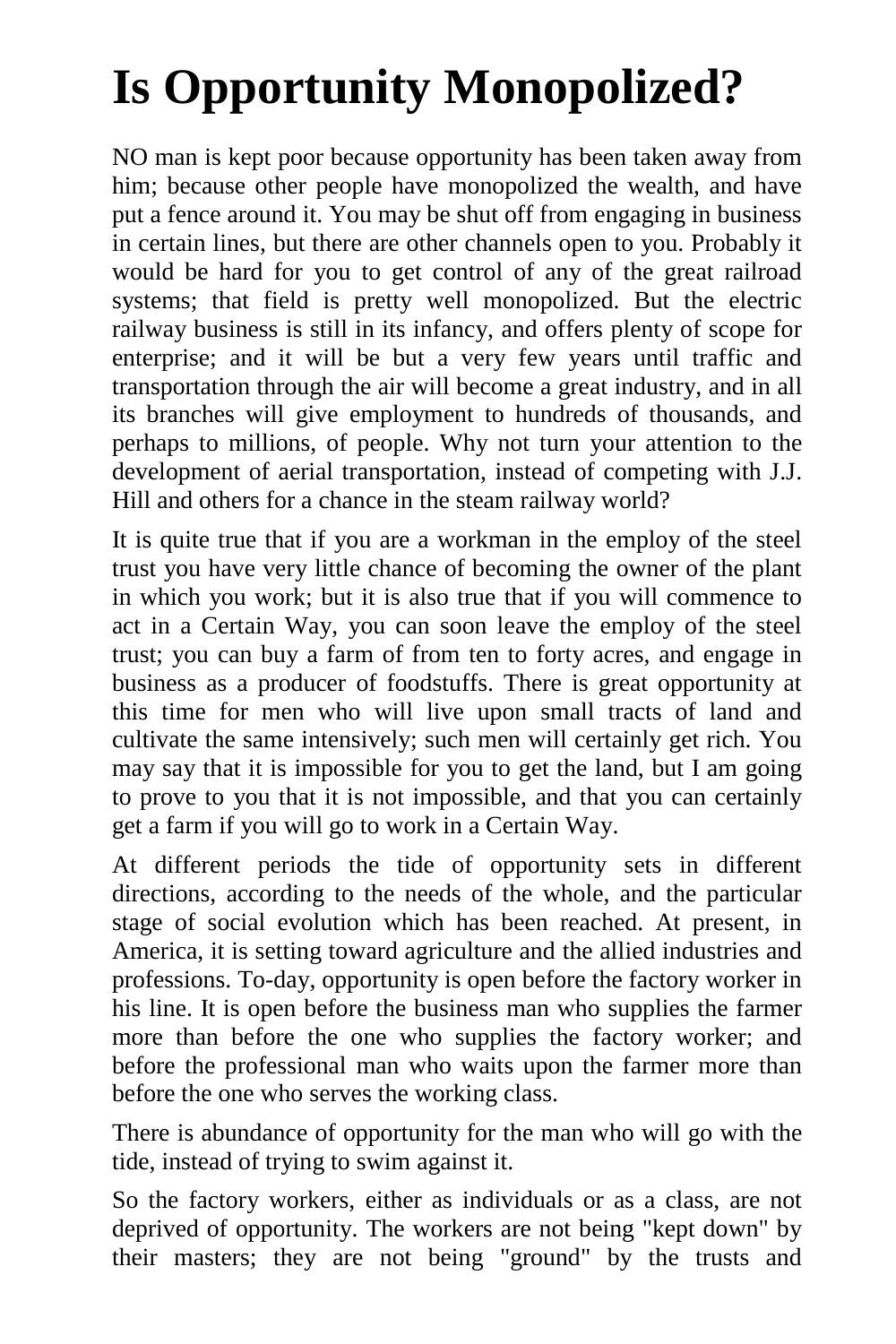combinations of capital. As a class, they are where they are because they do not do things in a Certain Way. If the workers of America chose to do so, they could follow the example of their brothers in Belgium and other countries, and establish great department stores and co-operative industries; they could elect men of their own class to office, and pass laws favoring the development of such cooperative industries; and in a few years they could take peaceable possession of the industrial field.

The working class may become the master class whenever they will begin to do things in a Certain Way; the law of wealth is the same for them as it is for all others. This they must learn; and they will remain where they are as long as they continue to do as they do. The individual worker, however, is not held down by the ignorance or the mental slothfulness of his class; he can follow the tide of opportunity to riches, and this book will tell him how.

No one is kept in poverty by a shortness in the supply of riches; there is more than enough for all. A palace as large as the capitol at Washington might be built for every family on earth from the building material in the United States alone; and under intensive cultivation, this country would produce wool, cotton, linen, and silk enough to cloth each person in the world finer than Solomon was arrayed in all his glory; together with food enough to feed them all luxuriously.

The visible supply is practically inexhaustible; and the invisible supply really IS inexhaustible.

*Everything you see on earth is made from one original substance, out of which all things proceed.* 

New Forms are constantly being made, and older ones are dissolving; but all are shapes assumed by One Thing.

There is no limit to the supply of Formless Stuff, or Original Substance. The universe is made out of it; but it was not all used in making the universe. The spaces in, through, and between the forms of the visible universe are permeated and filled with the Original Substance; with the formless Stuff; with the raw material of all things. Ten thousand times as much as has been made might still be made, and even then we should not have exhausted the supply of universal raw material.

No man, therefore, is poor because nature is poor, or because there is not enough to go around.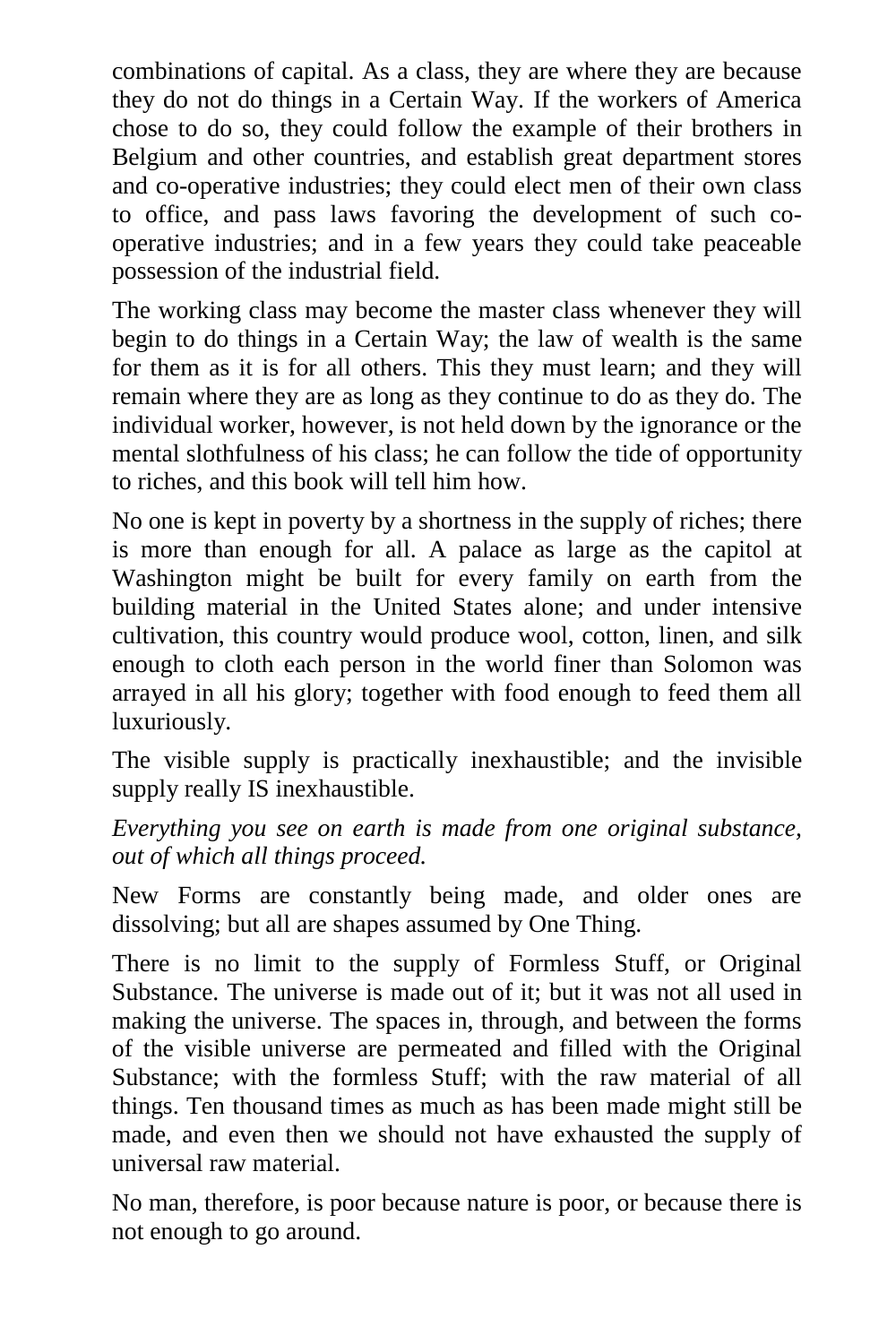Nature is an inexhaustible storehouse of riches; the supply will never run short. Original Substance is alive with creative energy, and is constantly producing more forms. When the supply of building material is exhausted, more will be produced; when the soil is exhausted so that food stuffs and materials for clothing will no longer grow upon it, it will be renewed or more soil will be made. When all the gold and silver has been dug from the earth, if man is still in such a stage of social development that he needs gold and silver, more will produced from the Formless. The Formless Stuff responds to the needs of man; it will not let him be without any good thing.

This is true of man collectively; the race as a whole is always abundantly rich, and if individuals are poor, it is because they do not follow the Certain Way of doing things which makes the individual man rich.

The Formless Stuff is intelligent; it is stuff which thinks. It is alive, and is always impelled toward more life.

It is the natural and inherent impulse of life to seek to live more; it is the nature of intelligence to enlarge itself, and of consciousness to seek to extend its boundaries and find fuller expression. The universe of forms has been made by Formless Living Substance, throwing itself into form in order to express itself more fully.

The universe is a great Living Presence, always moving inherently toward more life and fuller functioning.

Nature is formed for the advancement of life; its impelling motive is the increase of life. For this cause, everything which can possibly minister to life is bountifully provided; there can be no lack unless God is to contradict himself and nullify his own works.

You are not kept poor by lack in the supply of riches; it is a fact which I shall demonstrate a little farther on that even the resources of the Formless Supply are at the command of the man or woman will act and think in a Certain Way.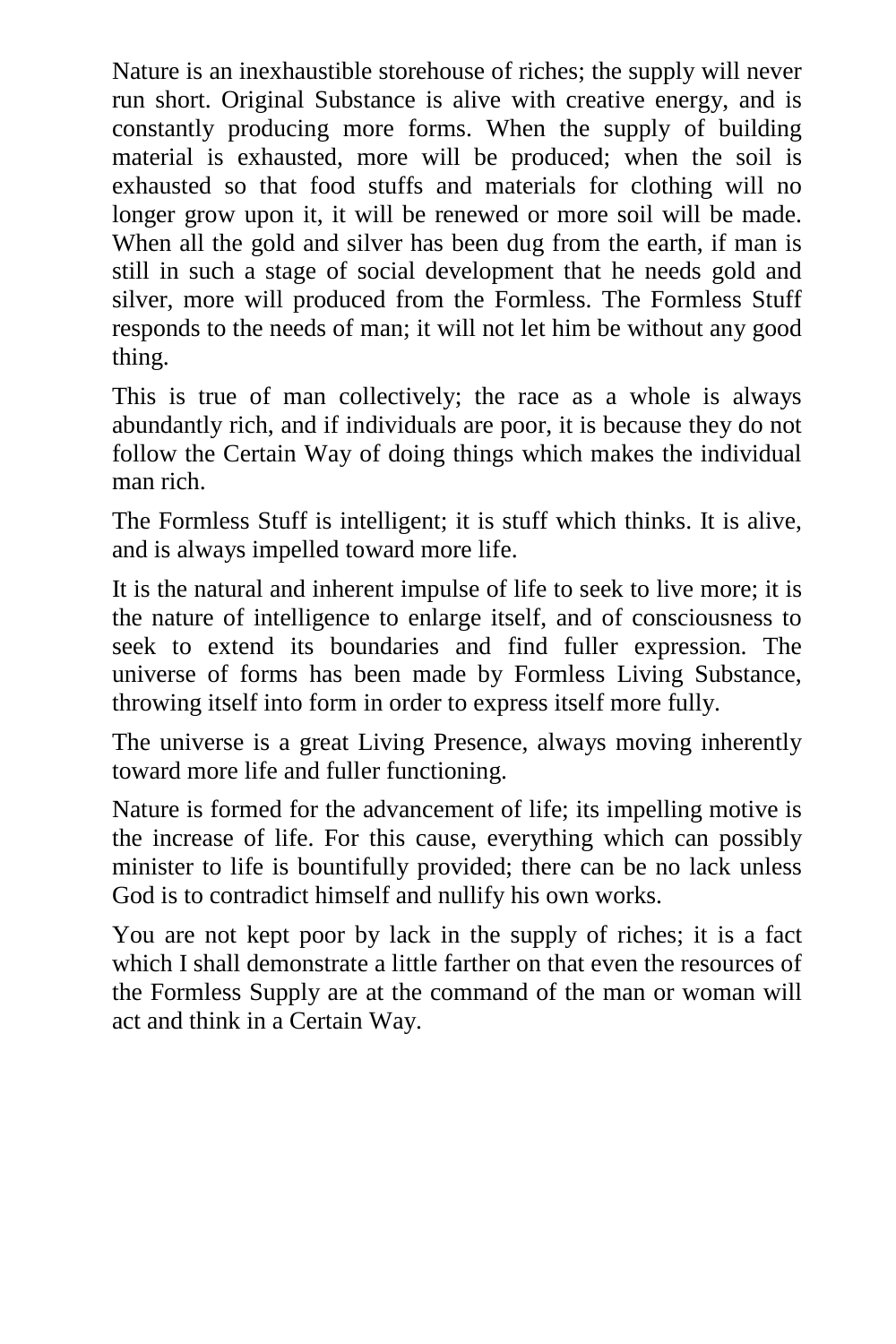#### <span id="page-13-0"></span>**The First Principle**

THOUGHT is the only power which can produce tangible riches from the Formless Substance. The stuff from which all things are made is a substance which thinks, and a thought of form in this substance produces the form.

Original Substance moves according to its thoughts; every form and process you see in nature is the visible expression of a thought in Original Substance. As the Formless Stuff thinks of a form, it takes that form; as it thinks of a motion, it makes that motion. That is the way all things were created. We live in a thought world, which is part of a thought universe. The thought of a moving universe extended throughout Formless Substance, and the Thinking Stuff moving according to that thought, took the form of systems of planets, and maintains that form. Thinking Substance takes the form of its thought, and moves according to the thought. Holding the idea of a circling system of suns and worlds, it takes the form of these bodies, and moves them as it thinks. Thinking the form of a slowgrowing oak tree, it moves accordingly, and produces the tree, though centuries may be required to do the work. In creating, the Formless seems to move according to the lines of motion it has established; the thought of an oak tree does not cause the instant formation of a full-grown tree, but it does start in motion the forces which will produce the tree, along established lines of growth.

Every thought of form, held in thinking Substance, causes the creation of the form, but always, or at least generally, along lines of growth and action already established.

The thought of a house of a certain construction, if it were impressed upon Formless Substance, might not cause the instant formation, of the house; but it would cause the turning of creative energies already working in trade and commerce into such channels as to result in the speedy building of the house. And if there were no existing channels through which the creative energy could work, then the house would be formed directly from primal substance, without waiting for the slow processes of the organic and inorganic world.

*No thought of form can be impressed upon Original Substance without causing the creation of the form.* 

Man is a thinking center, and can originate thought. All the forms that man fashions with his hands must first exist in his thought; he cannot shape a thing until he has thought that thing.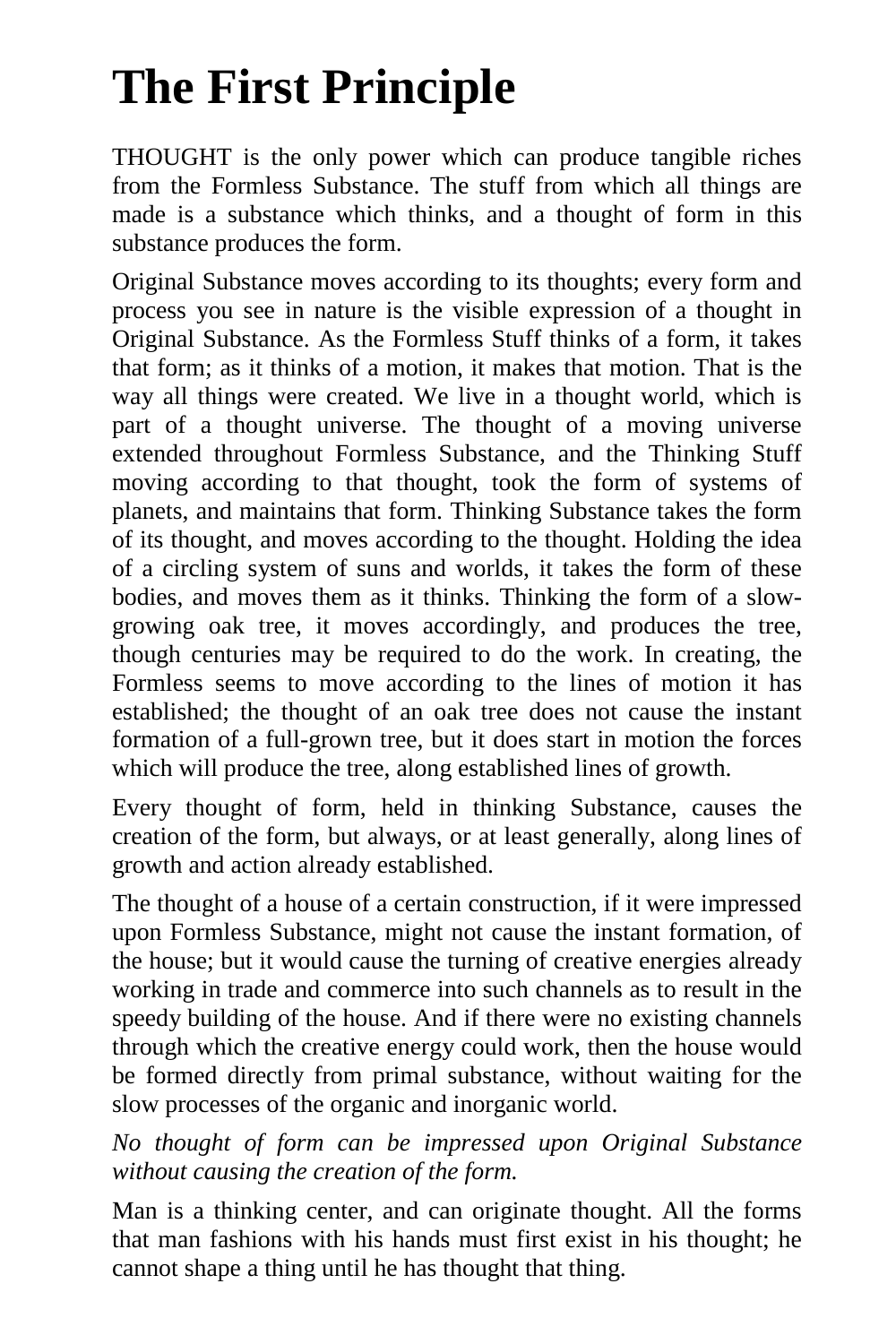And so far man has confined his efforts wholly to the work of his hands; he has applied manual labor to the world of forms, seeking to change or modify those already existing. He has never thought of trying to cause the creation of new forms by impressing his thoughts upon Formless Substance.

When man has a thought-form, he takes material from the forms of nature, and makes an image of the form which is in his mind. He has, so far, made little or no effort to co-operate with Formless Intelligence; to work "with the Father." He has not dreamed that he can "do what he seeth the Father doing." Man reshapes and modifies existing forms by manual labor; he has given no attention to the question whether he may not produce things from Formless Substance by communicating his thoughts to it. We propose to prove that he may do so; to prove that any man or woman may do so, and to show how. As our first step, we must lay down three fundamental propositions.

First, we assert that there is one original formless stuff, or substance, from which all things are made. All the seemingly many elements are but different presentations of one element; all the many forms found in organic and inorganic nature are but different shapes, made from the same stuff. And this stuff is thinking stuff; a thought held in it produces the form of the thought. Thought, in thinking substance, produces shapes. Man is a thinking center, capable of original thought; if man can communicate his thought to original thinking substance, he can cause the creation, or formation, of the thing he thinks about. To summarize this-- *There is a thinking stuff from which all things are made, and which, in its original state, permeates, penetrates, and fills the interspaces of the universe.* 

*A thought, in this substance, Produces the thing that is imaged by the thought.* 

*Man can form things in his thought, and, by impressing his thought upon formless substance, can cause the thing he thinks about to be created.* 

It may be asked if I can prove these statements; and without going into details, I answer that I can do so, both by logic and experience.

Reasoning back from the phenomena of form and thought, I come to one original thinking substance; and reasoning forward from this thinking substance, I come to man's power to cause the formation of the thing he thinks about.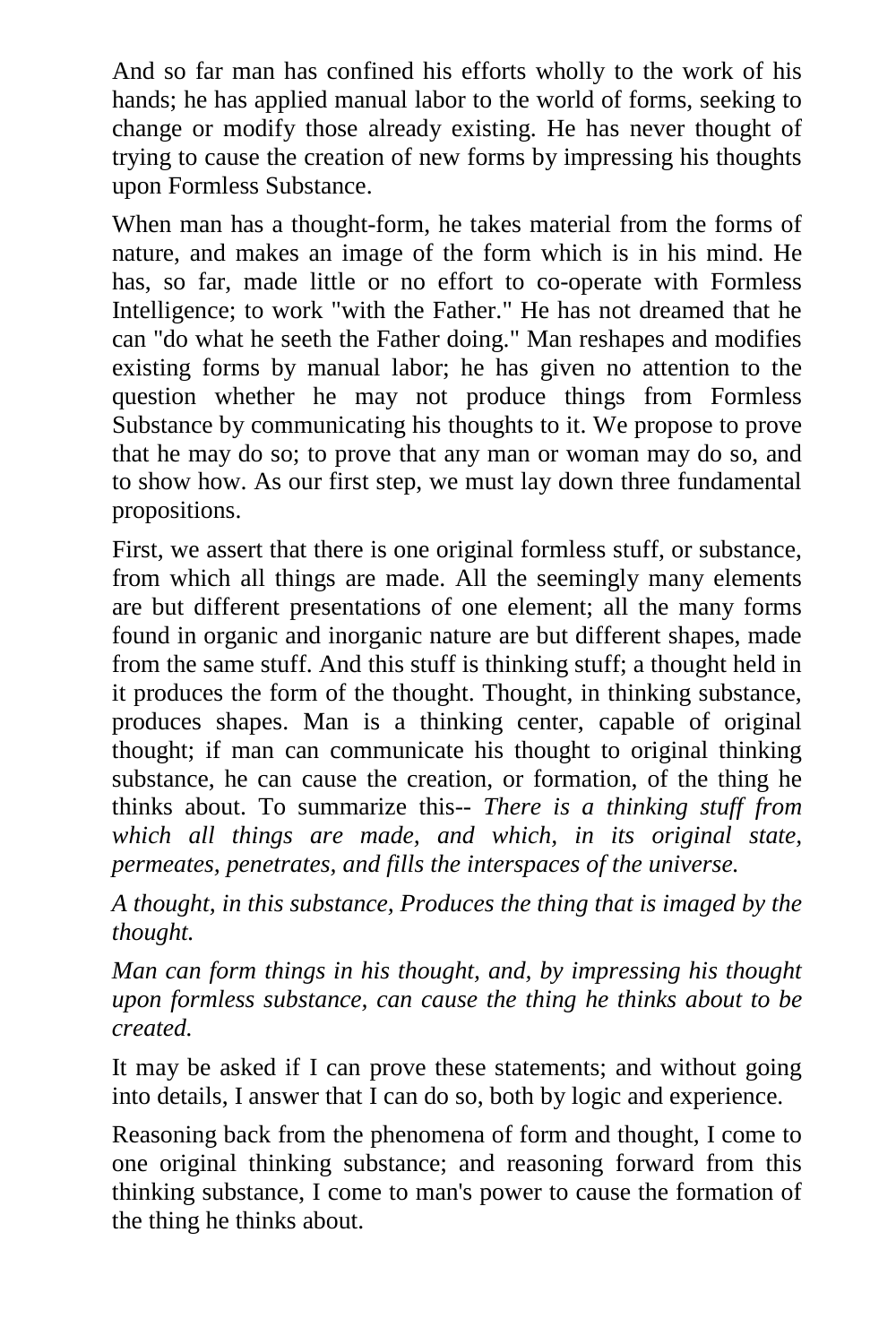And by experiment, I find the reasoning true; and this is my strongest proof.

If one man who reads this book gets rich by doing what it tells him to do, that is evidence in support of my claim; but if every man who does what it tells him to do gets rich, that is positive proof until some one goes through the process and fails. The theory is true until the process fails; and this process will not fail, for every man who does exactly what this book tells him to do will get rich.

I have said that men get rich by doing things in a Certain Way; and in order to do so, men must become able to think in a certain way.

*A man's way of doing things is the direct result of the way he thinks about things.* 

To do things in a way you want to do them, you will have to acquire the ability to think the way you want to think; this is the first step toward getting rich.

*To think what you want to think is to think TRUTH, regardless of appearances.* 

Every man has the natural and inherent power to think what he wants to think, but it requires far more effort to do so than it does to think the thoughts which are suggested by appearances. To think according to appearance is easy; to think truth regardless of appearances is laborious, and requires the expenditure of more power than any other work man is called upon to perform.

There is no labor from which most people shrink as they do from that of sustained and consecutive thought; it is the hardest work in the world. This is especially true when truth is contrary to appearances. Every appearance in the visible world tends to produce a corresponding form in the mind which observes it; and this can only be prevented by holding the thought of the TRUTH.

To look upon the appearance of disease will produce the form of disease in your own mind, and ultimately in your body, unless you hold the thought of the truth, which is that there is no disease; it is only an appearance, and the reality is health.

To look upon the appearances of poverty will produce corresponding forms in your own mind, unless you hold to the truth that there is no poverty; there is only abundance.

To think health when surrounded by the appearances of disease, or to think riches when in the midst of appearances of poverty, requires power; but he who acquires this power becomes a MASTER MIND.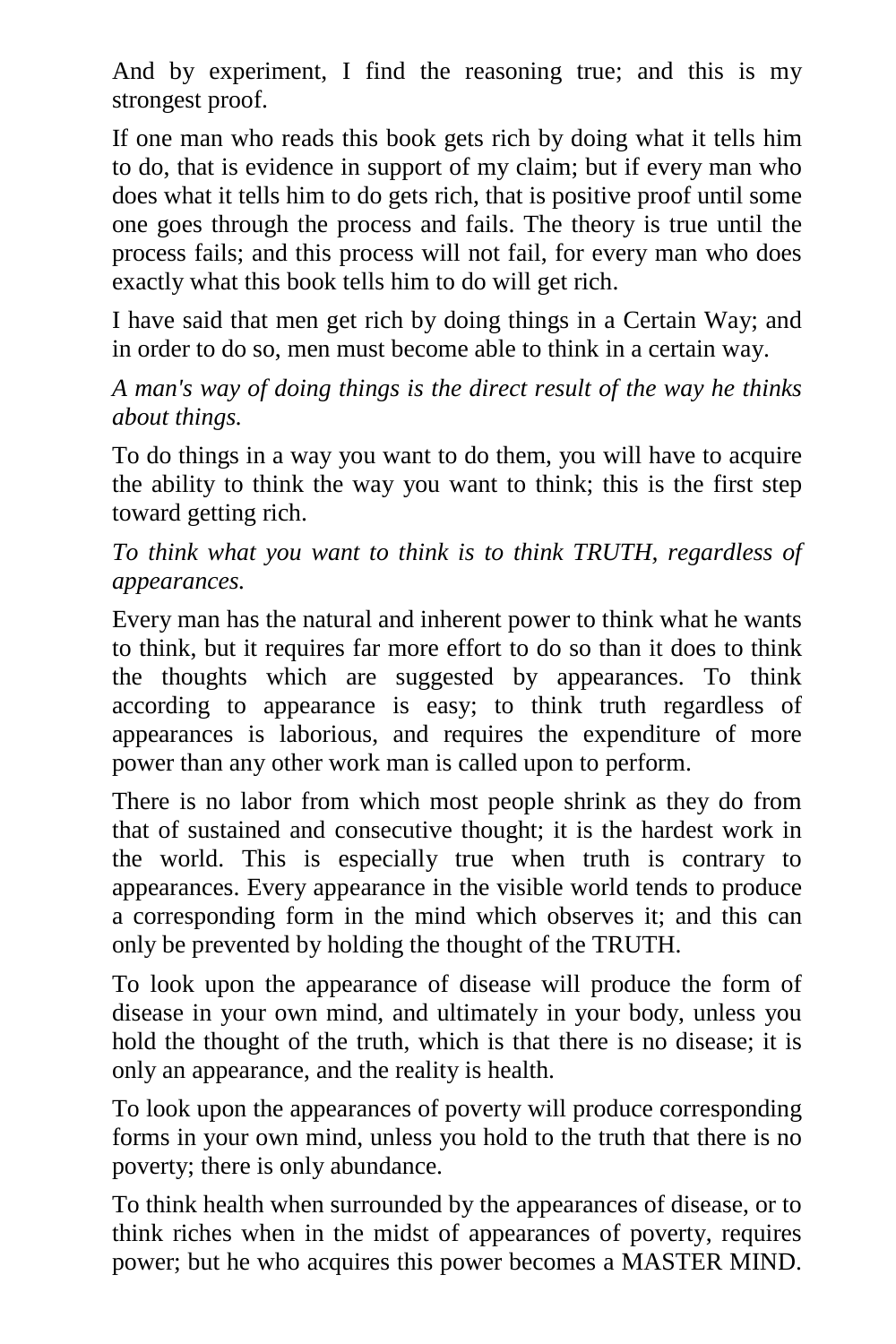He can conquer fate; he can have what he wants. This power can only be acquired by getting hold of the basic fact which is behind all appearances; and that fact is that there is one Thinking Substance, from which and by which all things are made.

Then we must grasp the truth that every thought held in this substance becomes a form, and that man can so impress his thoughts upon it as to cause them to take form and become visible things.

When we realize this, we lose all doubt and fear, for we know that we can create what we want to create; we can get what we want to have, and can become what we want to be. As a first step toward getting rich, you must believe the three fundamental statements given previously in this chapter; and in order to emphasize them. I repeat them here:--

*There is a thinking stuff from which all things are made, and which, in its original state, permeates, penetrates, and fills the interspaces of the universe.* 

*A thought, in this substance, Produces the thing that is imaged by the thought.* 

*Man can form things in his thought, and, by impressing his thought upon formless substance, can cause the thing he thinks about to be created.* 

You must lay aside all other concepts of the universe than this monistic one; and you must dwell upon this until it is fixed in your mind, and has become your habitual thought. Read these creed statements over and over again; fix every word upon your memory, and meditate upon them until you firmly believe what they say. If a doubt comes to you, cast it aside as a sin. Do not listen to arguments against this idea; do not go to churches or lectures where a contrary concept of things is taught or preached. Do not read magazines or books which teach a different idea; if you get mixed up in your faith, all your efforts will be in vain.

Do not ask why these things are true, nor speculate as to how they can be true; simply take them on trust.

The science of getting rich begins with the absolute acceptance of this faith.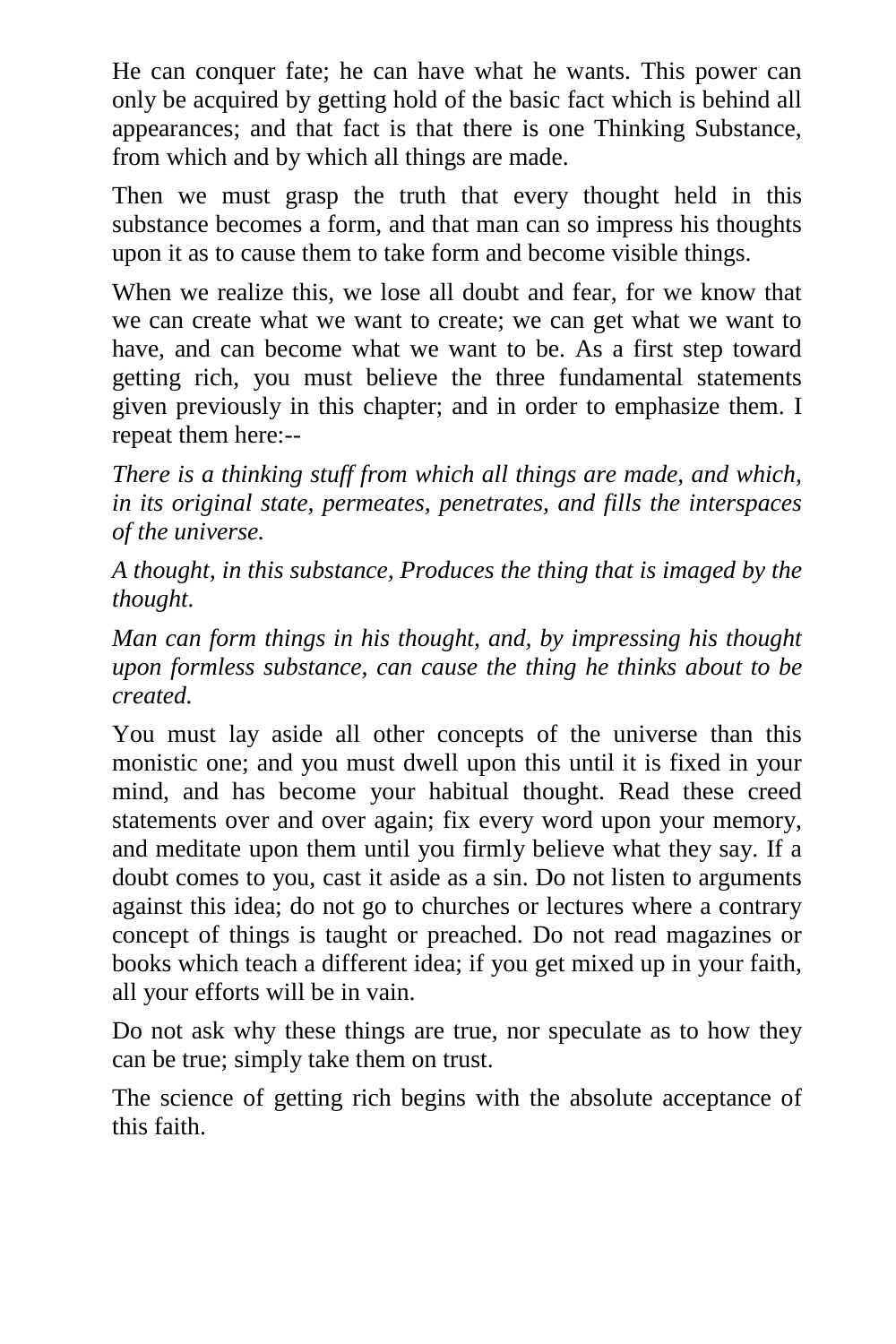#### <span id="page-17-0"></span>**Increasing Life**

YOU must get rid of the last vestige of the old idea that there is a Deity whose will it is that you should be poor, or whose purposes may be served by keeping you in poverty.

The Intelligent Substance which is All, and in All, and which lives in All and lives in you, is a consciously Living Substance. Being a consciously living substance, It must have the nature and inherent desire of every living intelligence for increase of life. Every living thing must continually seek for the enlargement of its life, because life, in the mere act of living, must increase itself.

A seed, dropped into the ground, springs into activity, and in the act of living produces a hundred more seeds; life, by living, multiplies itself. It is forever Becoming More; it must do so, if it continues to be at all.

Intelligence is under this same necessity for continuous increase. Every thought we think makes it necessary for us to think another thought; consciousness is continually expanding. Every fact we learn leads us to the learning of another fact; knowledge is continually increasing. Every talent we cultivate brings to the mind the desire to cultivate another talent; we are subject to the urge of life, seeking expression, which ever drives us on to know more, to do more, and to be more.

In order to know more, do more, and be more we must have more; we must have things to use, for we learn, and do, and become, only by using things. We must get rich, so that we can live more.

The desire for riches is simply the capacity for larger life seeking fulfillment; every desire is the effort of an unexpressed possibility to come into action. It is power seeking to manifest which causes desire. That which makes you want more money is the same as that which makes the plant grow; it is Life, seeking fuller expression.

The One Living Substance must be subject to this inherent law of all life; it is permeated with the desire to live more; that is why it is under the necessity of creating things.

The One Substance desires to live more in you; hence it wants you to have all the things you can use.

It is the desire of God that you should get rich. He wants you to get rich because he can express himself better through you if you have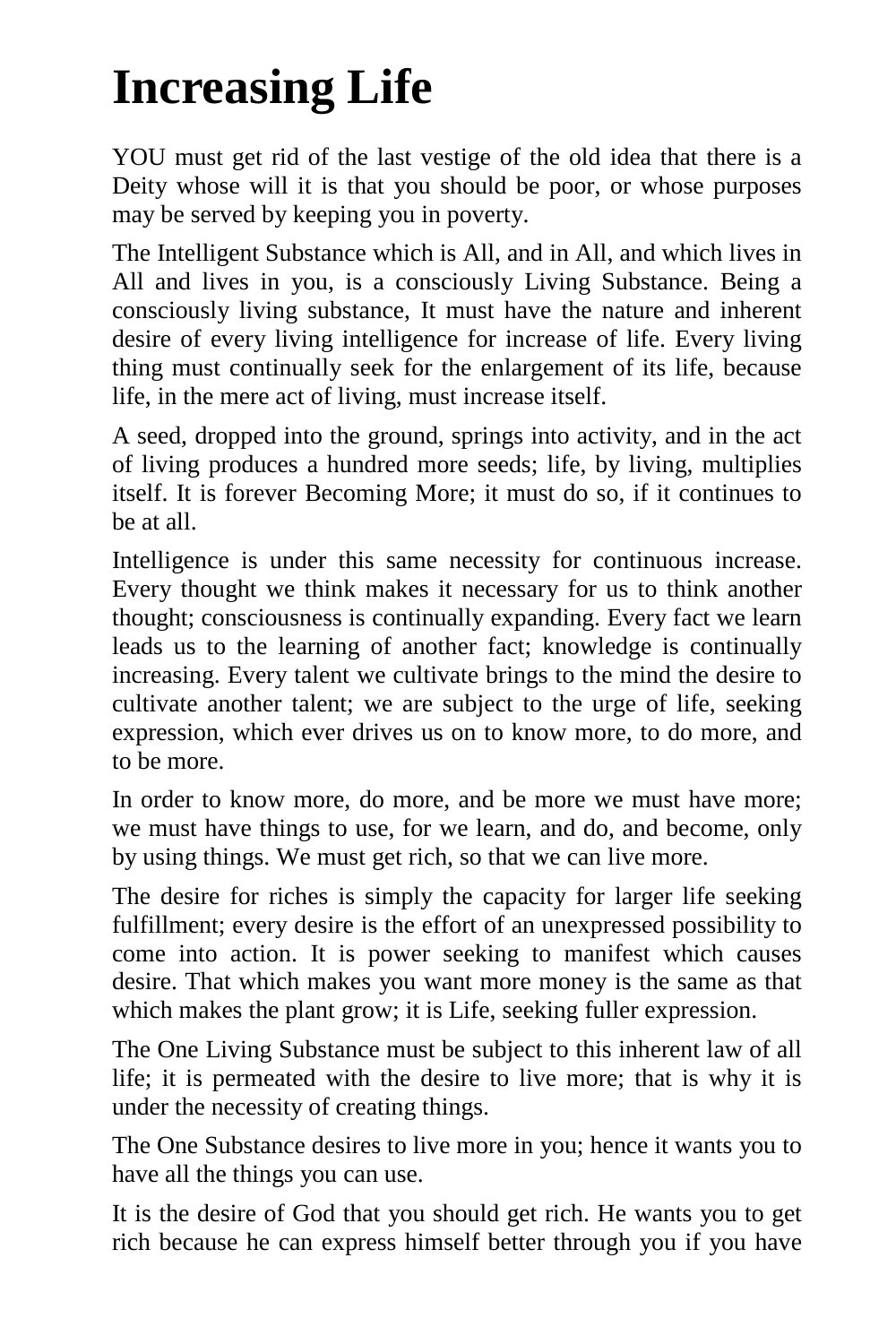plenty of things to use in giving him expression. He can live more in you if you have unlimited command of the means of life.

The universe desires you to have everything you want to have.

Nature is friendly to your plans.

Everything is naturally for you.

Make up your mind that this is true.

It is essential, however that *your purpose should harmonize with the purpose that is in All.* 

You must want real life, not mere pleasure of sensual gratification. Life is the performance of function; and the individual really lives only when he performs every function, physical, mental, and spiritual, of which he is capable, without excess in any.

You do not want to get rich in order to live swinishly, for the gratification of animal desires; that is not life. But the performance of every physical function is a part of life, and no one lives completely who denies the impulses of the body a normal and healthful expression.

You do not want to get rich solely to enjoy mental pleasures, to get knowledge, to gratify ambition, to outshine others, to be famous. All these are a legitimate part of life, but the man who lives for the pleasures of the intellect alone will only have a partial life, and he will never be satisfied with his lot.

You do not want to get rich solely for the good of others, to lose yourself for the salvation of mankind, to experience the joys of philanthropy and sacrifice. The joys of the soul are only a part of life; and they are no better or nobler than any other part.

You want to get rich in order that you may eat, drink, and be merry when it is time to do these things; in order that you may surround yourself with beautiful things, see distant lands, feed your mind, and develop your intellect; in order that you may love men and do kind things, and be able to play a good part in helping the world to find truth.

But remember that extreme altruism is no better and no nobler than extreme selfishness; both are mistakes.

Get rid of the idea that God wants you to sacrifice yourself for others, and that you can secure his favor by doing so; God requires nothing of the kind.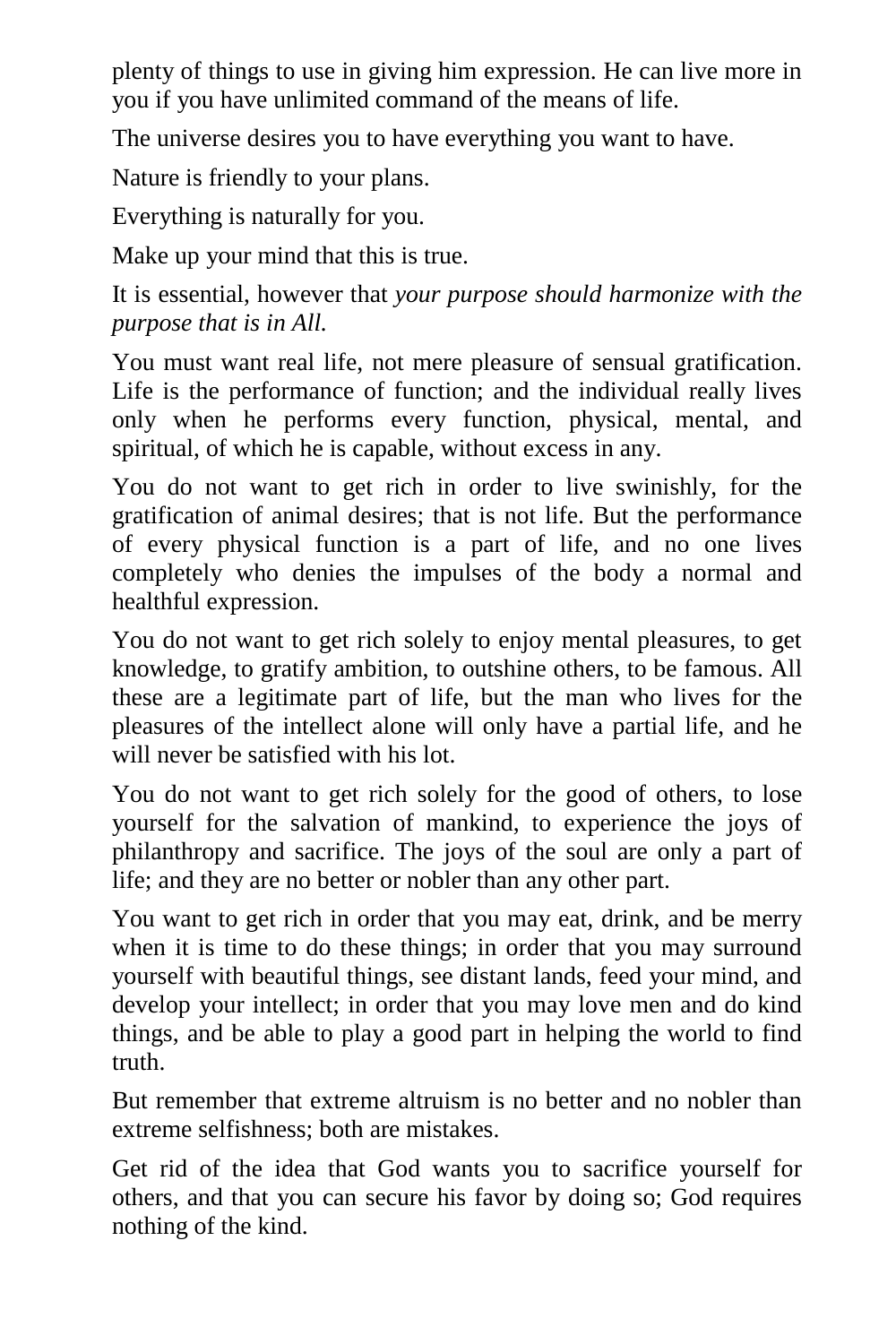What he wants is that you should make the most of yourself, for yourself, and for others; and *you can help others more by making the most of yourself than in any other way.* 

You can make the most of yourself only by getting rich; so it is right and praiseworthy that you should give your first and best thought to the work of acquiring wealth.

Remember, however, that the desire of Substance is for all, and its movements must be for more life to all; it cannot be made to work for less life to any, because it is equally in all, seeking riches and life.

Intelligent Substance will make things for you, but it will not take things away from some one else and give them to you.

You must get rid of the thought of competition. You are to create, not to compete for what is already created.

You do not have to take anything away from any one.

You do not have to drive sharp bargains.

You do not have to cheat, or to take advantage. You do not need to let any man work for you for less than he earns.

You do not have to covet the property of others, or to look at it with wishful eyes; no man has anything of which you cannot have the like, and that without taking what he has away from him.

You are to become a creator, not a competitor; you are going to get what you want, but in such a way that when you get it every other man will have more than he has now.

I am aware that there are men who get a vast amount of money by proceeding in direct opposition to the statements in the paragraph above, and may add a word of explanation here. Men of the plutocratic type, who become very rich, do so sometimes purely by their extraordinary ability on the plane of competition; and sometimes they unconsciously relate themselves to Substance in its great purposes and movements for the general racial upbuilding through industrial evolution. Rockefeller, Carnegie, Morgan, et al., have been the unconscious agents of the Supreme in the necessary work of systematizing and organizing productive industry; and in the end, their work will contribute immensely toward increased life for all. Their day is nearly over; they have organized production, and will soon be succeeded by the agents of the multitude, who will *organize the machinery of distribution.*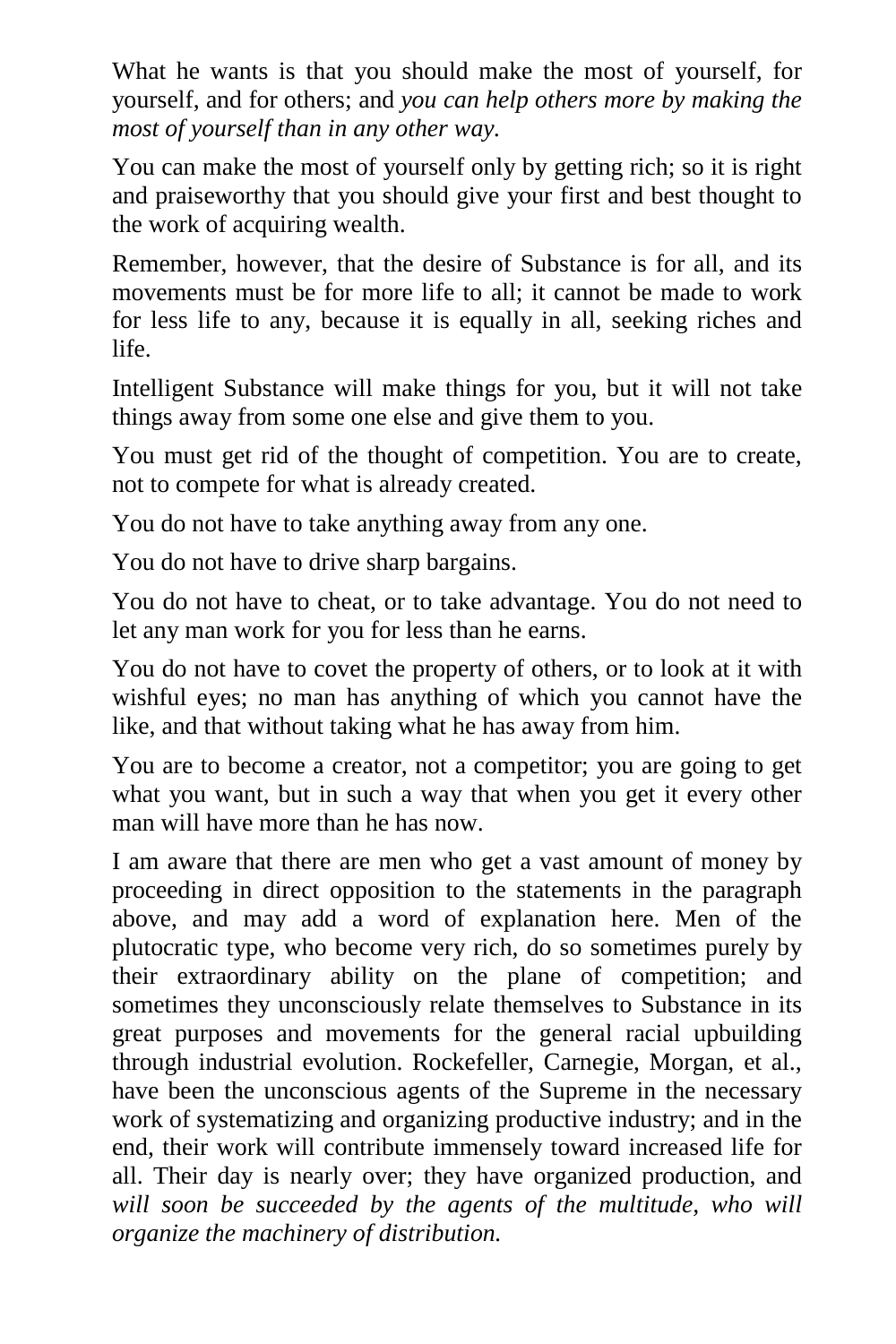The multi-millionaires are like the monster reptiles of the prehistoric eras; they play a necessary part in the evolutionary process, but the same Power which produced them will dispose of them. And it is well to bear in mind that they have never been really rich; a record of the private lives of most of this class will show that they have really been the most abject and wretched of the poor.

Riches secured on the competitive plane are never satisfactory and permanent; they are yours to-day, and another's tomorrow. Remember, if you are to become rich in a scientific and certain way, you must rise entirely out of the competitive thought. You must never think for a moment that the supply is limited. Just as soon as you begin to think that all the money is being "cornered" and controlled by bankers and others, and that you must exert yourself to get laws passed to stop this process, and so on; in that moment you drop into the competitive mind, and your power to cause creation is gone for the time being; and what is worse, you will probably arrest the creative movements you have already instituted.

KNOW that there are countless millions of dollars' worth of gold in the mountains of the earth, not yet brought to light; and know that if there were not, more would be created from Thinking Substance to supply your needs.

KNOW that the money you need will come, even if it is necessary for a thousand men to be led to the discovery of new gold mines tomorrow.

*Never look at the visible supply; look always at the limitless riches in Formless Substance, and KNOW that they are coming to you as fast as you can receive and use them*. Nobody, by cornering the visible supply, can prevent you from getting what is yours.

So never allow yourself to think for an instant that all the best building spots will be taken before you get ready to build your house, unless you hurry. Never worry about the trusts and combines, and get anxious for fear they will soon come to own the whole earth. Never get afraid that you will lose what you want because some other person "beats you to it." That cannot possibly happen; you are not seeking any thing that is possessed by anybody else; you are causing what you want to be created from formless Substance, and the supply is without limits. Stick to the formulated statement:--

*There is a thinking stuff from which all things are made, and which, in its original state, permeates, penetrates, and fills the interspaces of the universe.*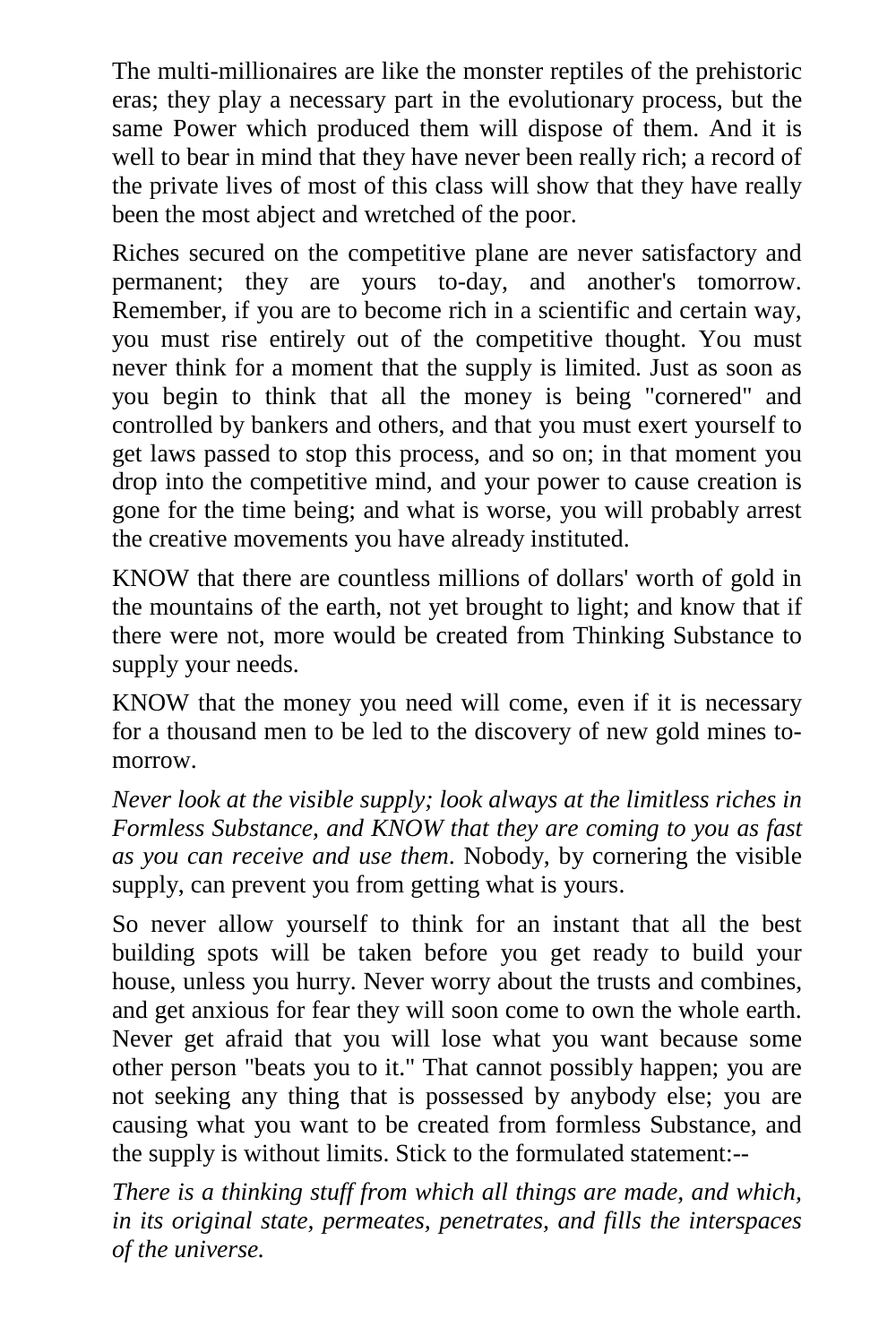*A thought, in this substance, produces the thing that is imaged by the thought.* 

*Man can form things in his thought, and, by impressing his thought upon formless substance, can cause the thing he thinks about to be created.*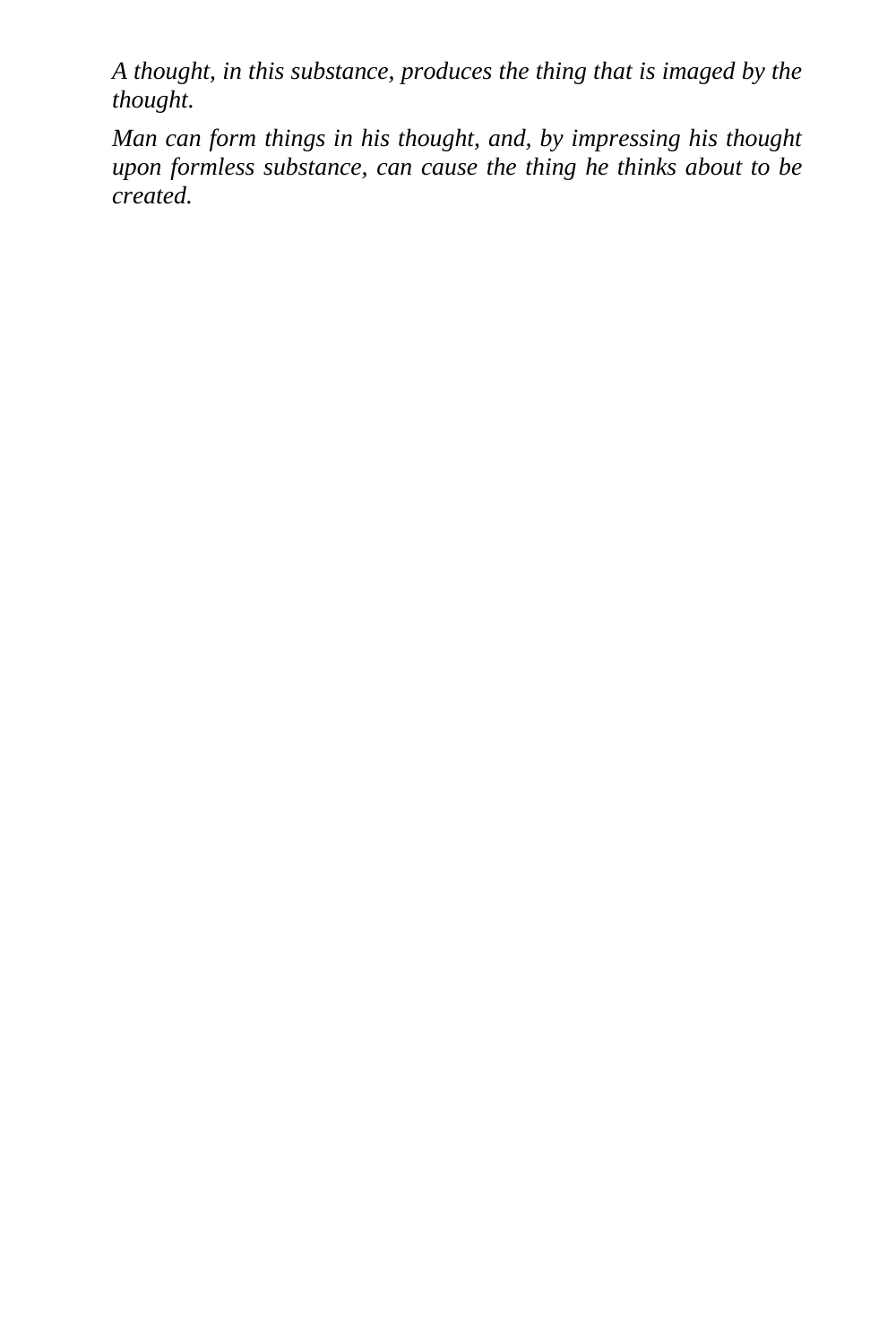#### <span id="page-22-0"></span>**How Riches Come to You**

WHEN I say that you do not have to drive sharp bargains, I do not mean that you do not have to drive any bargains at all, or that you are above the necessity for having any dealings with your fellow men. I mean that you will not need to deal with them unfairly; you do not have to get something for nothing, *but can give to every man more than you take from him.* 

You cannot give every man more in cash market value than you take from him, but you can give him more in use value than the cash value of the thing you take from him. The paper, ink, and other material in this book may not be worth the money you pay for it; but if the ideas suggested by it bring you thousands of dollars, you have not been wronged by those who sold it to you; they have given you a great use value for a small cash value.

Let us suppose that I own a picture by one of the great artists, which, in any civilized community, is worth thousands of dollars. I take it to Baffin Ray, and by "salesmanship" induce an Eskimo to give a bundle of furs worth \$ 500 for it. I have really wronged him, for he has no use for the picture; it has no use value to him; it will not add to his life.

But suppose I give him a gun worth \$50 for his furs; then he has made a good bargain. He has use for the gun; it will get him many more furs and much food; it will add to his life in every way; it will make him rich.

When you rise from the competitive to the creative plane, you can scan your business transactions very strictly, and if you are selling any man anything which does not add more to his life than the thing he give you in exchange, you can afford to stop it. You do not have to beat anybody in business. And if you are in a business which does beat people, get out of it at once.

Give every man more in use value than you take from him in cash value; then you are adding to the life of the world by every business transaction.

If you have people working for you, you must take from them more in cash value than you pay them in wages; but you can so organize your business that it will be filled with the principle of advancement, and so that each employee who wishes to do so may advance a little every day.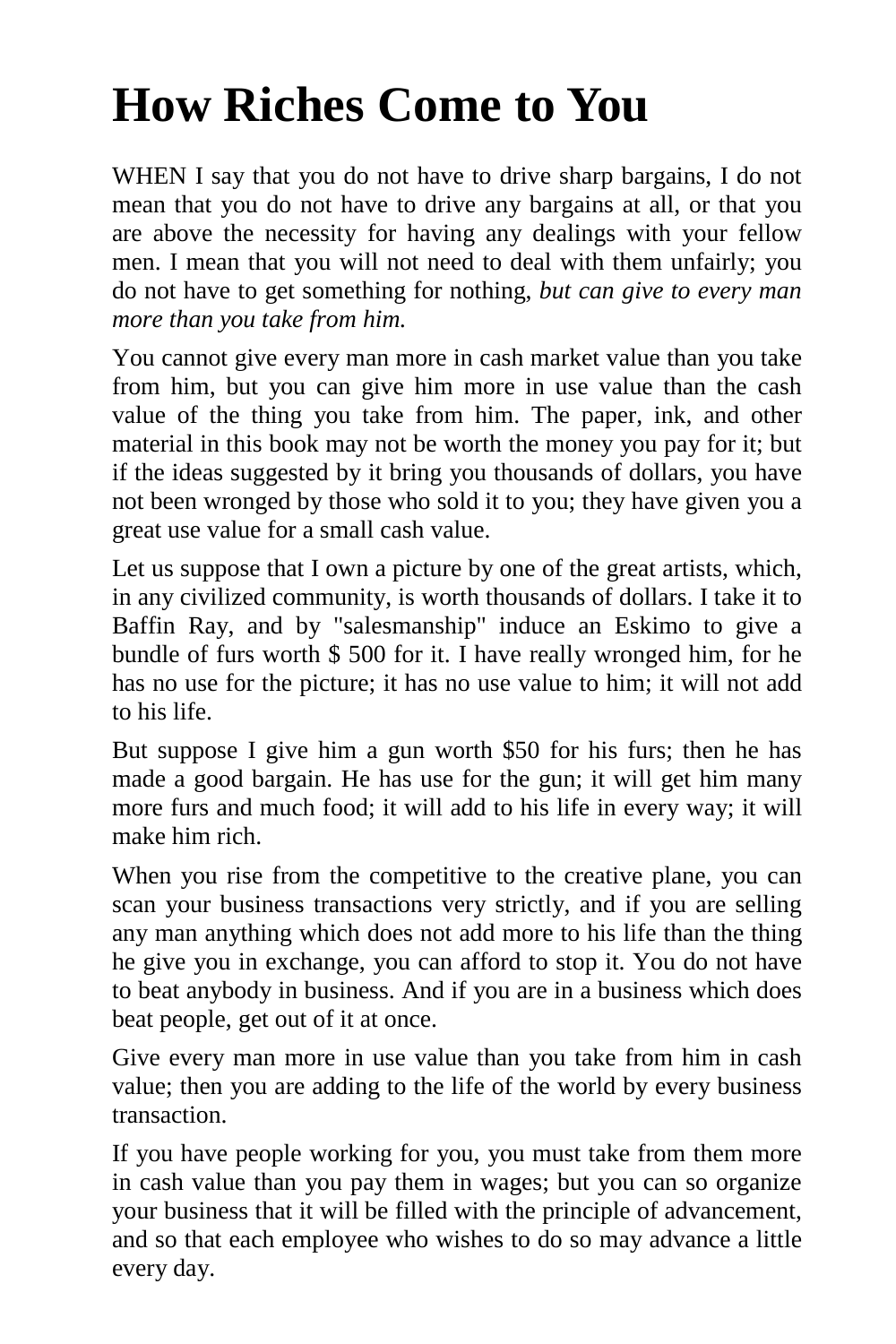You can make your business do for your employees what this book is doing for you. You can so conduct your business that it will be a sort of ladder, by which every employee who will take the trouble may climb to riches himself; and given the opportunity, if he will not do so it is not your fault.

And finally, because you are to cause the creation of your riches from Formless Substance which permeates all your environment, it does not follow that they are to take shape from the atmosphere and come into being before your eyes.

If you want a sewing machine, for instance, I do not mean to tell you that you are to impress the thought of a sewing machine on Thinking Substance until the machine is formed without hands, in the room where you sit, or elsewhere. But if you want a sewing machine, hold the mental image of it with the most positive certainty that it is being made, or is on its way to you. After once forming the thought, have the most absolute and unquestioning faith that the sewing machine is coming; never think of it, or speak, of it, in any other way than as being sure to arrive. Claim it as already yours.

It will be brought to you by the power of the Supreme Intelligence, acting upon the minds of men. If you live in Maine, it may be that a man will be brought from Texas or Japan to engage in some transaction which will result in your getting what you want.

If so, the whole matter will be as much to that man's advantage as it is to yours.

Do not forget for a moment that the Thinking Substance is through all, in all, communicating with all, and can influence all. The desire of Thinking Substance for fuller life and better living has caused the creation of all the sewing machines already made; and it can cause the creation of millions more, and will, whenever men set it in motion by desire and faith, and by acting in a Certain Way.

You can certainly have a sewing machine in your house; and it is just as certain that you can have any other thing or things which you want, and which you will use for the advancement of your own life and the lives of others.

You need not hesitate about asking largely; "it is your Father's pleasure to give you the kingdom, " said Jesus.

Original Substance wants to live all that is possible in you, and wants you to have all that you can or will use for the living of the most abundant life.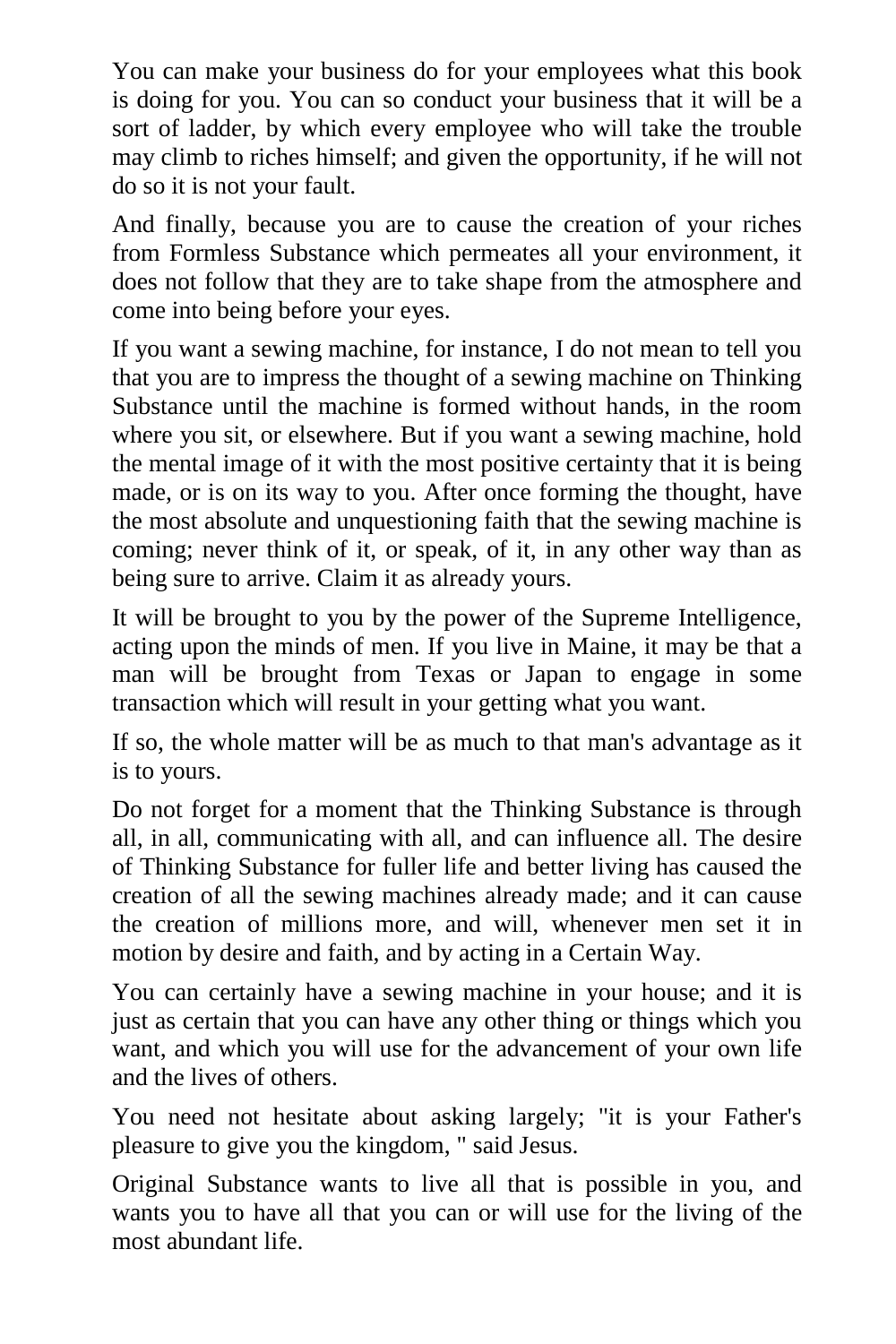If you fix upon your consciousness the fact that the desire you feel for the possession of riches is one with the desire of Omnipotence for more complete expression, your faith becomes invincible.

Once I saw a little boy sitting at a piano, and vainly trying to bring harmony out of the keys; and I saw that he was grieved and provoked by his inability to play real music. I asked him the cause of his vexation, and he answered, "I can feel the music in me, but I can't make my hands go right." The music in him was the URGE of Original Substance, containing all the possibilities of all life; all that there is of music was seeking expression through the child.

God, the One Substance, is trying to live and do and enjoy things through humanity. He is saying "I want hands to build wonderful structures, to play divine harmonies, to paint glorious pictures; I want feet to run my errands, eyes to see my beauties, tongues to tell mighty truths and to sing marvelous songs," and so on.

All that there is of possibility is seeking expression through men. God wants those who can play music to have pianos and every other instrument, and to have the means to cultivate their talents to the fullest extent; He wants those who can appreciate beauty to be able to surround themselves with beautiful things; He wants those who can discern truth to have every opportunity to travel and observe; He wants those who can appreciate dress to be beautifully clothed, and those who can appreciate good food to be luxuriously fed.

He wants all these things because it is Himself that enjoys and appreciates them; it is God who wants to play, and sing, and enjoy beauty, and proclaim truth and wear fine clothes, and eat good foods. "it is God that worketh in you to will and to do," said Paul.

The desire you feel for riches is the infinite, seeking to express Himself in you as He sought to find expression in the little boy at the piano.

So you need not hesitate to ask largely.

Your part is to focalize and express the desire to God.

This is a difficult point with most people; they retain something of the old idea that poverty and self-sacrifice are pleasing to God. They look upon poverty as a part of the plan, a necessity of nature. They have the idea that God has finished His work, and made all that He can make, and that the majority of men must stay poor because there is not enough to go around. They hold to so much of this erroneous thought that they feel ashamed to ask for wealth; they try not to want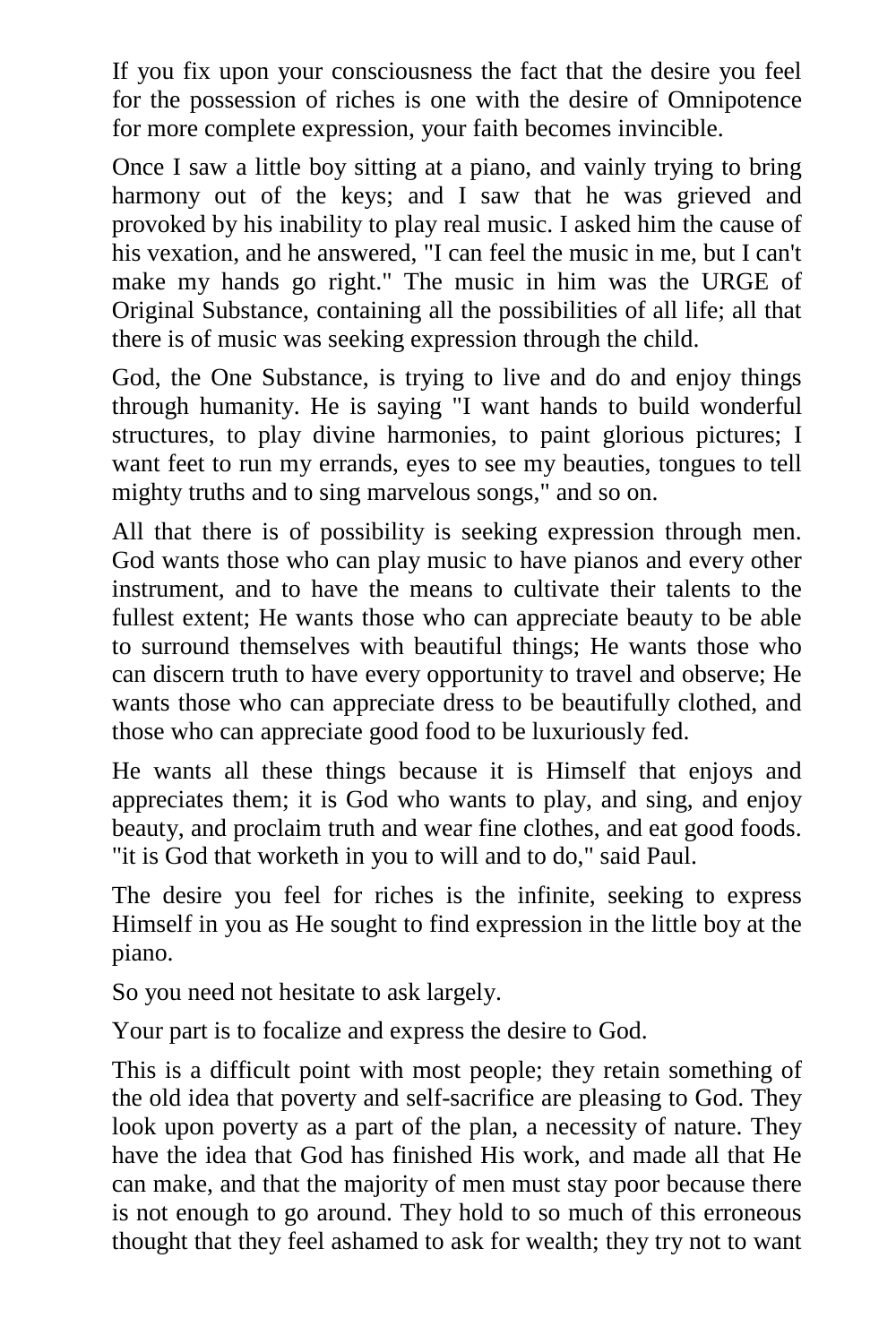more than a very modest competence, just enough to make them fairly comfortable.

I recall now the case of one student who was told that he must get in mind a clear picture of the things he desired, so that the creative thought of them might be impressed on Formless Substance. He was a very poor man, living in a rented house, and having only what he earned from day to day; and he could not grasp the fact that all wealth was his. So, after thinking the matter over, he decided that he might reasonably ask for a new rug for the floor of his best room, and an anthracite coal stove to heat the house during the cold weather. Following the instructions given in this book, he obtained these things in a few months; and then it dawned upon him that he had not asked enough. He went through the house in which he lived, and planned all the improvements he would like to make in it; he mentally added a bay window here and a room there, until it was complete in his mind as his ideal home; and then he planned its furnishings.

Holding the whole picture in his mind, he began living in the Certain Way, and moving toward what he wanted; and he owns the house now, and is rebuilding it after the form of his mental image. And now, with still larger faith, he is going on to get greater things. It has been unto him according to his faith, and it is so with you and with all of us.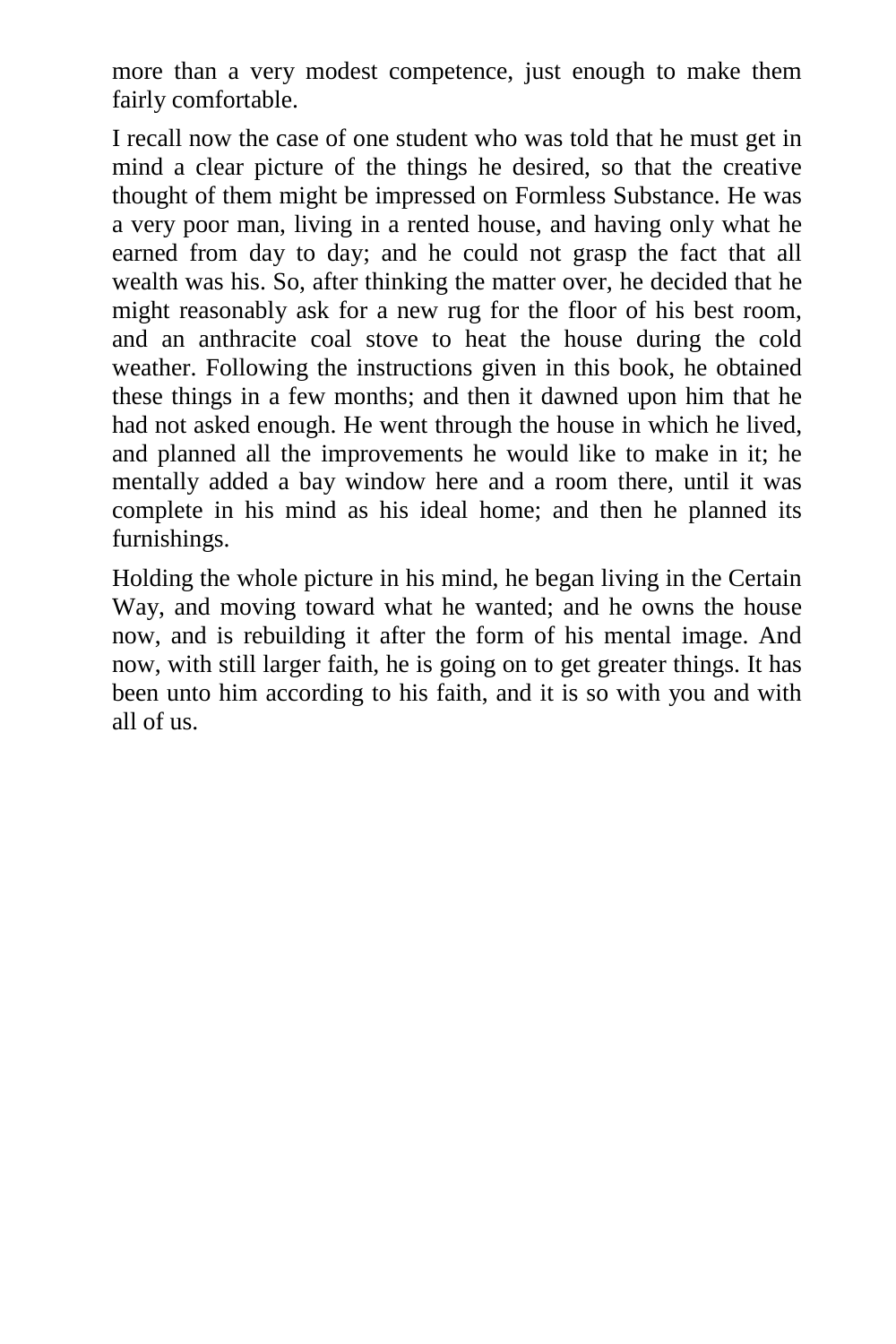#### <span id="page-26-0"></span>**Gratitude**

THE illustrations given in the last chapter will have conveyed to the reader the fact that the first step toward getting rich is to convey the idea of your wants to the Formless Substance.

This is true, and you will see that in order to do so it becomes necessary to relate yourself to the Formless Intelligence in a harmonious way.

To secure this harmonious relation is a matter of such primary and vital importance that I shall give some space to its discussion here, and give you instructions which, if you will follow them, will be certain to bring you into perfect unity of mind with God.

The whole process of mental adjustment and atonement can be summed up in one word, gratitude.

First, you believe that there is one Intelligent Substance, from which all things proceed; second, you believe that this Substance gives you everything you desire; and third, you relate yourself to it by a feeling of deep and profound gratitude.

Many people who order their lives rightly in all other ways are kept in poverty by their lack of gratitude. Having received one gift from God, they cut the wires which connect them with Him by failing to make acknowledgment.

It is easy to understand that the nearer we live to the source of wealth, the more wealth we shall receive; and it is easy also to understand that the soul that is always grateful lives in closer touch with God than the one which never looks to Him in thankful acknowledgment.

The more gratefully we fix our minds on the Supreme when good things come to us, the more good things we will receive, and the more rapidly they will come; and the reason simply is that the mental attitude of gratitude draws the mind into closer touch with the source from which the blessings come.

If it is a new thought to you that gratitude brings your whole mind into closer harmony with the creative energies of the universe, consider it well, and you will see that it is true. The good things you already have have come to you along the line of obedience to certain laws. Gratitude will lead your mind out along the ways by which things come; and it will keep you in close harmony with creative thought and prevent you from falling into competitive thought.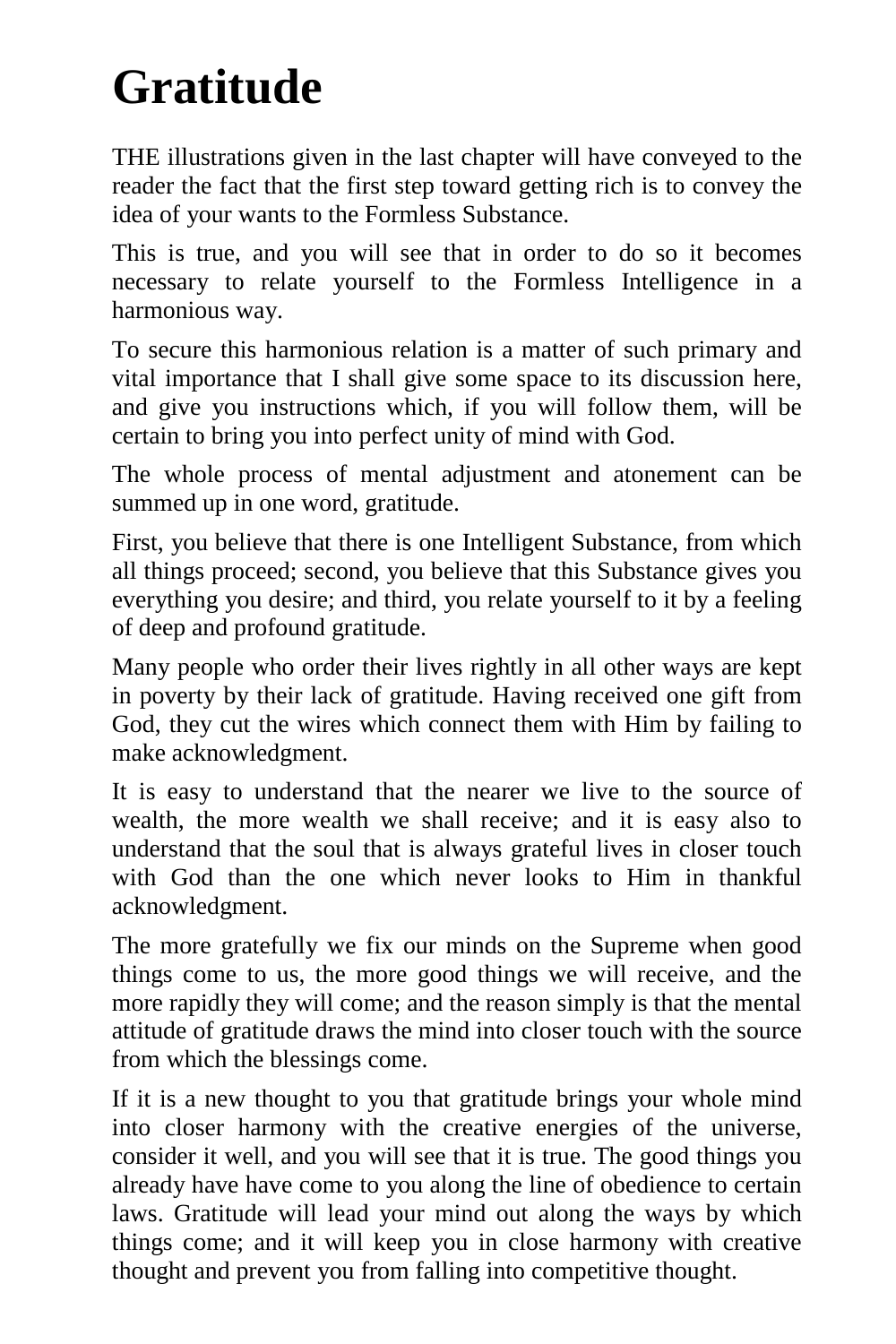Gratitude alone can keep you looking toward the All, and prevent you from falling into the error of thinking of the supply as limited; and to do that would be fatal to your hopes.

There is a Law of Gratitude, and it is absolutely necessary that you should observe the law, if you are to get the results you seek.

The law of gratitude is the natural principle that action and reaction are always equal, and in opposite directions.

The grateful outreaching of your mind in thankful praise to the Supreme *is a liberation or expenditure of force; it cannot fail to reach that to which it addressed, and the reaction is an instantaneous movement towards you.* 

"Draw nigh unto God, and He will draw nigh unto you." That is a statement of psychological truth.

And if your gratitude is strong and constant, the reaction in Formless Substance will be strong and continuous; the movement of the things you want will be always toward you. Notice the grateful attitude that Jesus took; how He always seems to be saying, "I thank Thee, Father, that Thou hearest me." You cannot exercise much power without gratitude; for it is gratitude that keeps you connected with Power.

But the value of gratitude does not consist solely in getting you more blessings in the future. Without gratitude you cannot long keep from dissatisfied thought regarding things as they are.

The moment you permit your mind to dwell with dissatisfaction upon things as they are, you begin to lose ground. You fix attention upon the common, the ordinary, the poor, and the squalid and mean; and your mind takes the form of these things. Then you will transmit these forms or mental images to the Formless, and the common, the poor, the squalid, and mean will come to you.

To permit your mind to dwell upon the inferior is to become inferior and to surround yourself with inferior things.

On the other hand, to fix your attention on the best is to surround yourself with the best, and to become the best.

The Creative Power within us makes us into the image of that to which we give our attention.

We are Thinking Substance, and thinking substance always takes the form of that which it thinks about.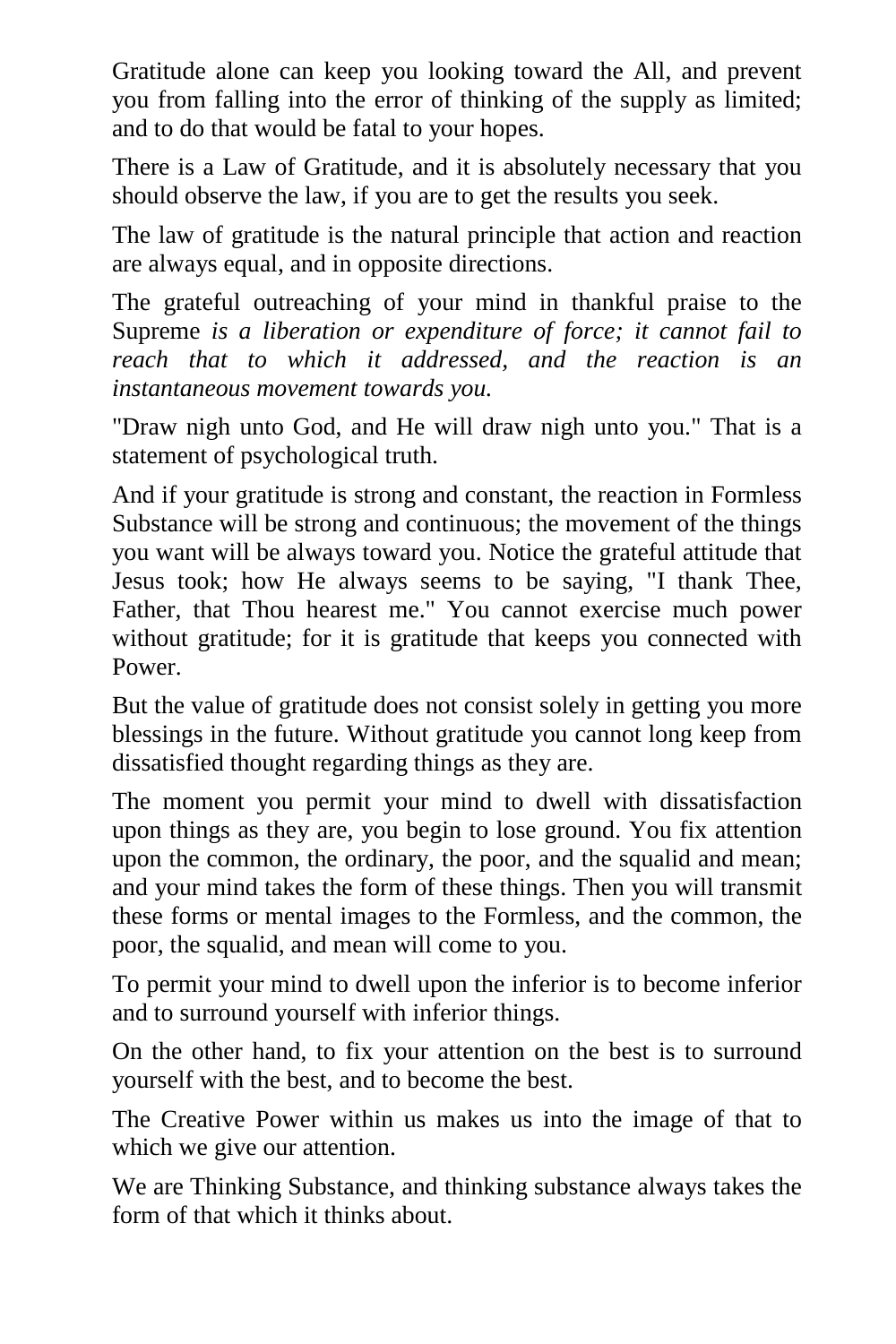The grateful mind is constantly fixed upon the best; therefore it tends to become the best; it takes the form or character of the best, and will receive the best.

Also, faith is born of gratitude. The grateful mind continually expects good things, and expectation becomes faith. The reaction of gratitude upon one's own mind produces faith; and every outgoing wave of grateful thanksgiving increases faith. He who has no feeling of gratitude cannot long retain a living faith; and without a living faith you cannot get rich by the creative method, as we shall see in the following chapters.

It is necessary, then, to cultivate the habit of being grateful for every good thing that comes to you; and to give thanks continuously.

And because all things have contributed to your advancement, you should include all things in your gratitude.

Do not waste time thinking or talking about the shortcomings or wrong actions of plutocrats or trust magnates. Their organization of the world has made your opportunity; all you get really comes to you because of them.

Do not rage against, corrupt politicians; if it were not for politicians we should fall into anarchy, and your opportunity would be greatly lessened.

God has worked a long time and very patiently to bring us up to where we are in industry and government, and He is going right on with His work. There is not the least doubt that He will do away with plutocrats, trust magnates, captains of industry, and politicians as soon as they can be spared; but in the meantime, behold they are all very good. Remember that they are all helping to arrange the lines of transmission along which your riches will come to you, and be grateful to them all. This will bring you into harmonious relations with the good in everything, and the good in everything will move toward you.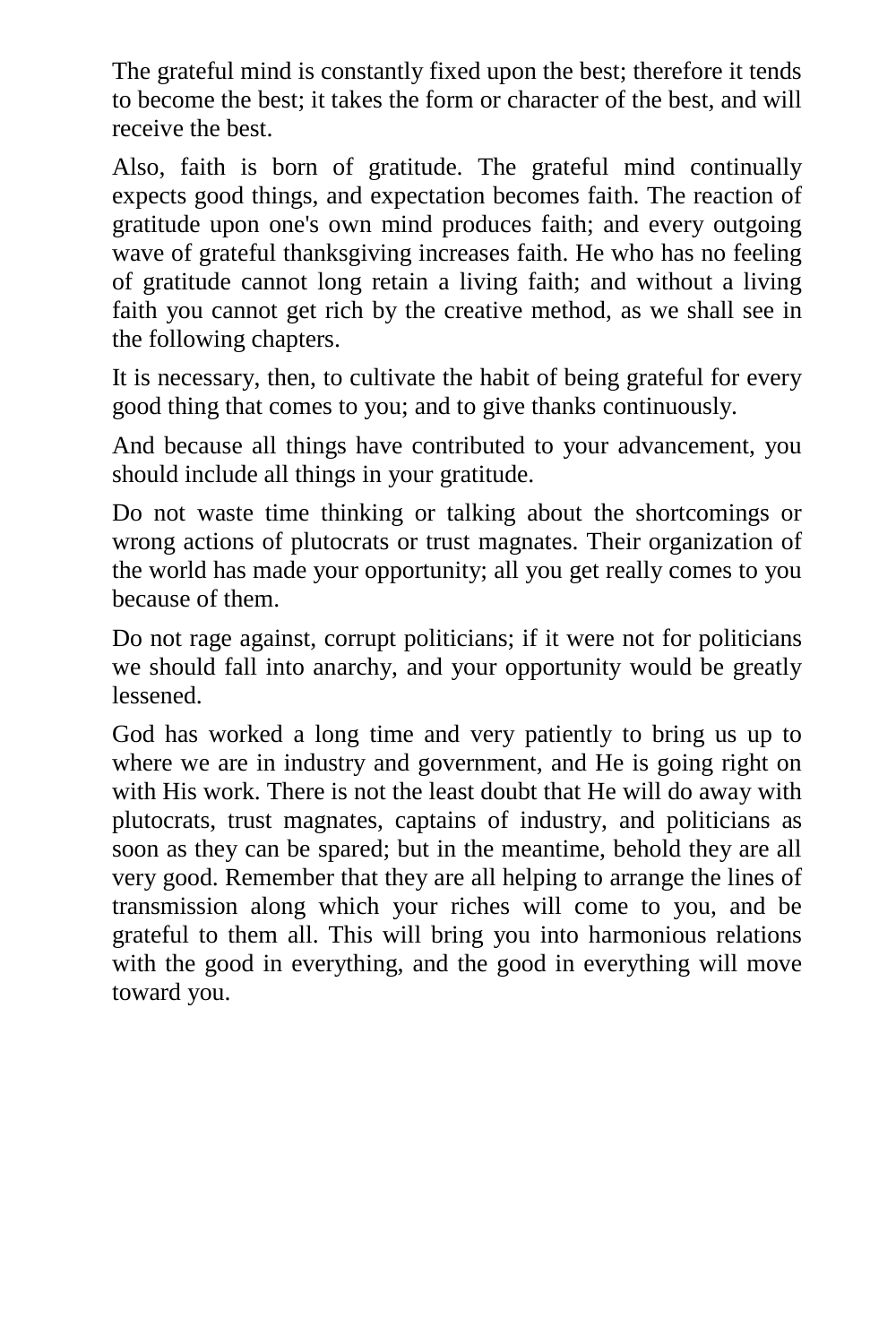### <span id="page-29-0"></span>**Thinking in the Certain Way**

TURN back to chapter 6 and read again the story of the man who formed a mental image of his house, and you will get a fair idea of the initial step toward getting rich. You must form a clear and definite mental picture of what you want; you cannot transmit an idea unless you have it yourself.

You must have it before you can give it; and many people fail to impress Thinking Substance because they have themselves only a vague and misty concept of the things they want to do, to have, or to become.

It is not enough that you should have a general desire for wealth "to do good with"; everybody has that desire.

It is not enough that you should have a wish to travel, see things, live more, etc. Everybody has those desires also. If you were going to send a wireless message to a friend, you would not send the letters of the alphabet in their order, and let him construct the message for himself; nor would you take words at random from the dictionary. You would send a coherent sentence; one which meant something. When you try to impress your wants upon Substance, remember that it must be done by a coherent statement; you must know what you want, and be definite. You can never get rich, or start the creative power into action, by sending out unformed longings and vague desires.

Go over your desires just as the man I have described went over his house; see just what you want, and get a clear mental picture of it as you wish it to look when you get it.

That clear mental picture you must have continually in mind, as the sailor has in mind the port toward which he is sailing the ship; you must keep your face toward it all the time. You must no more lose sight of it than the steersman loses sight of the compass.

It is not necessary to take exercises in concentration, nor to set apart special times for prayer and affirmation, nor to "go into the silence," nor to do occult stunts of any kind. There things are well enough, but all you need is to know what you want, and to want it badly enough so that it will stay in your thoughts.

Spend as much of your leisure time as you can in contemplating your picture, but no one needs to take exercises to concentrate his mind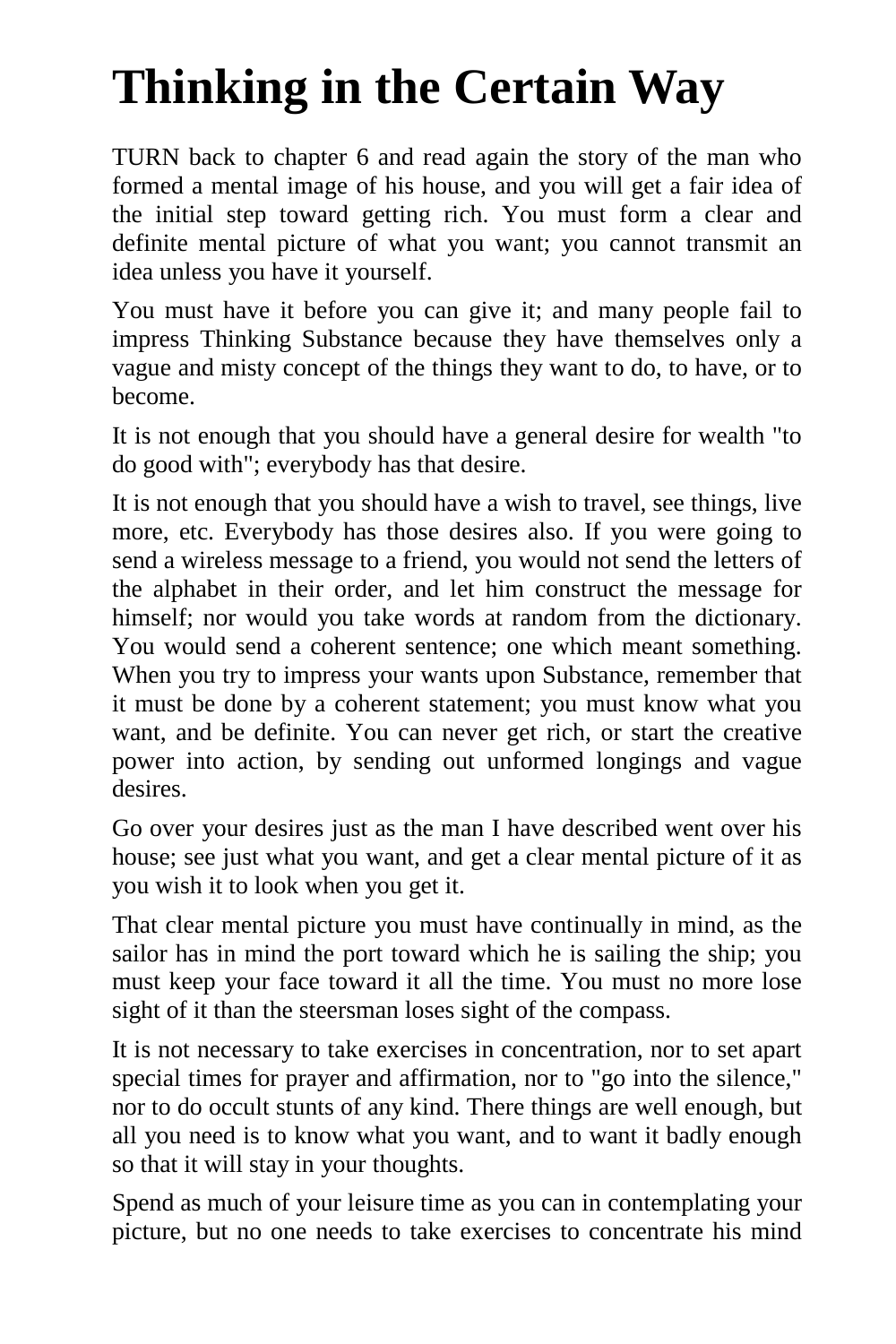on a thing which he really wants; it is the things you do not really care about which require effort to fix your attention upon them.

And unless you really want to get rich, so that the desire is strong enough to hold your thoughts directed to the purpose as the magnetic pole holds the needle of the compass, it will hardly be worth while for you to try to carry out the instructions given in this book.

The methods herein set forth are for people whose desire for riches is strong enough to overcome mental laziness and the love of ease, and make them work.

The more clear and definite you make your picture then, and the more you dwell upon it, bringing out all its delightful details, the stronger your desire will be; and the stronger your desire, the easier it will be to hold your mind fixed upon the picture of what you want.

Something more is necessary, however, than merely to see the picture clearly. If that is all you do, you are only a dreamer, and will have little or no power for accomplishment.

Behind your clear vision must be the purpose to realize it; to bring it out in tangible expression.

And behind this purpose must be an invincible and unwavering FAITH that the thing is already yours; that it is "at hand" and you have only to take possession of it.

Live in the new house, mentally, until it takes form around you physically. In the mental realm, enter at once into full enjoyment of the things you want.

"Whatsoever things ye ask for when ye pray, believe that ye receive them, and ye shall have them," said Jesus.

See the things you want as if they were actually around you all the time; see yourself as owning and using them. Make use of them in imagination just as you will use them when they are your tangible possessions. Dwell upon your mental picture until it is clear and distinct, and then take the Mental Attitude of Ownership toward everything in that picture. Take possession of it, in mind, in the full faith that it is actually yours. Hold to this mental ownership; do not waiver for an instant in the faith that it is real.

And remember what was said in a proceeding chapter about gratitude; be as thankful for it all the time as you expect to be when it has taken form. The man who can sincerely thank God for the things which as yet he owns only in imagination, has real faith. He will get rich; he will cause the creation of whatsoever he wants.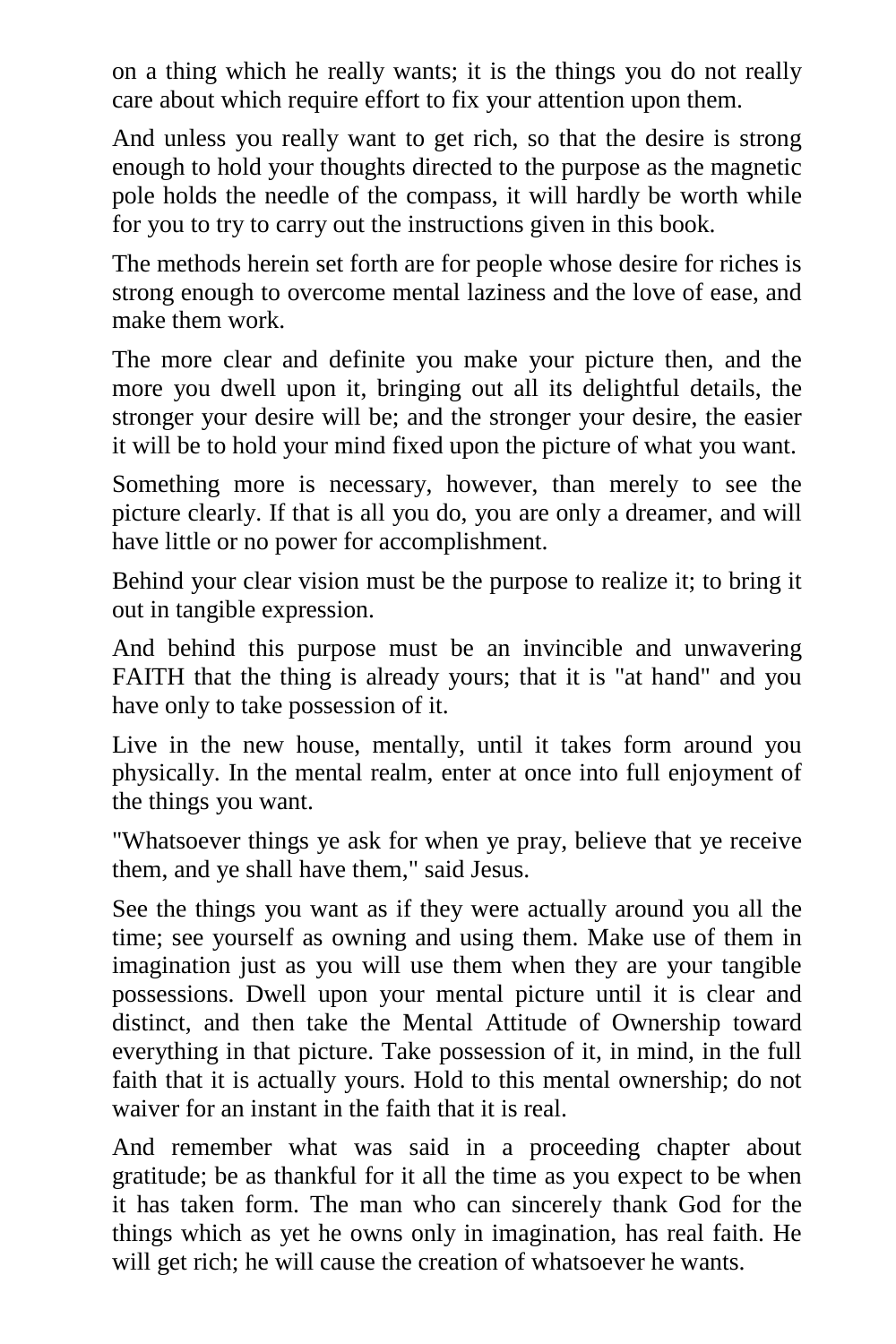You do not need to pray repeatedly for things you want; it is not necessary to tell God about it every day.

"Use not vain repetitions as the heathen do," said Jesus said to his pupils, "for your Father knoweth the ye have need of these things before ye ask Him."

Your part is to intelligently formulate your desire for the things which make for a larger life, and to get these desire arranged into a coherent whole; and then to impress this Whole Desire upon the Formless Substance, which has the power and the will to bring you what you want.

You do not make this impression by repeating strings of words; you make it by holding the vision with unshakable PURPOSE to attain it, and with steadfast FAITH that you do attain it.

The answer to prayer is not according to your faith while you are talking, but according to your faith while you are working.

You cannot impress the mind of God by having a special Sabbath day set apart to tell Him what you want, and the forgetting Him during the rest of the week. You cannot impress Him by having special hours to go into your closet and pray, if you then dismiss the matter from your mind until the hour of prayer comes again.

Oral prayer is well enough, and has its effect, especially upon yourself, in clarifying your vision and strengthening your faith; but it is not your oral petitions which get you what you want. In order to get rich you do not need a "sweet hour of prayer"; you need to "pray without ceasing." And by prayer I mean holding steadily to your vision, with the purpose to cause its creation into solid form, and the faith that you are doing so.

"Believe that ye receive them."

The whole matter turns on receiving, once you have clearly formed your vision. When you have formed it, it is well to make an oral statement, addressing the Supreme in reverent prayer; and from that moment you must, in mind, receive what you ask for. Live in the new house; wear the fine clothes; ride in the automobile; go on the journey, and confidently plan for greater journeys. Think and speak of all the things you have asked for in terms of actual present ownership. Imagine an environment, and a financial condition exactly as you want them, and live all the time in that imaginary environment and financial condition. Mind, however, that you do not do this as a mere dreamer and castle builder; hold to the FAITH that the imaginary is being realized, and to the PURPOSE to realize it.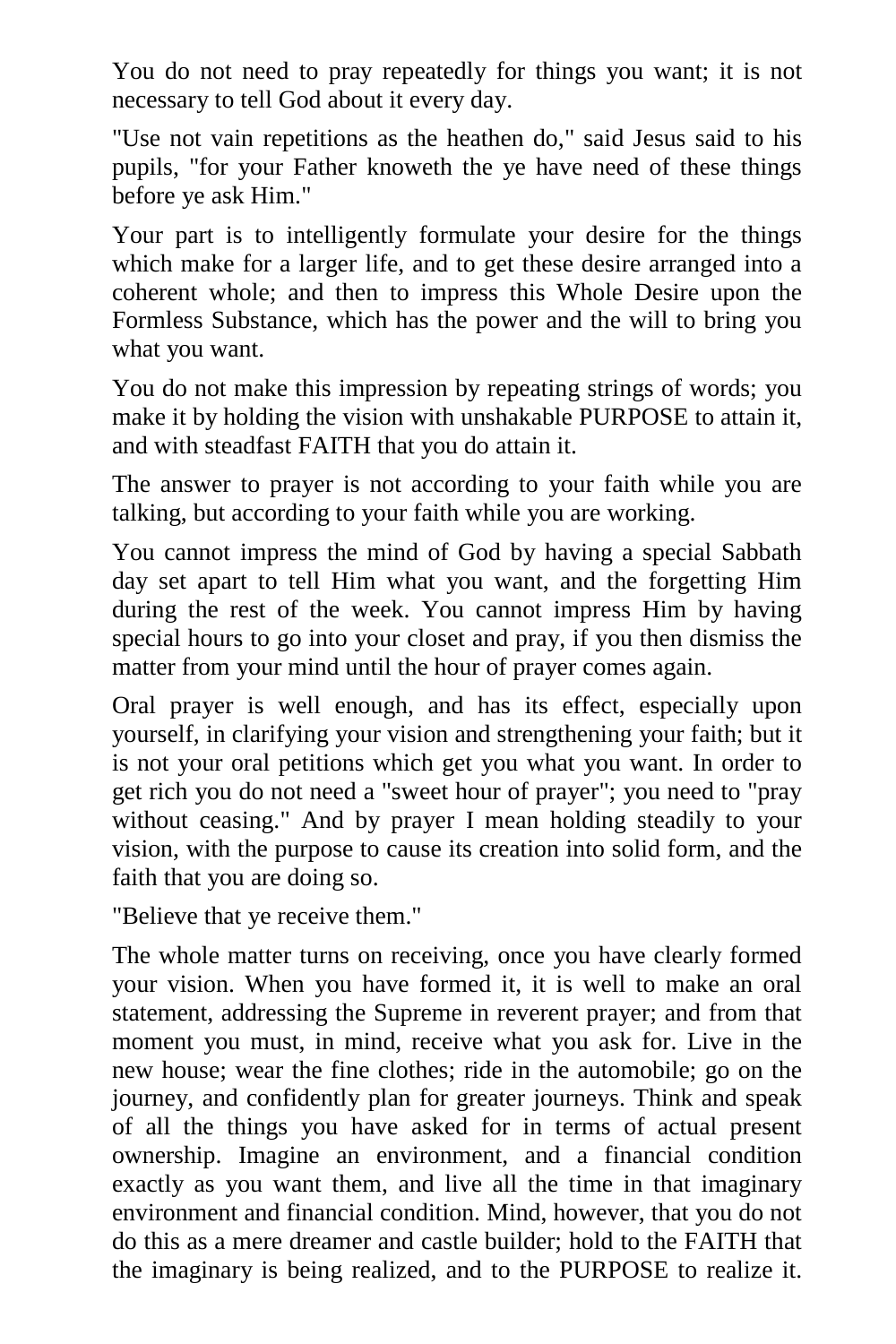Remember that it is faith and purpose in the use of the imagination which make the difference between the scientist and the dreamer. And having learned this fact, it is here that you must learn the proper use of the Will.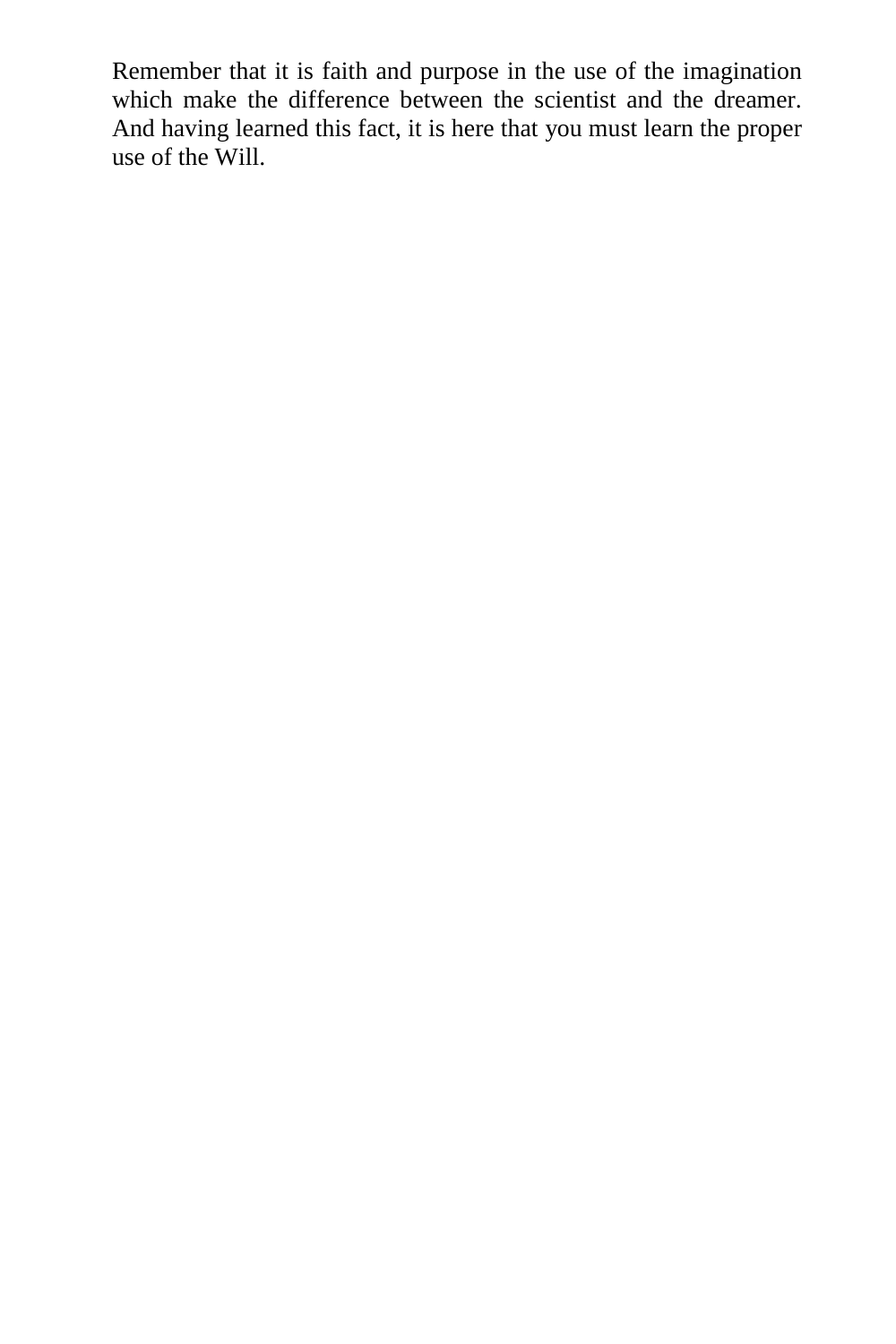## <span id="page-33-0"></span>**How to Use the Will**

TO set about getting rich in a scientific way, you do not try to apply your will power to anything outside of yourself.

Your have no right to do so, anyway.

It is wrong to apply your will to other men and women, in order to get them to do what you wish done.

It is as flagrantly wrong to coerce people by mental power as it is to coerce them by physical power. If compelling people by physical force to do things for you reduces them to slavery, compelling them by mental means accomplishes exactly the same thing; the only difference is in methods. If taking things from people by physical force is robbery, them taking things by mental force is robbery also; there is no difference in principle.

You have no right to use your will power upon another person, even "for his own good"; for you do not know what is for his good. The science of getting rich does not require you to apply power or force to any other person, in any way whatsoever. There is not the slightest necessity for doing so; indeed, any attempt to use your will upon others will only tend to defeat your purpose.

You do not need to apply your will to things, in order to compel them to come to you.

That would simply be trying to coerce God, and would be foolish and useless, as well as irreverent.

You do not have to compel God to give you good things, any more than you have to use your will power to make the sun rise.

You do not have to use your will power to conquer an unfriendly deity, or to make stubborn and rebellious forces do your bidding.

Substance is friendly to you, and is more anxious to give you what you want than you are to get it.

To get rich, you need only to use your will power upon yourself.

When you know what to think and do, then you must use your will to compel yourself to think and do the right things. That is the legitimate use of the will in getting what you want--to use it in holding yourself to the right course. Use your will to keep yourself thinking and acting in the Certain Way.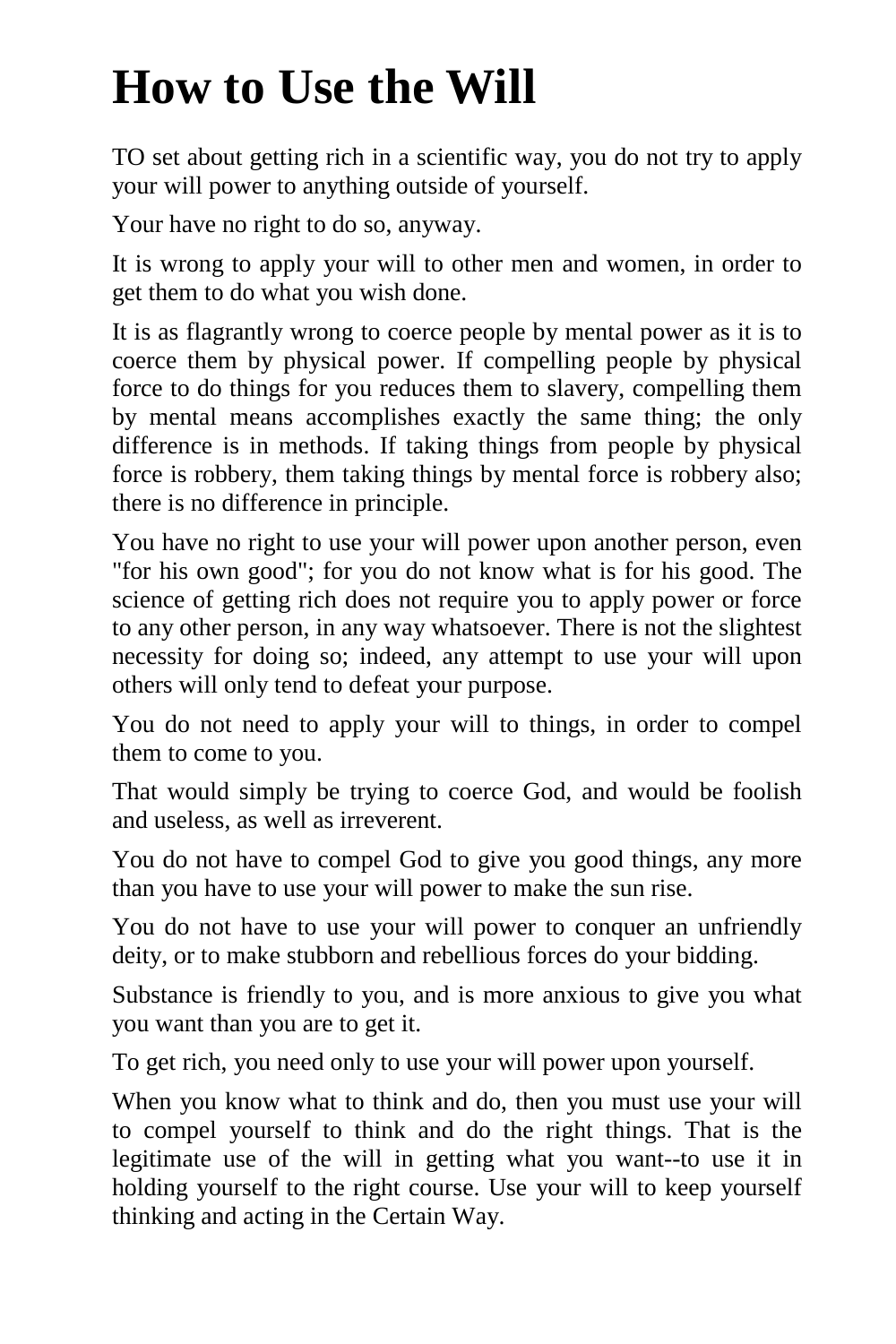Do not try to project your will, or your thoughts, or your mind out into space, to "act" on things or people.

Keep your mind at home; it can accomplish more there than elsewhere.

Use your mind to form a mental image of what you want, and to hold that vision with faith and purpose; and use your will to keep your mind working in the Right Way.

The more steady and continuous your faith and purpose, the more rapidly you will get rich, because you will make only POSITIVE impressions upon Substance; and you will not neutralize or offset them by negative impressions.

The picture of your desires, held with faith and purpose, is taken up by the Formless, and permeates it to great distances-throughout the universe, for all I know.

As this impression spreads, all things are set moving toward its realization; every living thing, every inanimate thing, and the things yet uncreated, are stirred toward bringing into being that which you want. All force begins to be exerted in that direction; all things begin to move toward you. The minds of people, everywhere, are influenced toward doing the things necessary to the fulfilling of your desires; and they work for you, unconsciously.

But you can check all this by starting a negative impression in the Formless Substance. Doubt or unbelief is as certain to start a movement away from you as faith and purpose are to start one toward you. It is by not understanding this that most people who try to make use of "mental science" in getting rich make their failure. Every hour and moment you spend in giving heed to doubts and fears, every hour you spend in worry, every hour in which your soul is possessed by unbelief, sets a current away from you in the whole domain of intelligent Substance. All the promises are unto them that believe, and unto them only. Notice how insistent Jesus was upon this point of belief; and now you know the reason why.

Since belief is all important, it behooves you to guard your thoughts; and as your beliefs will be shaped to a very great extent by the things you observe and think about, it is important that you should command your attention.

And here the will comes into use; for it is by your will that you determine upon what things your attention shall be fixed.

If you want to become rich, you must not make a study of poverty.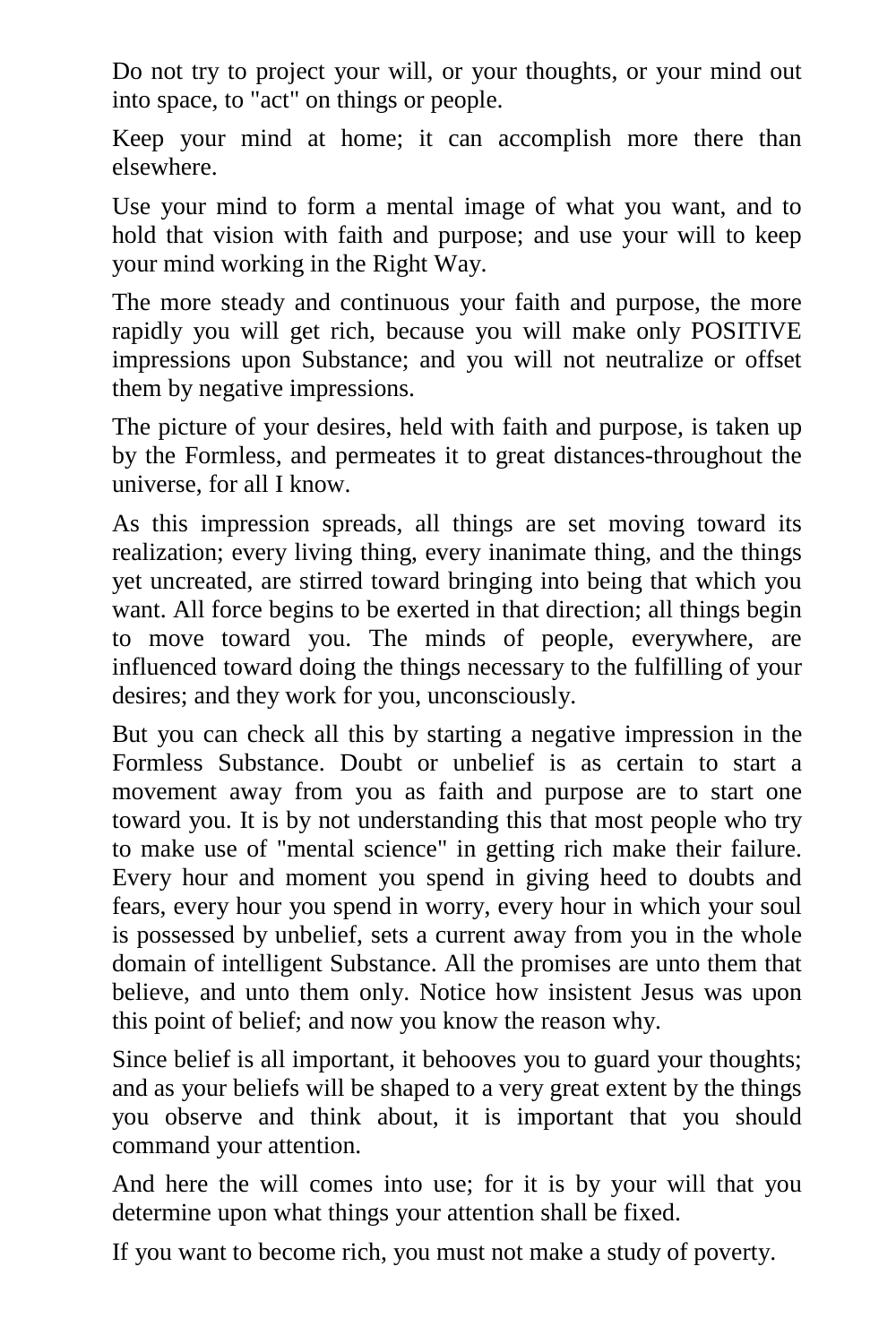Things are not brought into being by thinking about their opposites. Health is never to be attained by studying disease and thinking about disease; righteousness is not to be promoted by studying sin and thinking about sin; and no one ever got rich by studying poverty and thinking about poverty.

Medicine as a science of disease has increased disease; religion as a science of sin has promoted sin, and economics as a study of poverty will fill the world with wretchedness and want.

Do not talk about poverty; do not investigate it, or concern yourself with it. Never mind what its causes are; you have nothing to do with them.

What concerns you is the cure.

Do not spend your time in charitable work, or charity movements; all charity only tends to perpetuate the wretchedness it aims to eradicate.

I do not say that you should be hard hearted or unkind, and refuse to hear the cry of need; but you must not try to eradicate poverty in any of the conventional ways. Put poverty behind you, and put all that pertains to it behind you, and "make good."

Get rich; that is the best way you can help the poor.

And you cannot hold the mental image which is to make you rich if you fill your mind with pictures of poverty. Do not read books or papers which give circumstantial accounts of the wretchedness of the tenement dwellers, of the horrors of child labor, and so on. Do not read anything which fills your mind with gloomy images of want and suffering.

You cannot help the poor in the least by knowing about these things; and the wide-spread knowledge of them does not tend at all to do away with poverty.

What tends to do away with poverty is not the getting of pictures of poverty into your mind, but getting pictures of wealth into the minds of the poor.

You are not deserting the poor in their misery when you refuse to allow your mind to be filled with pictures of that misery.

Poverty can be done away with, not by increasing the number of well to do people who think about poverty, but by increasing the number of poor people who purpose with faith to get rich.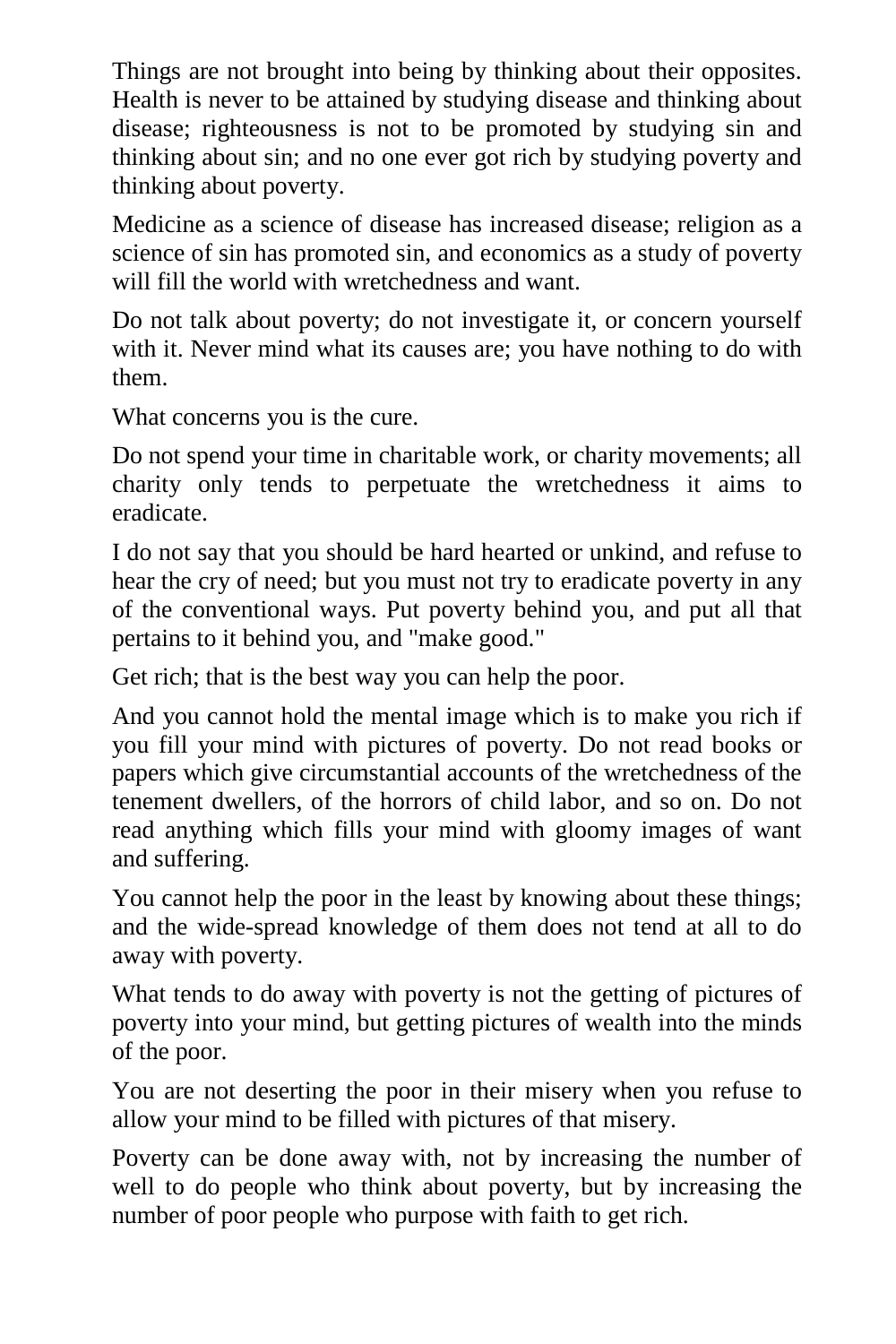The poor do not need charity; they need inspiration. Charity only sends them a loaf of bread to keep them alive in their wretchedness, or gives them an entertainment to make them forget for an hour or two; but inspiration will cause them to rise out of their misery. If you want to help the poor, demonstrate to them that they can become rich; prove it by getting rich yourself.

The only way in which poverty will ever be banished from this world is by getting a large and constantly increasing number of people to practice the teachings of this book.

People must be taught to become rich by creation, not by competition.

Every man who becomes rich by competition throws down behind him the ladder by which he rises, and keeps others down; but every man who gets rich by creation opens a way for thousands to follow him, and inspires them to do so.

You are not showing hardness of heart or an unfeeling disposition when you refuse to pity poverty, see poverty, read about poverty, or think or talk about it, or to listen to those who do talk about it. Use your will power to keep your mind OFF the subject of poverty, and to keep it fixed with faith and purpose ON the vision of what you want.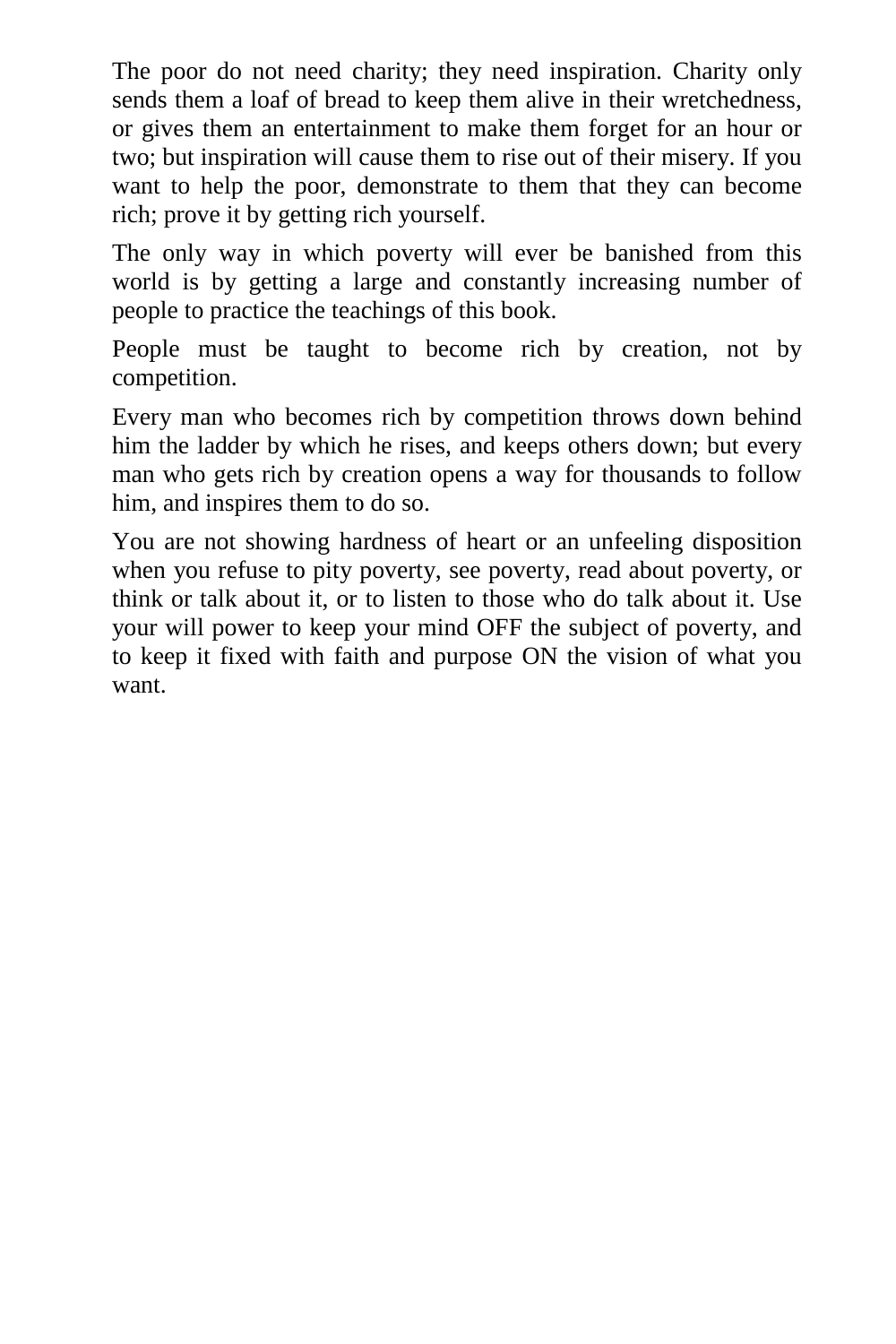#### <span id="page-37-0"></span>**Further Use of the Will**

YOU cannot retain a true and clear vision of wealth if you are constantly turning your attention to opposing pictures, whether they be external or imaginary.

Do not tell of your past troubles of a financial nature, if you have had them, do not think of them at all. Do no tell of the poverty of your parents, or the hardships of your early life; to do any of these things is to mentally class yourself with the poor for the time being, and it will certainly check the movement of things in your direction.

"Let the dead bury their dead," as Jesus said.

Put poverty and all things that pertain to poverty completely behind you.

You have accepted a certain theory of the universe as being correct, and are resting all your hopes of happiness on its being correct; and what can you gain by giving heed to conflicting theories?

Do not read religious books which tell you that the world is soon coming to an end; and do not read the writing of muck-rakers and pessimistic philosophers who tell you that it is going to the devil.

The world is not going to the devil; it is going to God.

It is wonderful Becoming.

True, there may be a good many things in existing conditions which are disagreeable; but what is the use of studying them when they are certainly passing away, and when the study of them only tends to check their passing and keep them with us? Why give time and attention to things which are being removed by evolutionary growth, when you can hasten their removal only by promoting the evolutionary growth as far as your part of it goes?

No matter how horrible in seeming may be the conditions in certain countries, sections, or places, you waste your time and destroy your own chances by considering them.

You should interest yourself in the world's becoming rich.

Think of the riches the world is coming into, instead of the poverty it is growing out of; and bear in mind that the only way in which you can assist the world in growing rich is by growing rich yourself through the creative method--not the competitive one.

Give your attention wholly to riches; ignore poverty.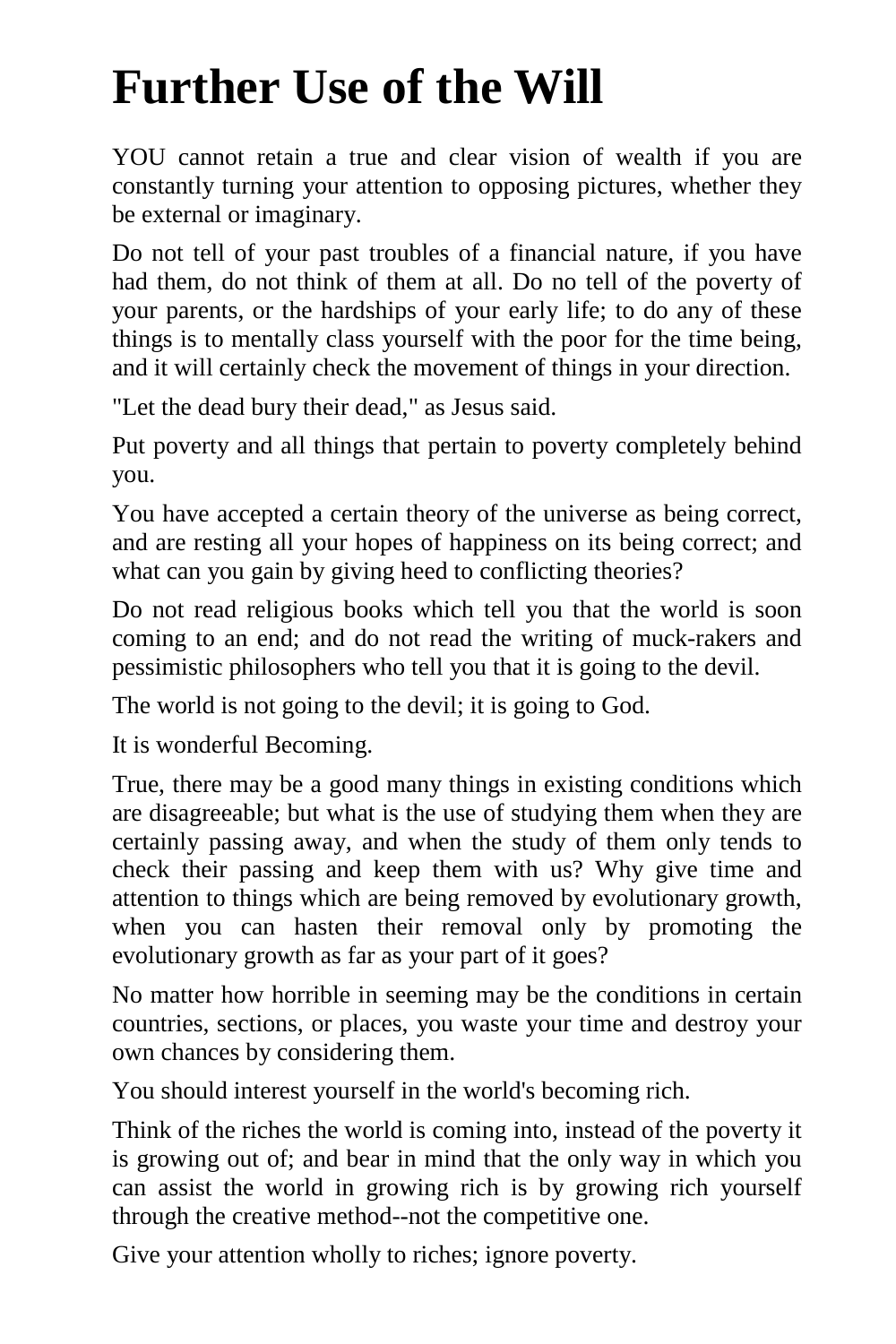Whenever you think or speak of those who are poor, think and speak of them as those who are becoming rich;as those who are to be congratulated rather than pitied. Then they and others will catch the inspiration, and begin to search for the way out.

Because I say that you are to give your whole time and mind and thought to riches, it does not follow that you are to be sordid or mean.

To become really rich is the noblest aim you can have in life, for it includes everything else.

On the competitive plane, the struggle to get rich is a Godless scramble for power over other men; but when we come into the creative mind, all this is changed.

All that is possible in the way of greatness and soul unfoldment, of service and lofty endeavor, comes by way of getting rich; all is made possible by the use of things.

If you lack for physical health, you will find that the attainment of it is conditional on your getting rich.

Only those who are emancipated from financial worry, and who have the means to live a care-free existence and follow hygienic practices, can have and retain health.

Moral and spiritual greatness is possible only to those who are above the competitive battle for existence; and only those who are becoming rich on the plane of creative thought are free from the degrading influences of competition. If your heart is set on domestic happiness, remember that love flourishes best where there is refinement, a high level of thought, and freedom from corrupting influences; and these are to be found only where riches are attained by the exercise of creative thought, without strife or rivalry.

You can aim at nothing so great or noble, I repeat, as to become rich; and you must fix your attention upon your mental picture of riches, to the exclusion of all that may tend to dim or obscure the vision.

You must learn to see the underlying TRUTH in all things; you must see beneath all seemingly wrong conditions the Great One Life ever moving forward toward fuller expression and more complete happiness.

It is the truth that there is no such thing as poverty; that there is only wealth.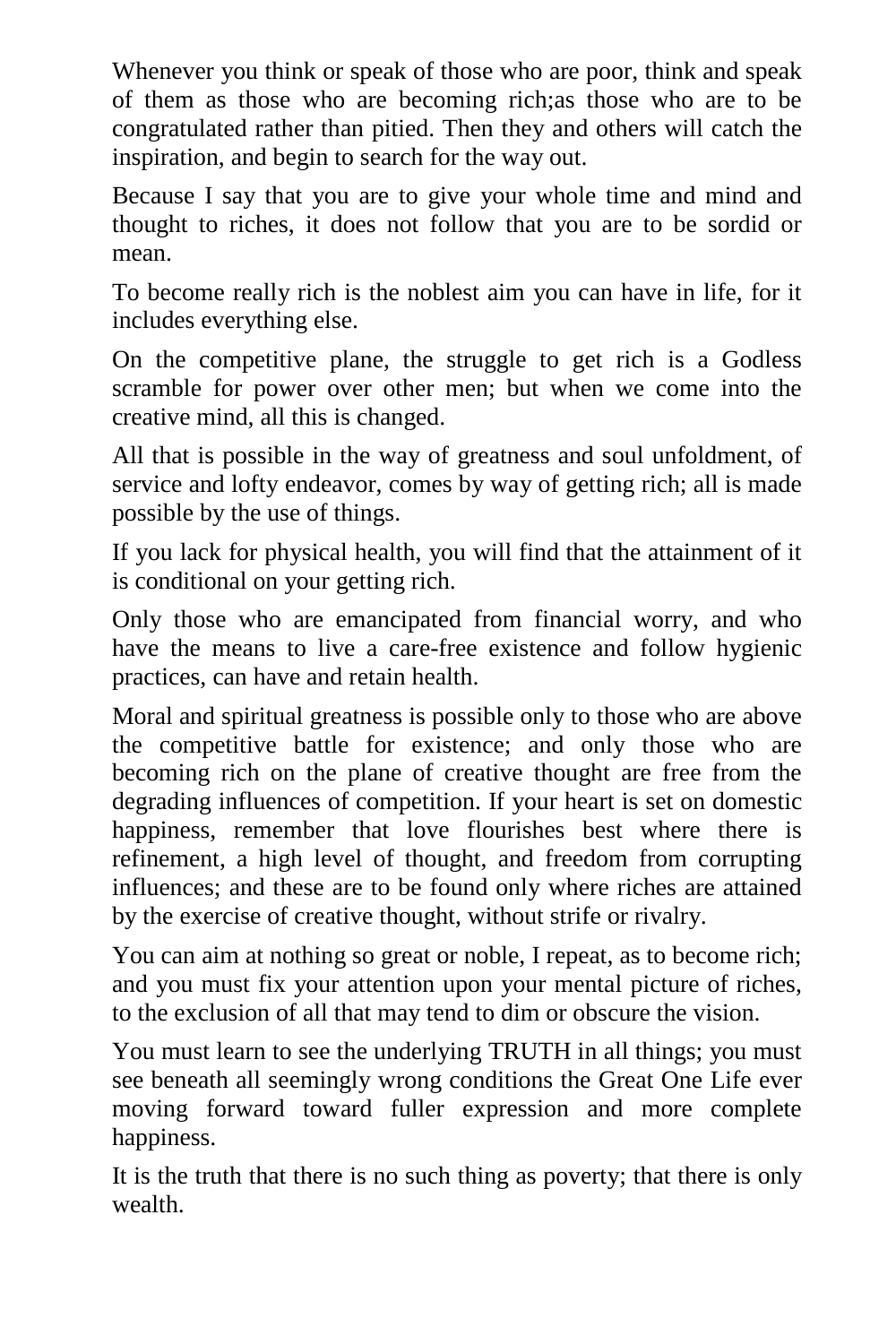Some people remain in poverty because they are ignorant of the fact that there is wealth for them; and these can best be taught by showing them the way to affluence in your own person and practice.

Others are poor because, while they feel that there is a way out, they are too intellectually indolent to put forth the mental effort necessary to find that way and by travel it; and for these the very best thing you can do is to arouse their desire by showing them the happiness that comes from being rightly rich.

Others still are poor because, while they have some notion of science, they have become so swamped and lost in the maze of metaphysical and occult theories that they do not know which road to take. They try a mixture of many systems and fail in all. For these, again, the very best thing, to do is to show the right way in your own person and practice; an ounce of doing things is worth a pound of theorizing.

The very best thing you can do for the whole world is to make the most of yourself.

You can serve God and man in no more effective way than by getting rich; that is, if you get rich by the creative method and not by the competetive one.

Another thing. We assert that this book gives in detail the principles of the science of getting rich; and if that is true, you do not need to read any other book upon the subject. This may sound narrow and egotistical, but consider: there is no more scientific method of computation in mathematics than by addition, subtraction, multiplication, and division; no other method is possible. There can be but one shortest distance between two points. There is only one way to think scientifically, and that is to think in the way that leads by the most direct and simple route to the goal. No man has yet formulated a briefer or less complex "system" than the one set forth herein; it has been stripped of all non-essentials. When you commence on this, lay all others aside; put them out of your mind altogether.

Read this book every day; keep it with you; commit it to memory, and do not think about other "systems" and theories. If you do, you will begin to have doubts, and to be uncertain and wavering in your thought; and then you will begin to make failures.

After you have made good and become rich, you may study other systems as much as you please; but until you are quite sure that you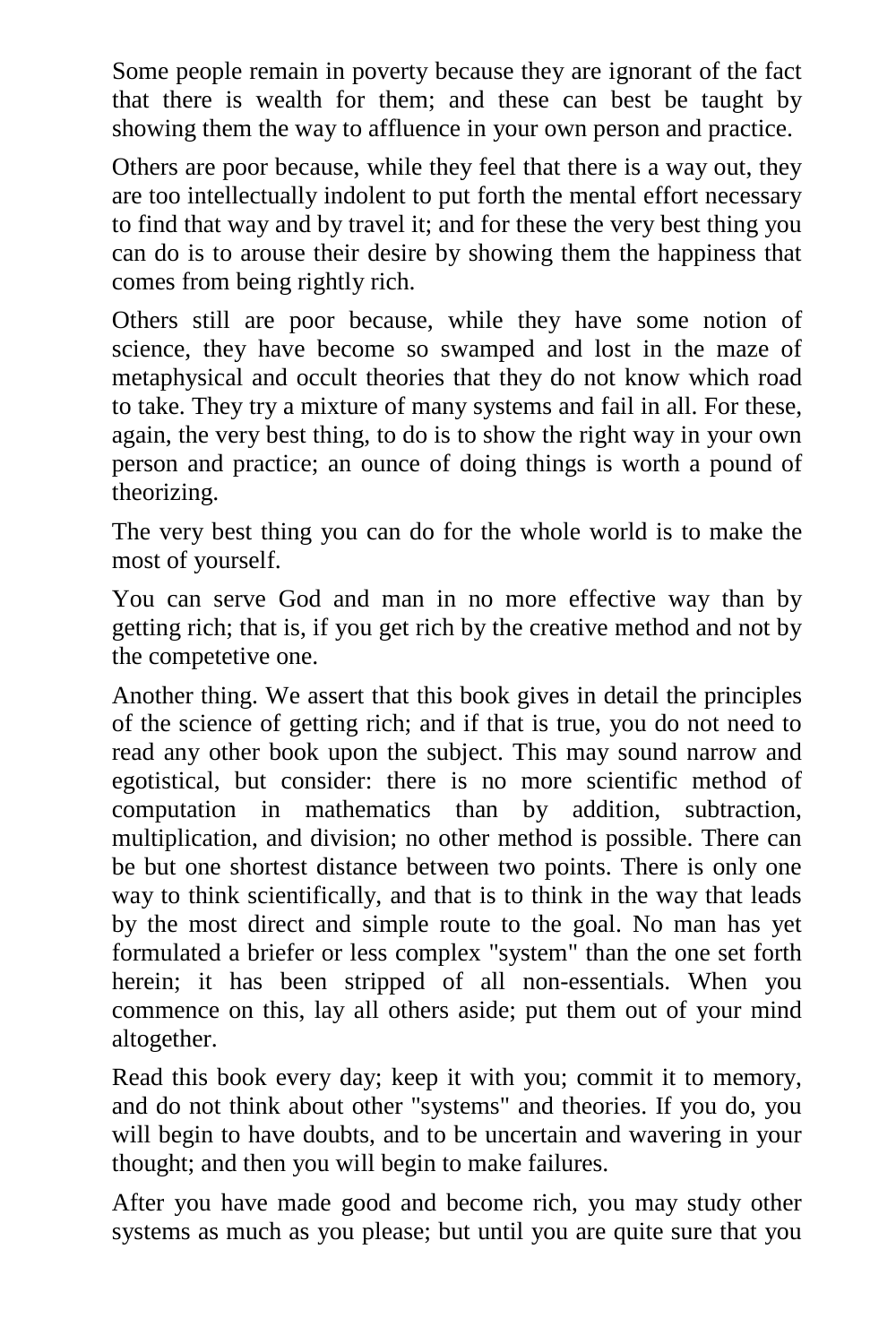have gained what you want, do not read anything on this line but this book, unless it be the authors mentioned in the Preface.

And read only the most optimistic comments on the world's news; those in harmony with your picture.

Also, postpone your investigations into the occult. Do not dabble in theosophy, Spiritualism, or kindred studies. It is very likely that the dead still live, and are near; but if they are, let them alone; mind your own business.

Wherever the spirits of the dead may be, they have their own work to do, and their own problems to solve; and we have no right to interfere with them. We cannot help them, and it is very doubtful whether they can help us, or whether we have any right to trespass upon their time if they can. Let the dead and the hereafter alone, and solve your own problem; get rich. If you begin to mix with the occult, you will start mental cross-currents which will surely bring your hopes to shipwreck. Now, this and the preceding chapters have brought us to the following statement of basic facts:--

*There is a thinking stuff from which all things are made, and which, in its original state, permeates, penetrates, and fills the interspaces of the universe.* 

*A thought, in this substance, Produces the thing that is imaged by the thought.* 

*Man can form things in his thought, and, by impressing his thought upon formless substance, can cause the thing he thinks about to be created.* 

*In order to do this, man must pass from the competitive to the creative mind; he must form a clear mental picture of the things he wants, and hold this picture in his thoughts with the fixed PURPOSE to get what he wants, and the unwavering FAITH that he does get what he wants, closing his mind against all that may tend to shake his purpose, dim his vision, or quench his faith.* 

And in addition to all this, we shall now see that he must live and act in a Certain Way.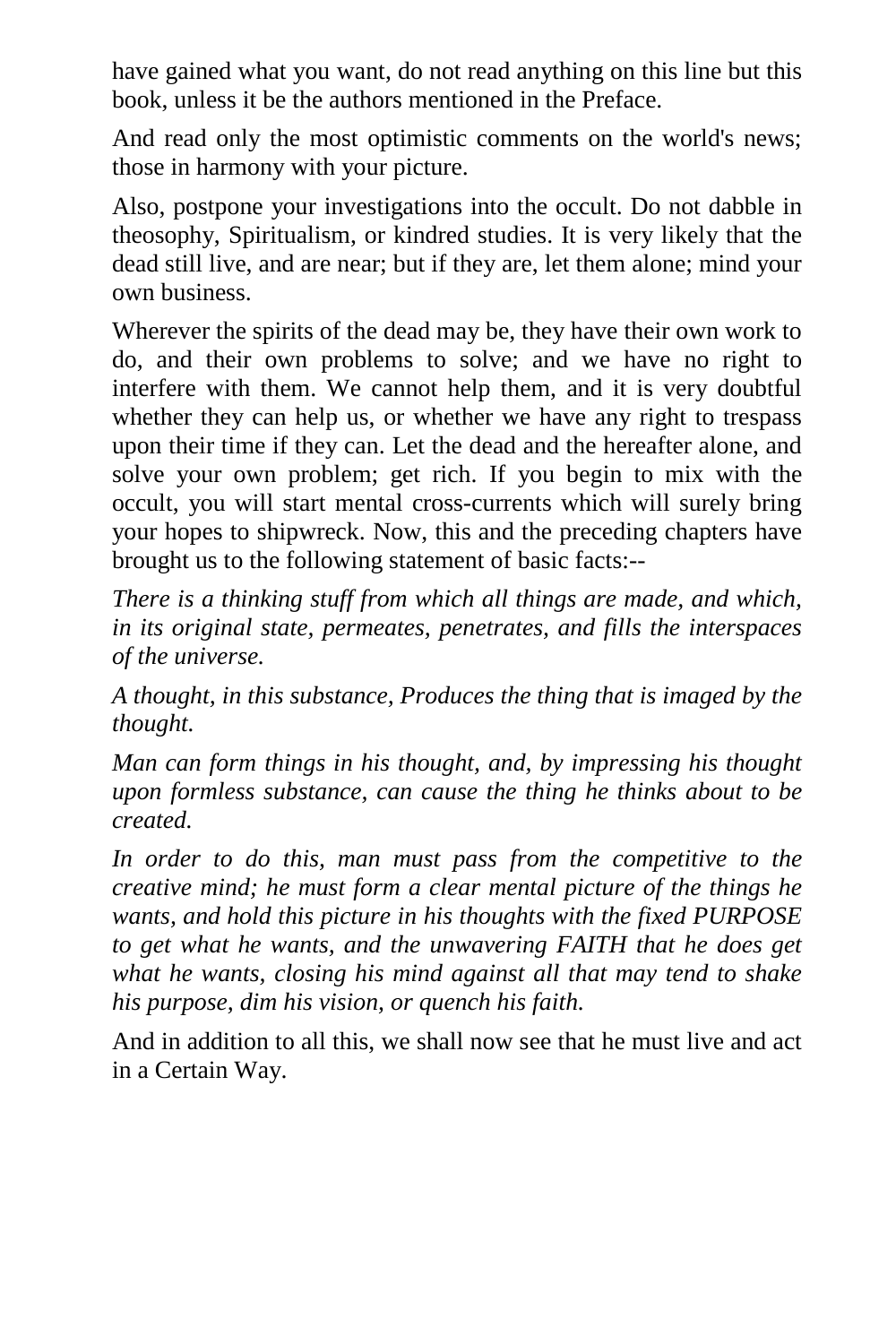## <span id="page-41-0"></span>**Acting in the Certain Way**

THOUGHT is the creative power, or the impelling force which causes the creative power to act; thinking in a Certain Way will bring riches to you, but you must not rely upon thought alone, paying no attention to personal action. That is the rock upon which many otherwise scientific metaphysical thinkers meet shipwreck--the failure to connect thought with personal action.

We have not yet reached the stage of development, even supposing such a stage to be possible, in which man can create directly from Formless Substance without nature's processes or the work of human hands; man must not only think, but his personal action must supplement his thought.

By thought you can cause the gold in the hearts of the mountains to be impelled toward you; but it will not mine itself, refine itself, coin itself into double eagles, and come rolling along the roads seeking its way into your pocket.

Under the impelling power of the Supreme Spirit, men's affairs will be so ordered that some one will be led to mine the gold for you; other men's business transactions will be so directed that the gold will be brought toward you, and you must so arrange your own business affairs that you may be able to receive it when it comes to you. Your thought makes all things, animate and inanimate, work to bring you what you want; but your personal activity must be such that you can rightly receive what you want when it reaches you. You are not to take it as charity, nor to steal it; you must give every man more in use value than he gives you in cash value.

The scientific use of thought consists in forming a clear and distinct mental image of what you want; in holding fast to the purpose to get what you want; and in realizing with grateful faith that you do get what you want.

Do not try to 'project' your thought in any mysterious or occult way, with the idea of having it go out and do things for you; that is wasted effort, and will weaken your power to think with sanity.

The action of thought in getting rich is fully explained in the preceding chapters; your faith and purpose positively impress your vision upon Formless Substance, which has *the same desire for more life that you have*; and this vision, received from you, sets all the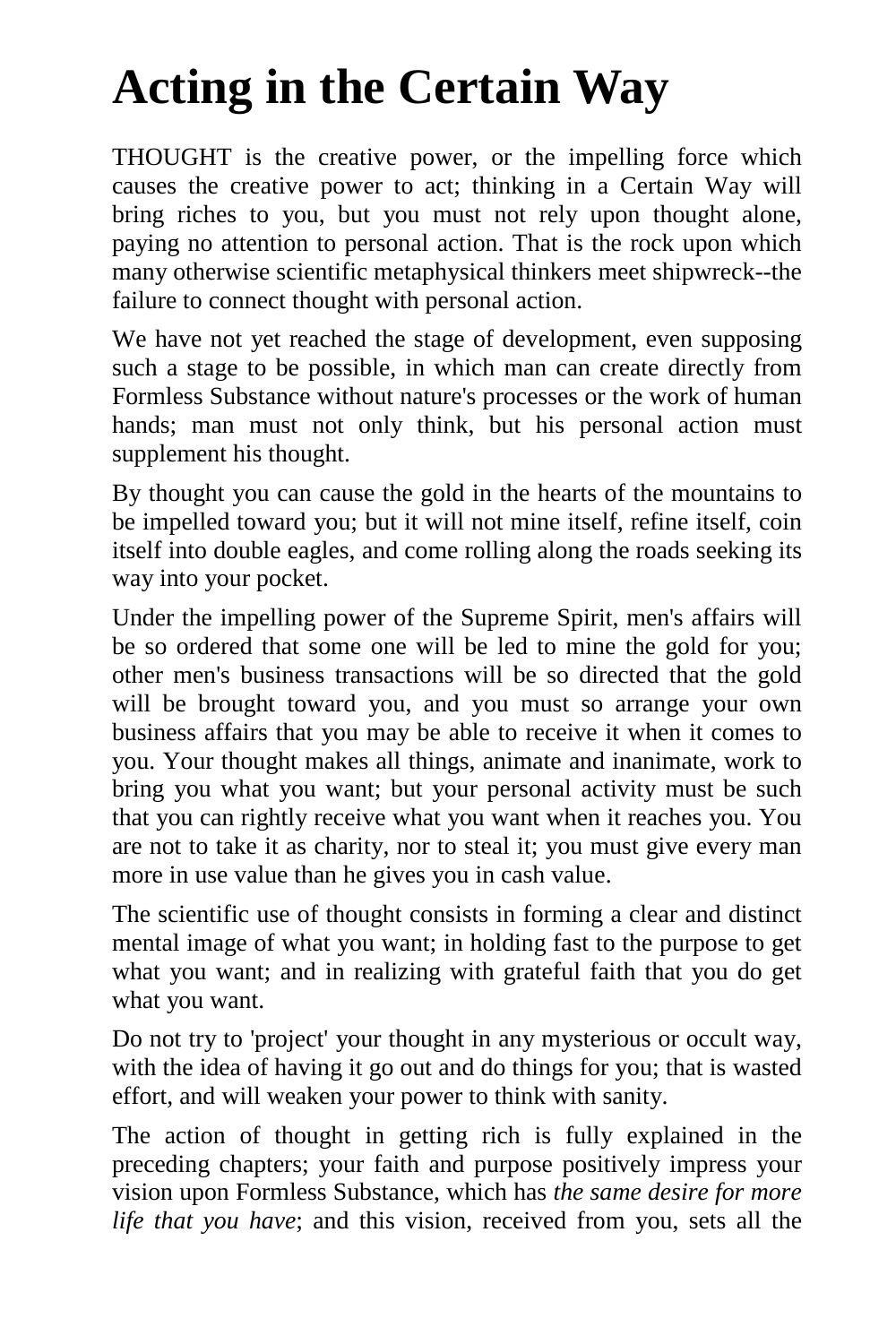creative forces at work *in and through their regular channels of action*, but directed toward you.

It is not your part to guide or supervise the creative process; all you have to do with that is to retain your vision, stick to your purpose, and maintain your faith and gratitude.

But you must act in a Certain Way, so that you can appropriate what is yours when it comes to you; so that you can meet the things you have in your picture, and put them in their proper places as they arrive.

You can really see the truth of this. When things reach you, they will be in the hands of other men, who will ask an equivalent for them.

And you can only get what is yours by giving the other man what is his.

Your pocketbook is not going to be transformed into a Fortunata's purse, which shall be always full of money without effort on your part.

This is the crucial point in the science of getting rich; right here, where thought and personal action must be combined. There are very many people who, consciously or unconsciously, set the creative forces in action by the strength and persistence of their desires, but who remain poor because they do not provide for the reception of the thing they want when it comes.

By thought, the thing you want is brought to you; by action you receive it.

Whatever your action is to be, it is evident that you must act NOW. You cannot act in the past, and it is essential to the clearness of your mental vision that you dismiss the past from your mind. You cannot act in the future, for the future is not here yet. And you cannot tell how you will want to act in any future contingency until that contingency has arrived.

Because you are not in the right business, or the right environment now, do not think that you must postpone action until you get into the right business or environment. And do not spend time in the present taking thought as to the best course in possible future emergencies; have faith in your ability to meet any emergency when it arrives.

If you act in the present with your mind on the future, your present action will be with a divided mind, and will not be effective.

Put your whole mind into present action.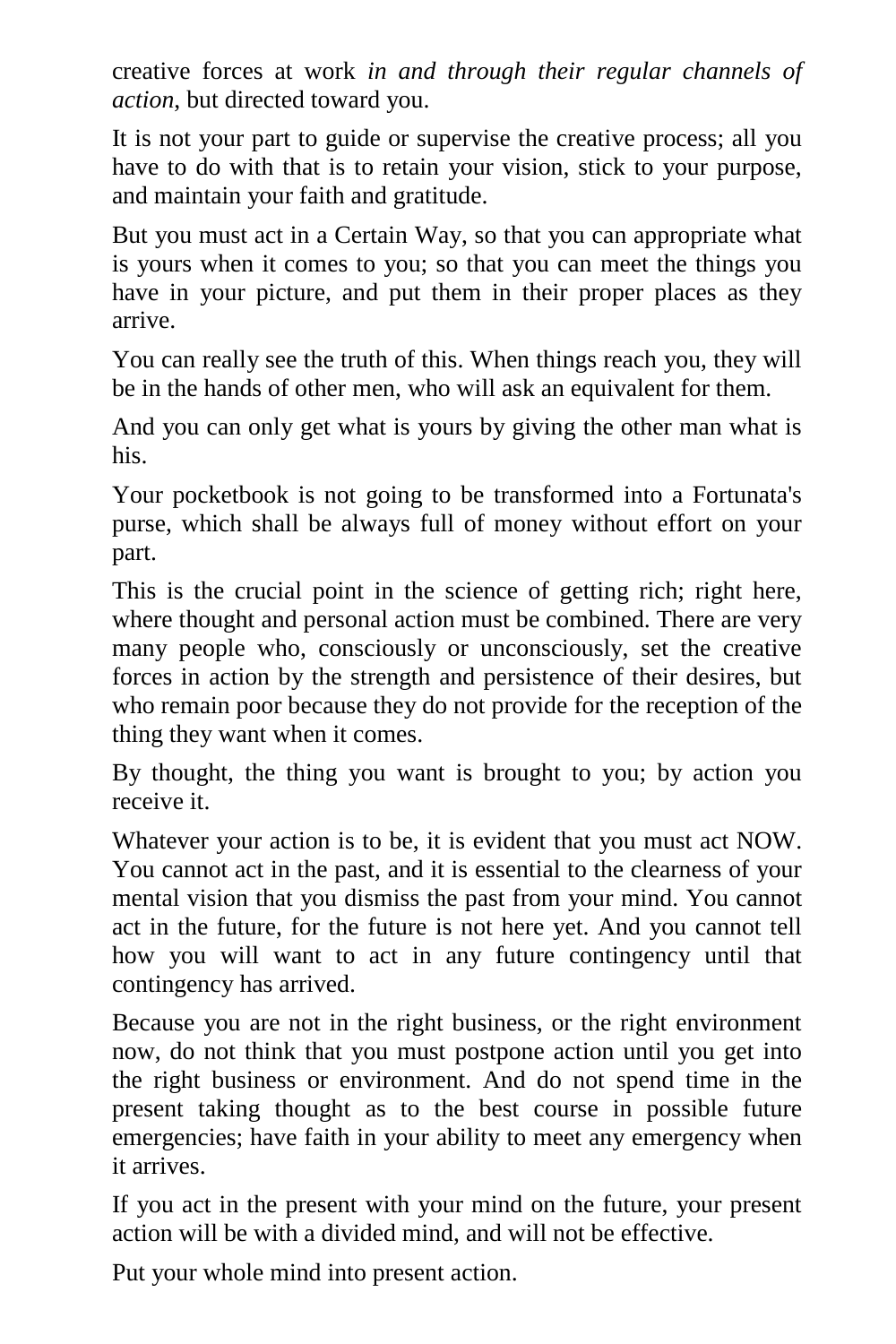Do not give your creative impulse to Original Substance, and then sit down and wait for results; if you do, you will never get them. Act now. There is never any time but now, and there never will be any time but now. If you are ever to begin to make ready for the reception of what you want, you must begin now.

And your action, whatever it is, must most likely be in your present business or employment, and must be upon the persons and things in your present environment.

You cannot act where you are not; you cannot act where you have been, and you cannot act where you are going to be; you can act only where you are.

Do not bother as to whether yesterday's work was well done or ill done; do to-day's work well.

Do not try to do tomorrow's work now; there will be plenty of time to do that when you get to it.

Do not try, by occult or mystical means, to act on people or things that are out of your reach.

Do not wait for a change of environment, before you act; get a change of environment by action.

You can so act upon the environment in which you are now, as to cause yourself to be transferred to a better environment.

Hold with faith and purpose the vision of yourself in the better environment, but act upon your present environment with all your heart, and with all your strength, and with all your mind.

Do not spend any time in day dreaming or castle building; hold to the one vision of what you want, and act NOW.

Do not cast about seeking some new thing to do, or some strange, unusual, or remarkable action to perform as a first step toward getting rich. It is probable that your actions, at least for some time to come, will be those you have been performing for some time past; but you are to begin now to perform these actions in the Certain Way, which will surely make you rich.

If you are engaged in some business, and feel that it is not the right one for you, do not wait until you get into the right business before you begin to act.

Do not feel discouraged, or sit down and lament because you are misplaced. No man was ever so misplaced but that he could not find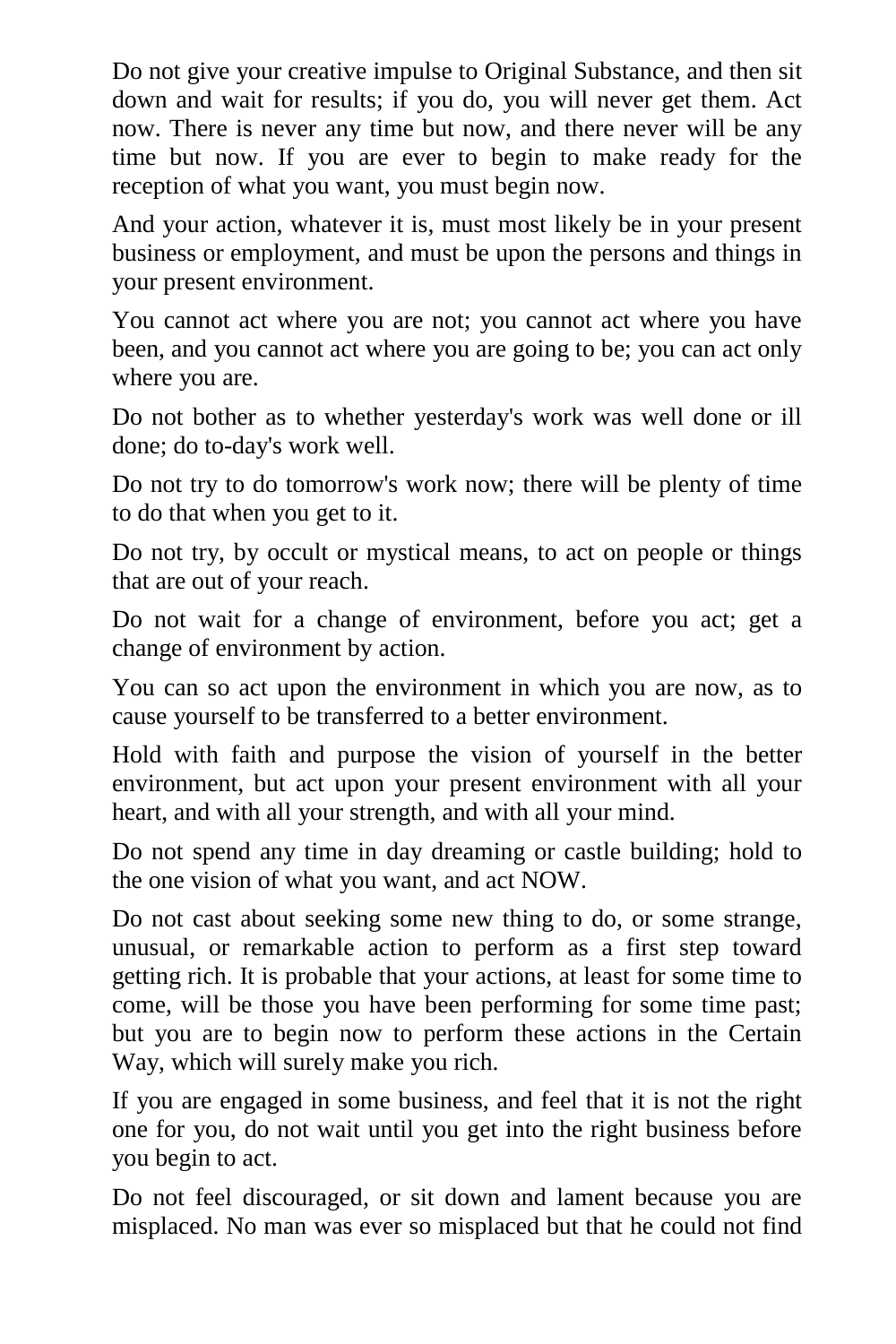the right place, and no man ever became so involved in the wrong business but that he could get into the right business.

Hold the vision of yourself in the right business, with the purpose to get into it, and the faith that you will get into it, and are getting into it; but ACT in your present business. Use your present business as the means of getting a better one, and use your present enviornment as the means of getting into a better one. Your vision of the right business, if held with faith and purpose, will cause the Supreme to move the right business toward you; and your action, if performed in the Certain Way, will cause you to move toward the business.

If you are an employee, or wage earner, and feel that you must change places in order to get what you want, do not 'project" your thought into space and rely upon it to get you another job. It will probably fail to do so.

Hold the vision of yourself in the job you want, while you ACT with faith and purpose on the job you have, and you will certainly get the job you want.

Your vision and faith will set the creative force in motion to bring it toward you, and your action will cause the forces in your own environment to move you toward the place you want. In closing this chapter, we will add another statement to our syllabus:--

*There is a thinking stuff from which all things are made, and which, in its original state, permeates, penetrates, and fills the interspaces of the universe.* 

*A thought, in this substance, Produces the thing that is imaged by the thought.* 

*Man can form things in his thought, and, by impressing his thought upon formless substance, can cause the thing he thinks about to be created.* 

*In order to do this, man must pass from the competitive to the creative mind; he must form a clear mental picture of the things he wants, and hold this picture in his thoughts with the fixed PURPOSE to get what he wants, and the unwavering FAITH that he does get what he wants, closing his mind to all that may tend to shake his purpose, dim his vision, or quench his faith.*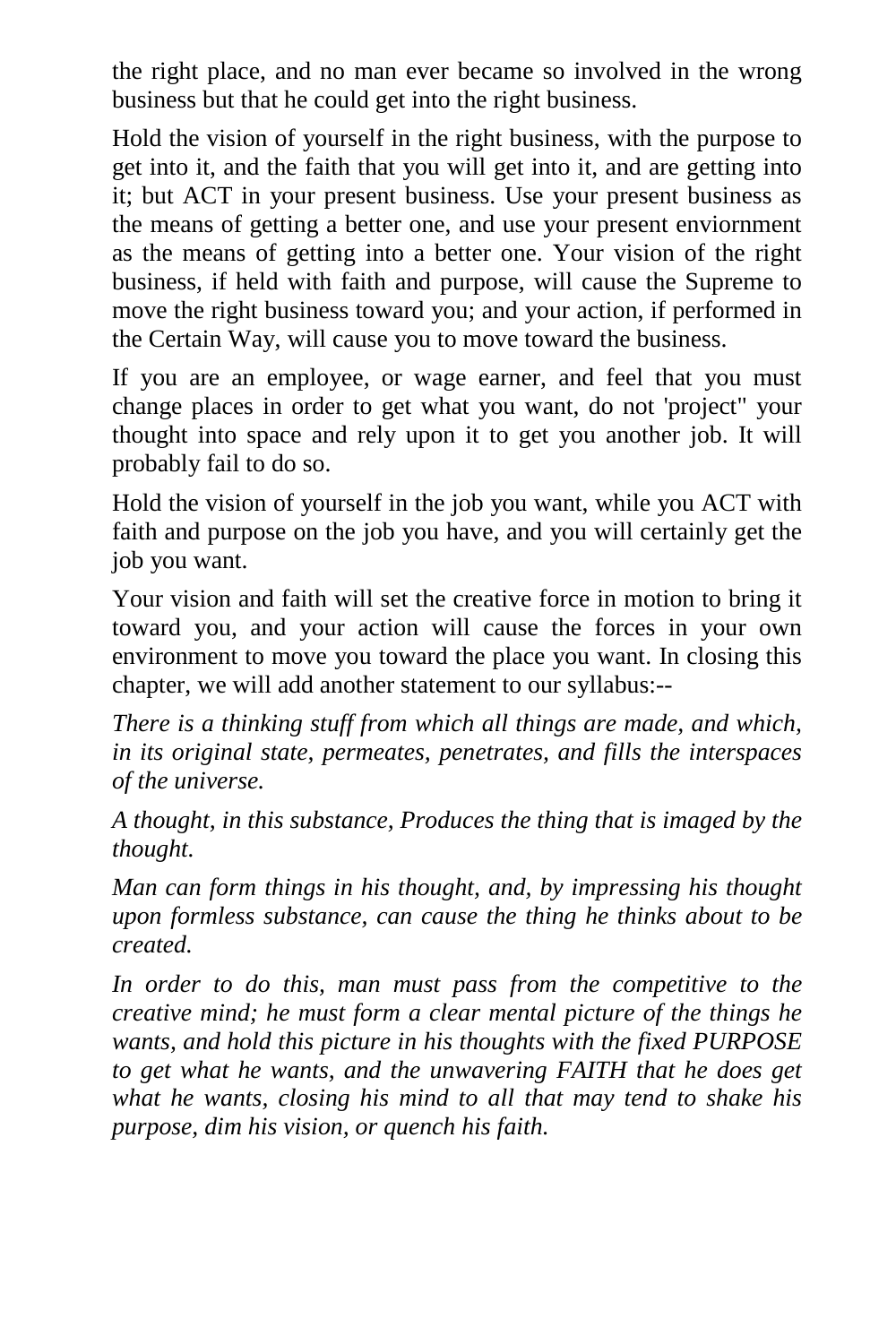*That he may receive what he wants when it comes, man must act NOW upon the people and things in his present environment.*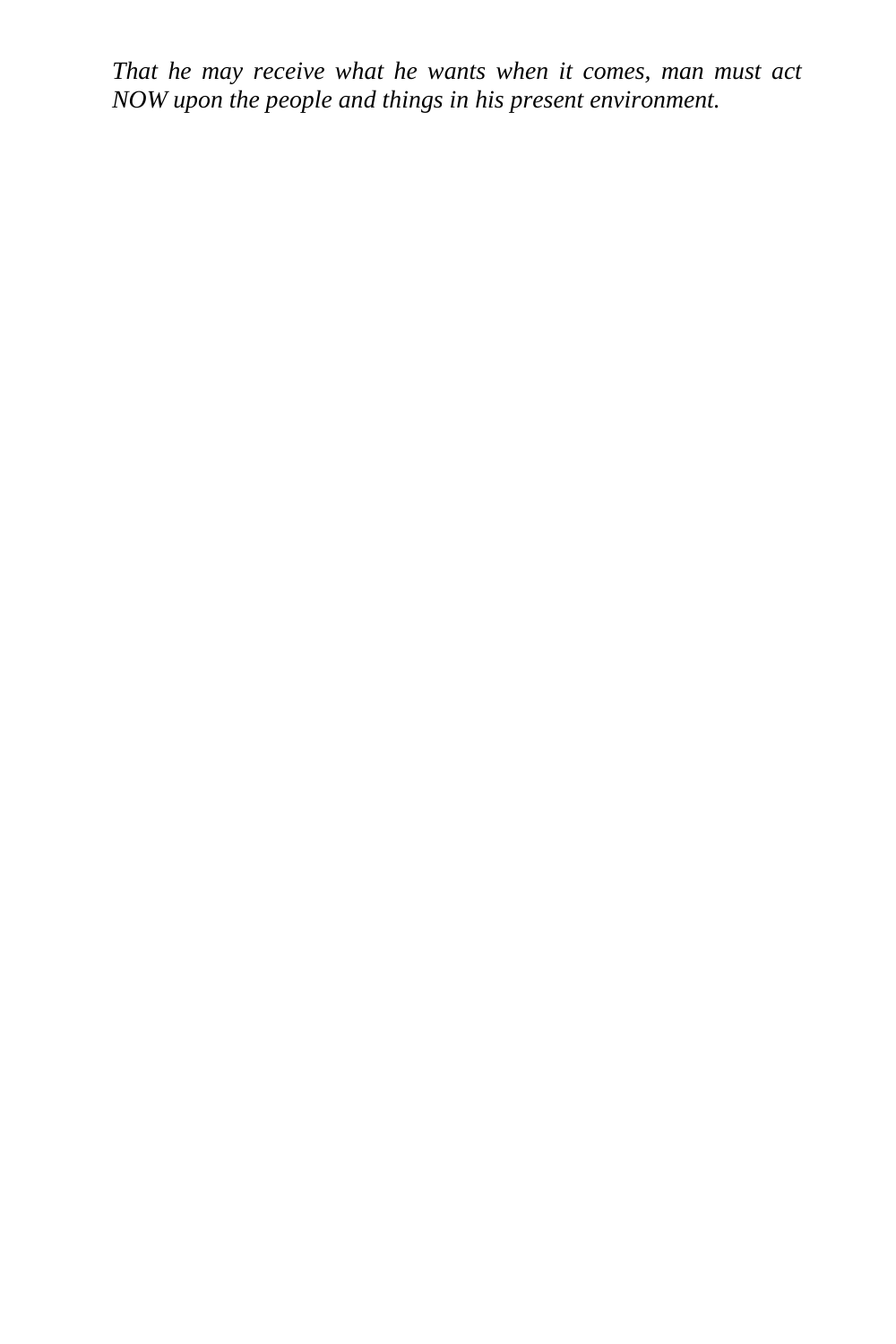#### <span id="page-46-0"></span>**Efficient Action**

YOU must use your thought as directed in previous chapters, and begin to do what you can do where you are; and you must do ALL that you can do where you are.

You can advance only be being larger than your present place; and no man is larger than his present place who leaves undone any of the work pertaining to that place.

The world is advanced only by those who more than fill their present places.

If no man quite filled his present place, you can see that there must be a going backward in everything. Those who do not quite fill their present places are dead weight upon society, government, commerce, and industry; they must be carried along by others at a great expense. The progress of the world is retarded only by those who do not fill the places they are holding; they belong to a former age and a lower stage or plane of life, and their tendency is toward degeneration. No society could advance if every man was smaller than his place; social evolution is guided by the law of physical and mental evolution. In the animal world, evolution is caused by excess of life.

When an organism has more life than can be expressed in the functions of its own plane, it develops the organs of a higher plane, and a new species is originated.

There never would have been new species had there not been organisms which more than filled their places. The law is exactly the same for you; your getting rich depends upon your applying this principle to your own affairs.

Every day is either a successful day or a day of failure; and it is the successful days which get you what you want. If everyday is a failure, you can never get rich; while if every day is a success, you cannot fail to get rich.

If there is something that may be done today, and you do not do it, you have failed in so far as that thing is concerned; and the consequences may be more disastrous than you imagine.

You cannot foresee the results of even the most trivial act; you do not know the workings of all the forces that have been set moving in your behalf. Much may be depending on your doing some simple act; it may be the very thing which is to open the door of opportunity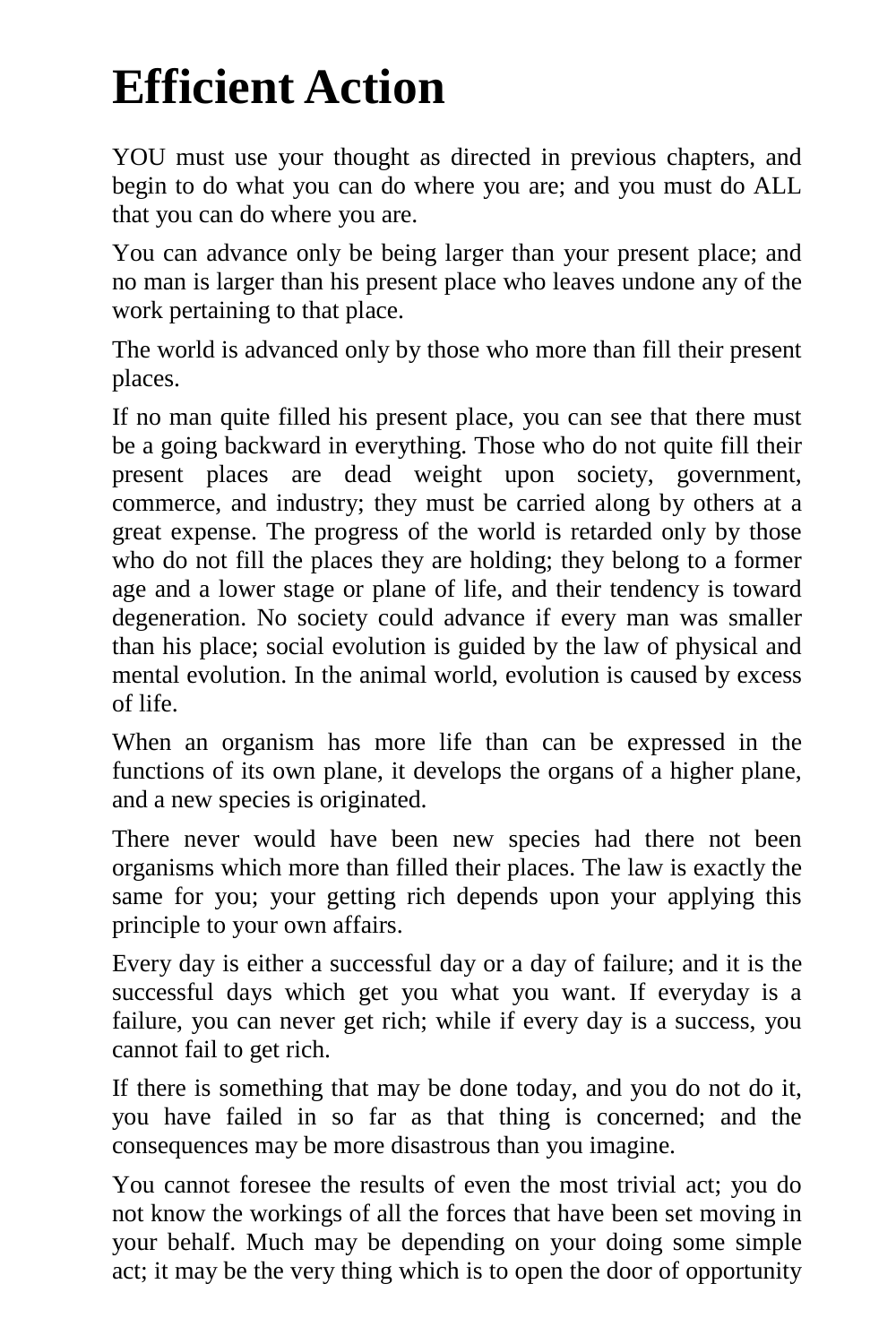to very great possibilities. You can never know all the combinations which Supreme Intelligence is making for you in the world of things and of things and of human affairs; your neglect or failure to do some small thing may cause a long delay in getting what you want.

Do, every day, ALL that can be done that day.

There is, however, a limitation or qualification of the above that you must take into account.

You are not to overwork, nor to rush blindly into your business in the effort to do the greatest possible number of things in the shortest possible time.

You are not to try to do tomorrow's work today, nor to do a week's work in a day.

*It is really not he number of things you do, but the EFFICIENCY of each separate action that counts.* 

Every act is, in itself, either a success or a failure.

Every act is, in itself, either effective or inefficient.

Every inefficient act is a failure, and if you spend your life in doing inefficient acts, your whole life will be a failure.

The more things you do, the worse for you, if all your acts are inefficient ones.

On the other hand, every efficient act is a success in itself, and if every act of your life is an efficient one, your whole life MUST be a success.

The cause of failure is doing too many things in an inefficient manner, and not doing enough things in an efficient manner.

You will see that it is a self-evident proposition that if you do not do any inefficient acts, and if you do a sufficient number of efficient acts, you will become rich. If, now, it is possible for you to make each act an efficient one, you see again that the getting of riches is reduced to an exact science, like mathematics.

The matter turns, then, on the questions whether you can make each separate act a success in itself. And this you can certainly do.

You can make each act a success, because ALL Power is working with you; and ALL Power cannot fail.

Power is at your service; and to make each act efficient you have only to put power into it.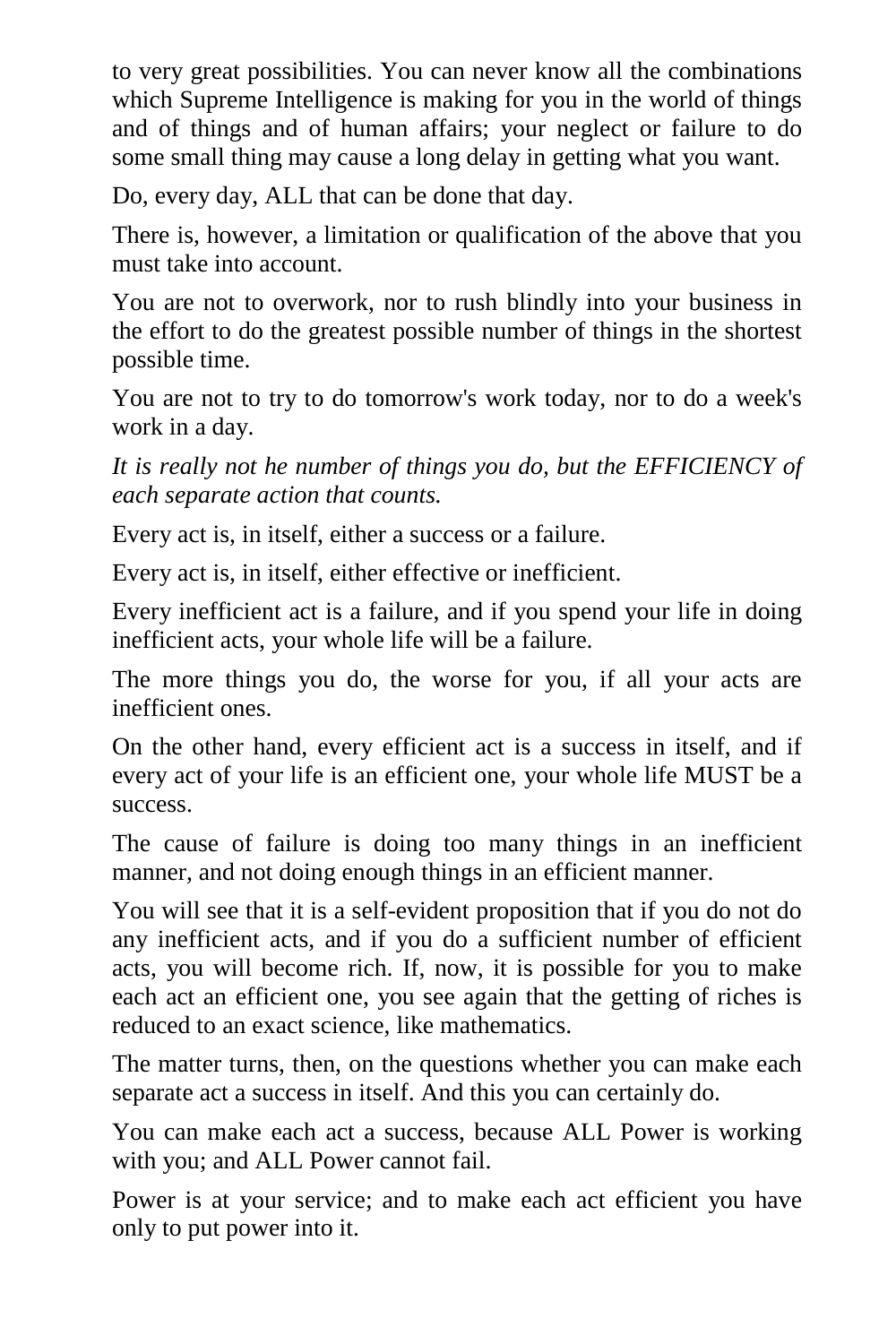Every action is either strong or weak; and when every one is strong, you are acting in the Certain Way which will make you rich.

Every act can be made strong and efficient by holding your vision while you are doing it, and putting the whole power of your FAITH and PURPOSE into it.

It is at this point that the people fail who separate mental power from personal action. They use the power of mind in one place and at one time, and they act in another pace and at another time. So their acts are not successful in themselves; too many of them are inefficient. But if ALL Power goes into every act, no matter how commonplace, every act will be a success in itself; and as in the nature of things every success opens the way to other successes, your progress toward what you want, and the progress of what you want toward you, will become increasingly rapid.

Remember that successful action is cumulative in its results. Since the desire for more life is inherent in all things, when a man begins to move toward larger life more things attach themselves to him, and the influence of his desire is multiplied.

Do, every day, all that you can do that day, and do each act in an efficient manner.

In saying that you must hold your vision while you are doing each act, however trivial or commonplace, I do not mean to say that it is necessary at all times to see the vision distinctly to its smallest details. It should be the work of your leisure hours to use your imagination on the details of your vision, and to contemplate them until they are firmly fixed upon memory. If you wish speedy results, spend practically all your spare time in this practice.

By continuous contemplation you will get the picture of what you want, even to the smallest details, so firmly fixed upon your mind, and so completely transferred to the mind of Formless Substance, that in your working hours you need only to mentally refer to the picture to stimulate your faith and purpose, and cause your best effort to be put forth. Contemplate your picture in your leisure hours until your consciousness is so full of it that you can grasp it instantly. You will become so enthused with its bright promises that the mere thought of it will call forth the strongest energies of your whole being.

Let us again repeat our syllabus, and by slightly changing the closing statements bring it to the point we have now reached.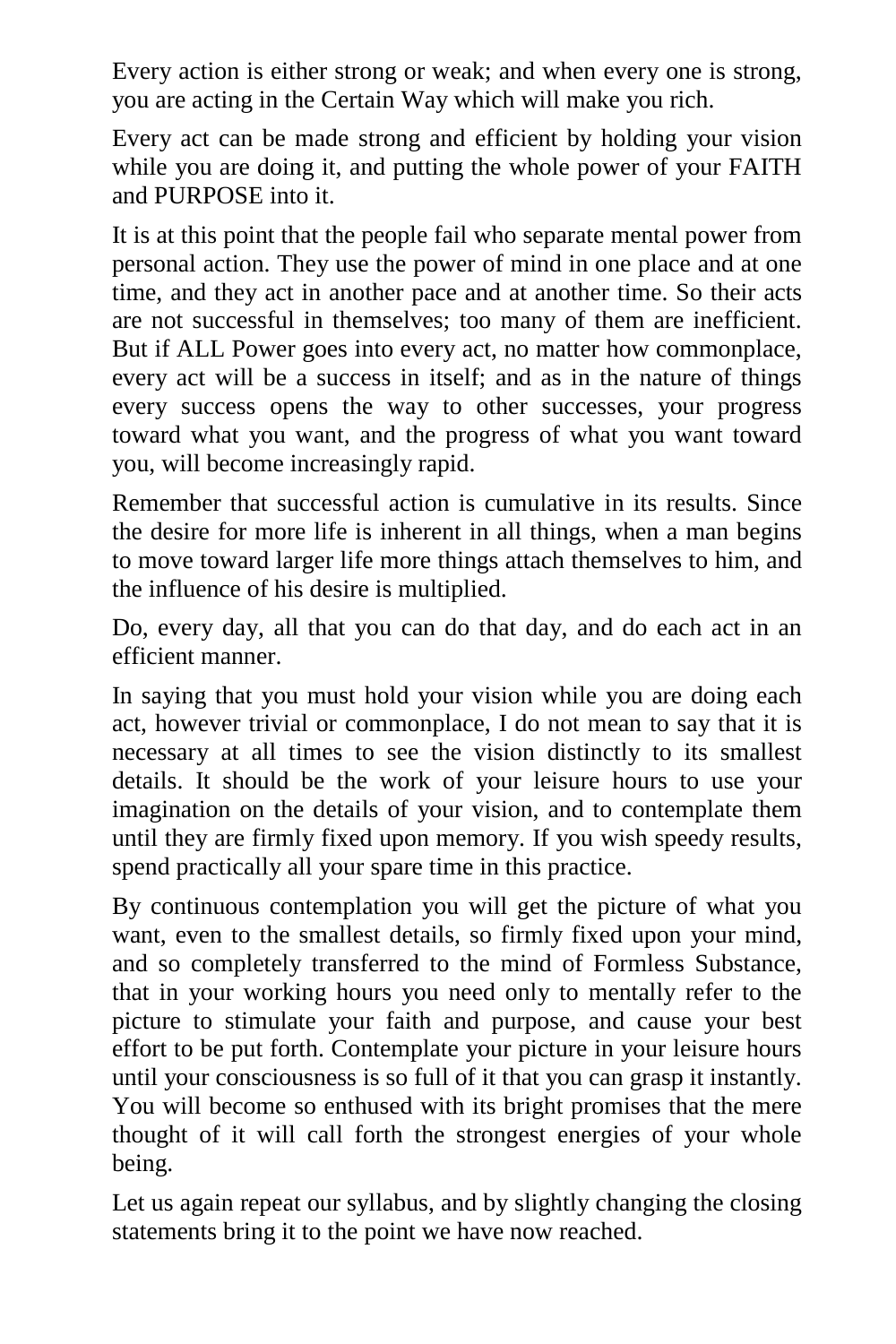*There is a thinking stuff from which all things are made, and which, in its original state, permeates, penetrates, and fills the interspaces of the universe. A thought, in this substance, Produces the thing that is imaged by the thought.* 

*Man can form things in his thought, and, by impressing his thought upon formless substance, can cause the thing he thinks about to be created.* 

*In order to do this, man must pass from the competitive to the creative mind; he must form a clear mental picture of the things he wants, and do, with faith and purpose, all that can be done each day, doing each separate thing in an efficient manner.*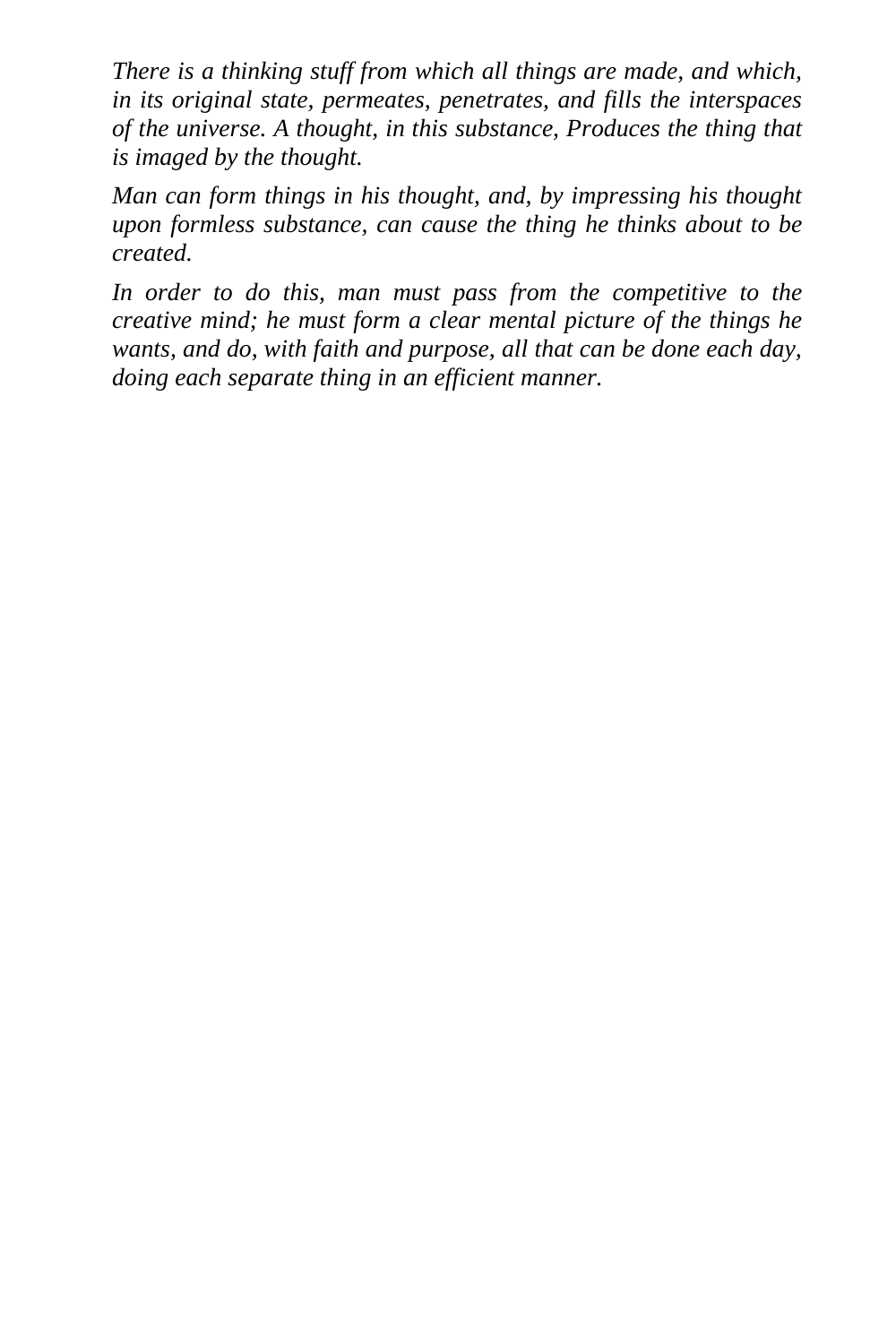## <span id="page-50-0"></span>**Getting into the Right Business**

SUCCESS, in any particular business, depends for one thing upon your possessing in a well-developed state the faculties required in that business.

Without good musical faculty no one can succeed as a teacher of music; without well-developed mechanical faculties no one can achieve great success in any of the mechanical trades; without tact and the commercial faculties no one can succeed in mercantile pursuits. But to possess in a well-developed state the faculties required in your particular vocation does not insure getting rich. There are musicians who have remarkable talent, and who yet remain poor; there are blacksmiths, carpenters, and so on who have excellent mechanical ability, but who do not get rich; and there are merchants with good faculties for dealing with men who nevertheless fail.

The different faculties are tools; it is essential to have good tools, but it is also essential that the tools should be used in the Right Way. One man can take a sharp saw, a square, a good plane, and so on, and build a handsome article of furniture; another man can take the same tools and set to work to duplicate the article, but his production will be a botch. He does not know how to use good tools in a successful way.

The various faculties of your mind are the tools with which you must do the work which is to make you rich; it will be easier for you to succeed if you get into a business for which you are well equipped with mental tools.

Generally speaking, you will do best in that business which will use your strongest faculties; the one for which you are naturally "best fitted." But there are limitations to this statement, also. No man should regard his vocation as being irrevocably fixed by the tendencies with which he was born.

You can get rich in ANY business, for if you have not the right talent for you can develop that talent; it merely means that you will have to make your tools as you go along, instead of confining yourself to the use of those with which you were born. It will be EASIER for you to succeed in a vocation for which you already have the talents in a well-developed state; but you CAN succeed in any vocation, for you can develop any rudimentary talent, and there is no talent of which you have not at least the rudiment.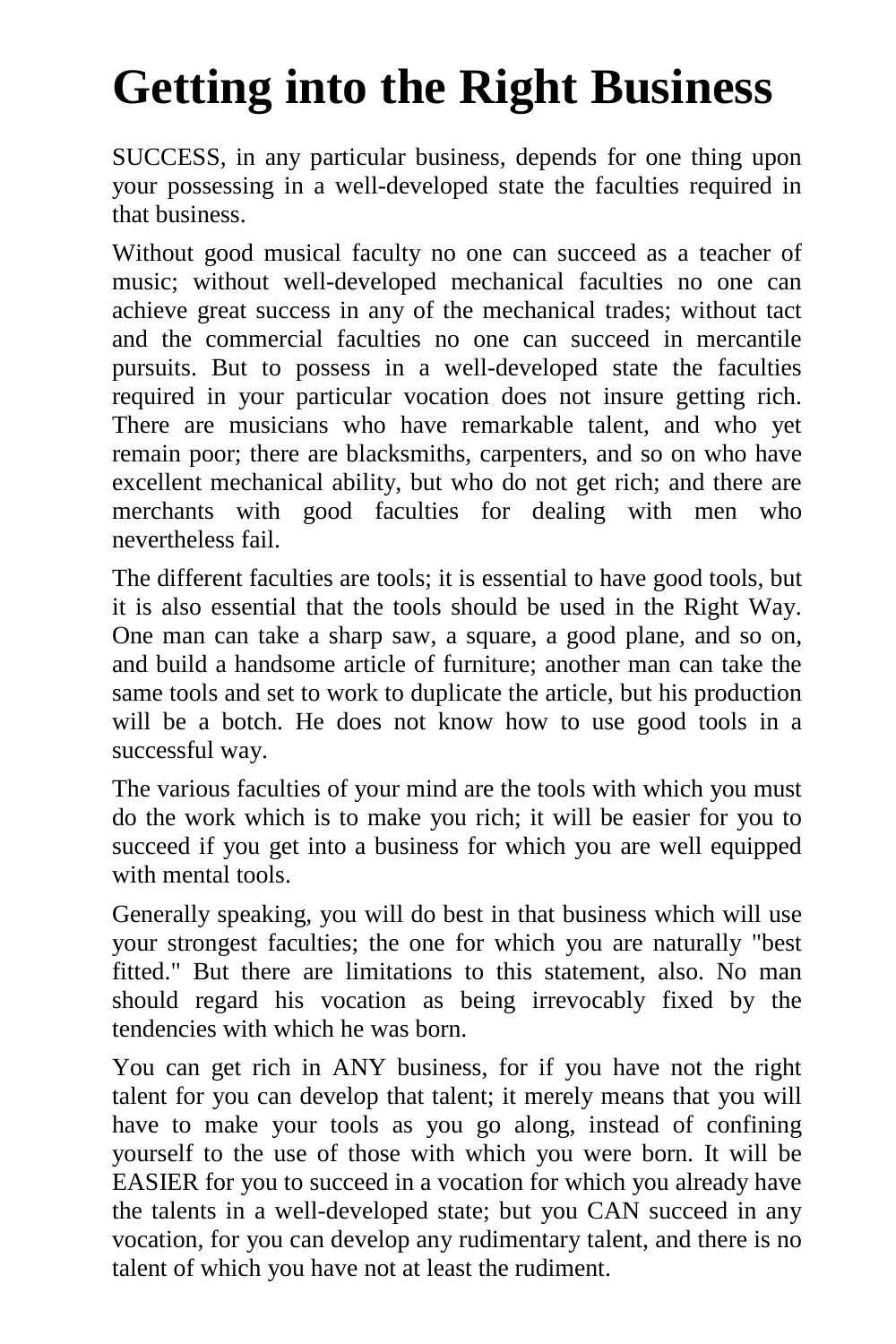You will get rich most easily in point of effort, if you do that for which you are best fitted; but you will get rich most satisfactorily if you do that which you WANT to do.

Doing what you want to do is life; and there is no real satisfaction in living if we are compelled to be forever doing something which we do not like to do, and can never do what we want to do. And it is certain that you can do what you want to do; the *desire* to do it is proof that you have within you the power which *can* do it.

Desire is a manifestation of power.

The desire to play music is the power which can play music seeking expression and development; the desire to invent mechanical devices is the mechanical talent seeking expression and development.

Where there is no power, either developed or undeveloped, to do a thing, there is never any desire to do that thing; and where there is strong desire to do a thing, it is certain proof that the power to do it is strong, and only requires to be developed and applied in the Right Way.

All things else being equal, it is best to select the business for which you have the best developed talent; but if you have a strong desire to engage in any particular line of work, you should select that work as the ultimate end at which you aim.

You can do what you want to do, and it is your right and privilege to follow the business or avocation which will be most congenial and pleasant.

You are not obliged to do what you do not like to do, and should not do it except as a means to bring you to the doing of the thing you want to do.

If there are past mistakes whose consequences have placed you in an undesirable business or environment, you may be obliged for some time to do what you do not like to do; but you can make the doing of it pleasant by knowing that it is making it possible for you to come to the doing of what you want to do.

If you feel that you are not in the right vocation, do not act too hastily in trying to get into another one. The best way, generally, to change business or environment is by growth.

Do not be afraid to make a sudden and radical change if the opportunity is presented, and you feel after careful consideration that it is the right opportunity; but never take sudden or radical action when you are in doubt as to the wisdom of doing so.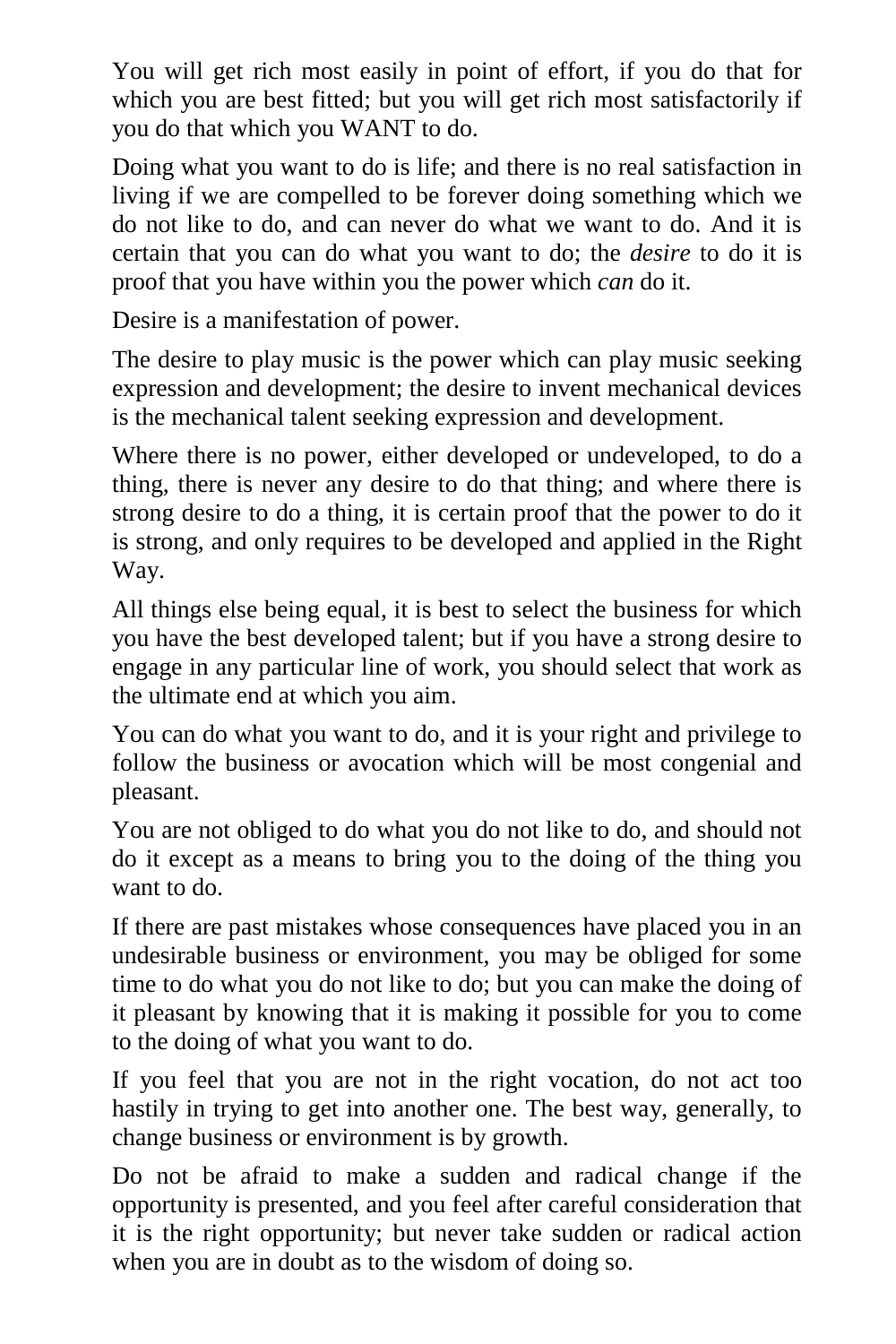There is never any hurry on the creative plane; and there is no lack of opportunity.

When you get out of the competitive mind you will understand that you never need to act hastily. No one else is going to beat you to the thing you want to do; there is enough for all. If one space is taken, another and a better one will be opened for you a little farther on; there is plenty of time. When you are in doubt, wait. Fall back on the contemplation of your vision, and increase your faith and purpose; and by all means, in times of doubt and indecision, cultivate gratitude.

A day or two spent in contemplating the vision of what you want, and in earnest thanksgiving that you are getting it, will bring your mind into such close relationship with the Supreme that you will make no mistake when you do act.

There is a mind which knows all there is to know; and you can come into close unity with this mind by faith and the purpose to advance in life, if you have deep gratitude.

Mistakes come from acting hastily, or from acting in fear or doubt, or in forgetfulness of the Right Motive, which is more life to all, and less to none.

As you go on in the Certain Way, opportunities will come to you in increasing number; and you will need to be very steady in your faith and purpose, and to keep in close touch with the All Mind by reverent gratitude.

Do all that you can do in a perfect manner every day, but do it without haste, worry, or fear. Go as fast as you can, but never hurry.

Remember that in the moment you begin to hurry you cease to be a creator and become a competitor; you drop back upon the old plane again.

Whenever you find yourself hurrying, call a halt; fix your attention on the mental image of the thing you want, and begin to give thanks that you are getting it. The exercise of GRATITUDE will never fail to strengthen your faith and renew your purpose.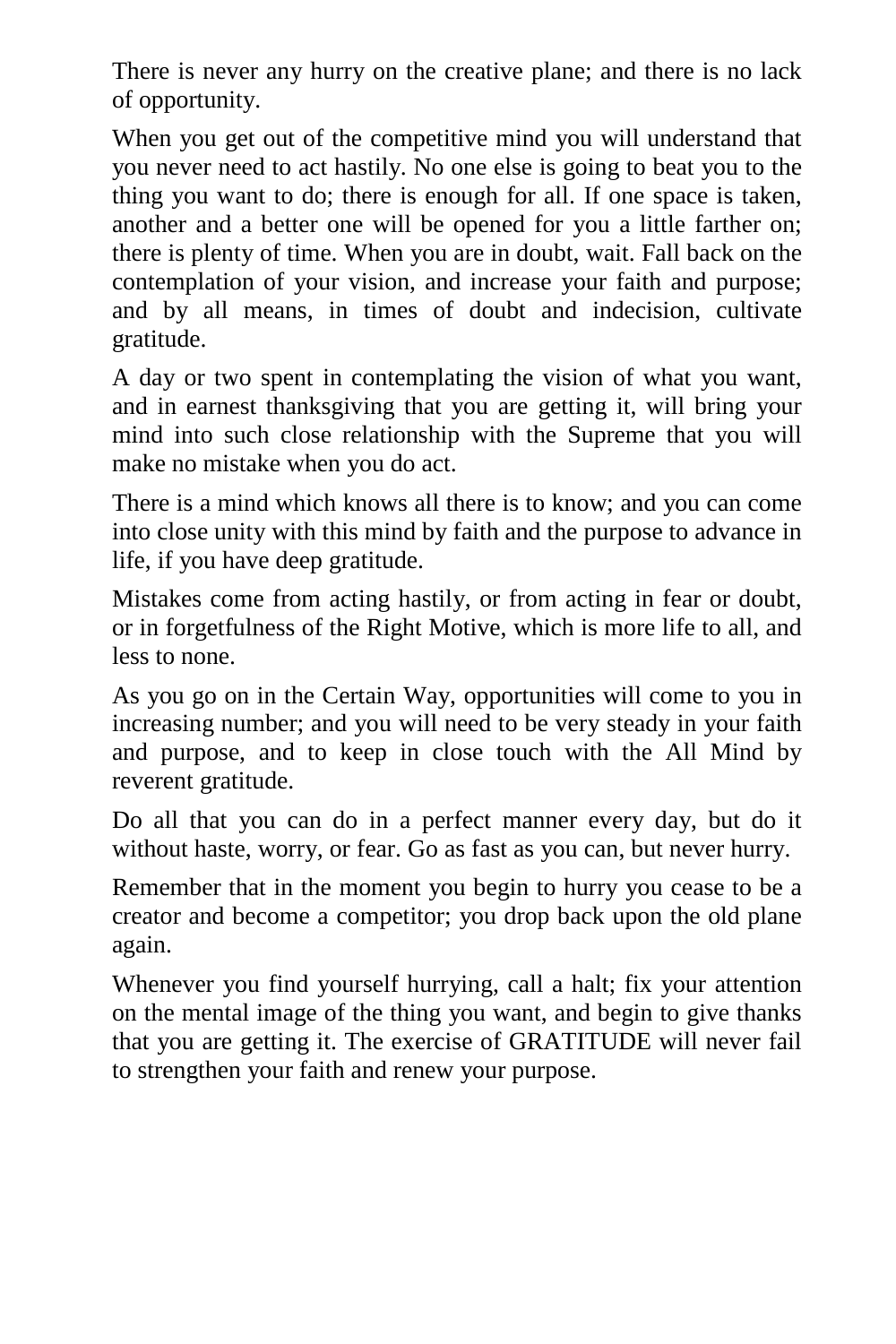## <span id="page-53-0"></span>**The Impression of Increase**

WHETHER you change your vocation or not, your actions for the present must be those pertaining to the business in which you are now engaged.

You can get into the business you want by making constructive use of the business you are already established in; by doing your daily work in a Certain Way.

And in so far as your business consists in dealing with other men, whether personally or by letter, the key-thought of all your efforts must be to convey to their minds the impression of increase.

Increase is what all men and all women are seeking; it is the urge of the Formless Intelligence within them, seeking fuller expression.

The desire for increase is inherent in all nature; it is the fundamental impulse of the universe. All human activities are based on the desire for increase; people are seeking more food, more clothes, better shelter, more luxury, more beauty, more knowledge, more pleasure- increase in something, more life.

Every living thing is under this necessity for continuous advancement; where increase of life ceases, dissolution and death set in at once.

Man instinctively knows this, and hence he is forever seeking more. This law of perpetual increase is set forth by Jesus in the parable of the talents; only those who gain more retain any; from him who hath not shall be taken away even that which he hath.

The normal desire for increased wealth is not an evil or a reprehensible thing; it is simply the desire for more abundant life; it is aspiration.

And because it is the deepest instinct of their natures, all men and women are attracted to him who can give them more of the means of life.

In following the Certain Way as described in the foregoing pages, you are getting continuous increase for yourself, and you are giving it to all with whom you deal.

You are a creative center, from which increase is given off to all.

Be sure of this, and convey assurance of the fact to every man, woman, and child with whom you come in contact. No matter how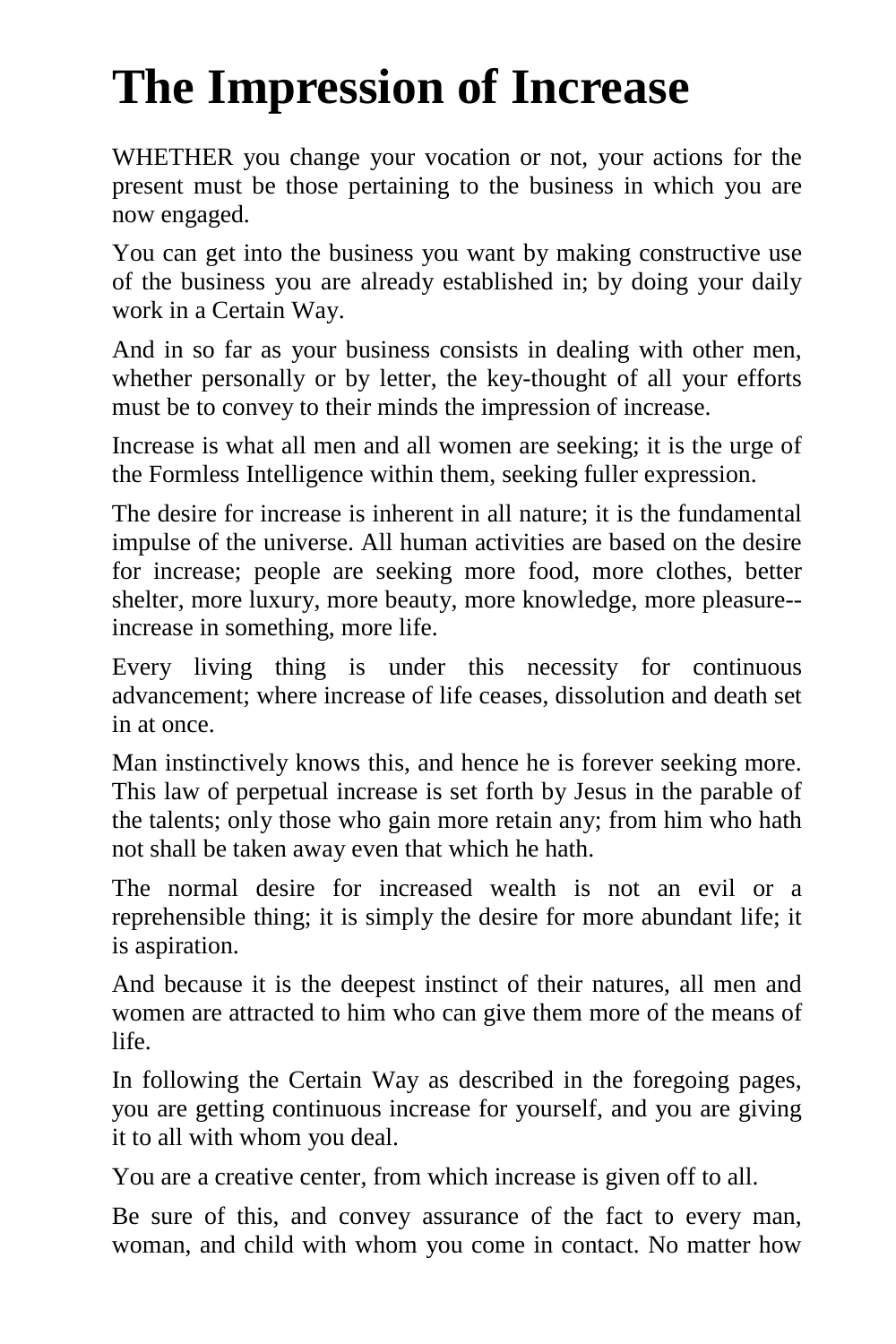small the transaction, even if it be only the selling of a stick of candy to a little child, put into it the thought of increase, and make sure that the customer is impressed with the thought.

Convey the impression of advancement with everything you do, so that all people shall receive the impression that you are an Advancing Man, and that you advance all who deal with you. Even to the people whom you meet in a social way, without any thought of business, and to whom you do not try to sell anything, give the thought of increase.

You can convey this impression by holding the unshakable faith that you, yourself, are in the Way of Increase; and by letting this faith inspire, fill, and permeate every action.

Do everything that you do in the firm conviction that you are an advancing personality, and that you are giving advancement to everybody.

Feel that you are getting rich, and that in so doing you are making others rich, and conferring benefits on all.

Do not boast or brag of your success, or talk about it unnecessarily; true faith is never boastful.

Wherever you find a boastful person, you find one who is secretly doubtful and afraid. Simply feel the faith, and let it work out in every transaction; let every act and tone and look express the quiet assurance that you are getting rich; that you are already rich. Words will not be necessary to communicate this feeling to others; they will feel the sense of increase when in your presence, and will be attracted to you again.

You must so impress others that they will feel that in associating with you they will get increase for themselves. See that you give them a use value greater than the cash value you are taking from them.

Take an honest pride in doing this, and let everybody know it; and you will have no lack of customers. People will go where they are given increase; and the Supreme, which desires increase in all, and which knows all, will move toward you men and women who have never heard of you. Your business will increase rapidly, and you will be surprised at the unexpected benefits which will come to you. You will be able from day to day to make larger combinations, secure greater advantages, and to go on into a more congenial vocation if you desire to do so.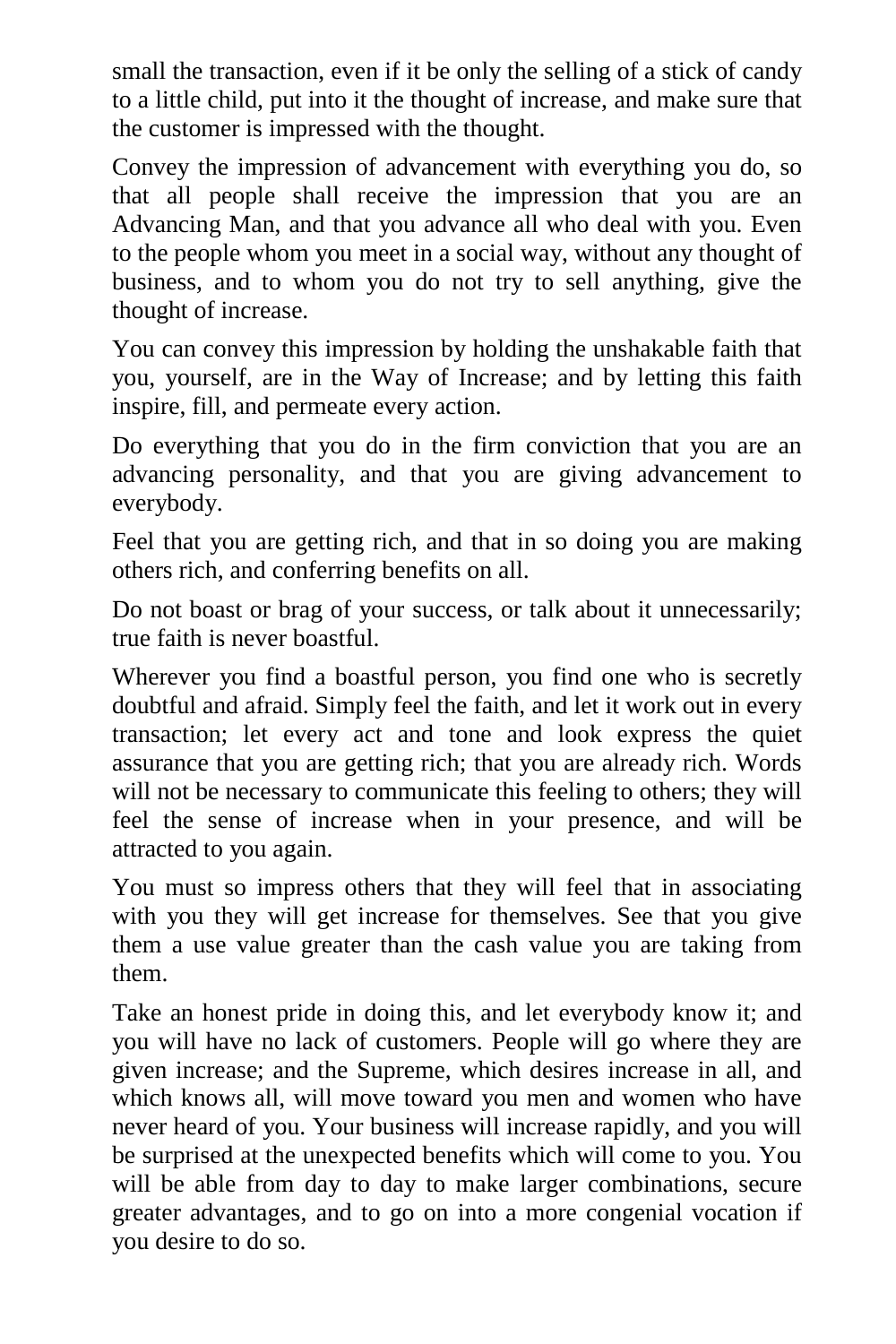But doing thing all this, you must never lose sight of your vision of what you want, or your faith and purpose to get what you want.

Let me here give you another word of caution in regard to motives.

Beware of the insidious temptation to seek for power over other men.

Nothing is so pleasant to the unformed or partially developed mind as the exercise of power or dominion over others. *The desire to rule*  for selfish gratification has been the curse of the world. For countless ages kings and lords have drenched the earth with blood in their battles to extend their dominions; this not to seek more life for all, but to get more power for themselves.

To-day, the main motive in the business and industrial world is the same; men Marshal their armies of dollars, and lay waste the lives and hearts of millions in the same mad scramble for power over others. Commercial kings, like political kings, are inspired by the lust for power.

Jesus saw in this desire for mastery the moving impulse of that evil world He sought to overthrow. Read the twenty-third chapter of Matthew, and see how He pictures the lust of the Pharisees to be called "Master," to sit in the high places, to domineer over others, and to lay burdens on the backs of the less fortunate; and note how He compares this lust for dominion with the brotherly seeking for the Common Good to which He calls His disciples.

Look out for the temptation to seek for authority, to become a "master," to be considered as one who is above the common herd, to impress others by lavish display, and so on.

The mind that seeks for mastery over others is the competitive mind; and the competitive mind is not the creative one. In order to master your environment and your destiny, it is not at all necessary that you should rule over your fellow men and indeed, when you fall into the world's struggle for the high places, you begin to be conquered by fate and environment, and your getting rich becomes a matter of chance and speculation.

Beware of the competitive mind!! No better statement of the principle of creative action can be formulated than the favorite declaration of the late "Golden Rule" Jones of Toledo: "What I want for myself, I want for everybody."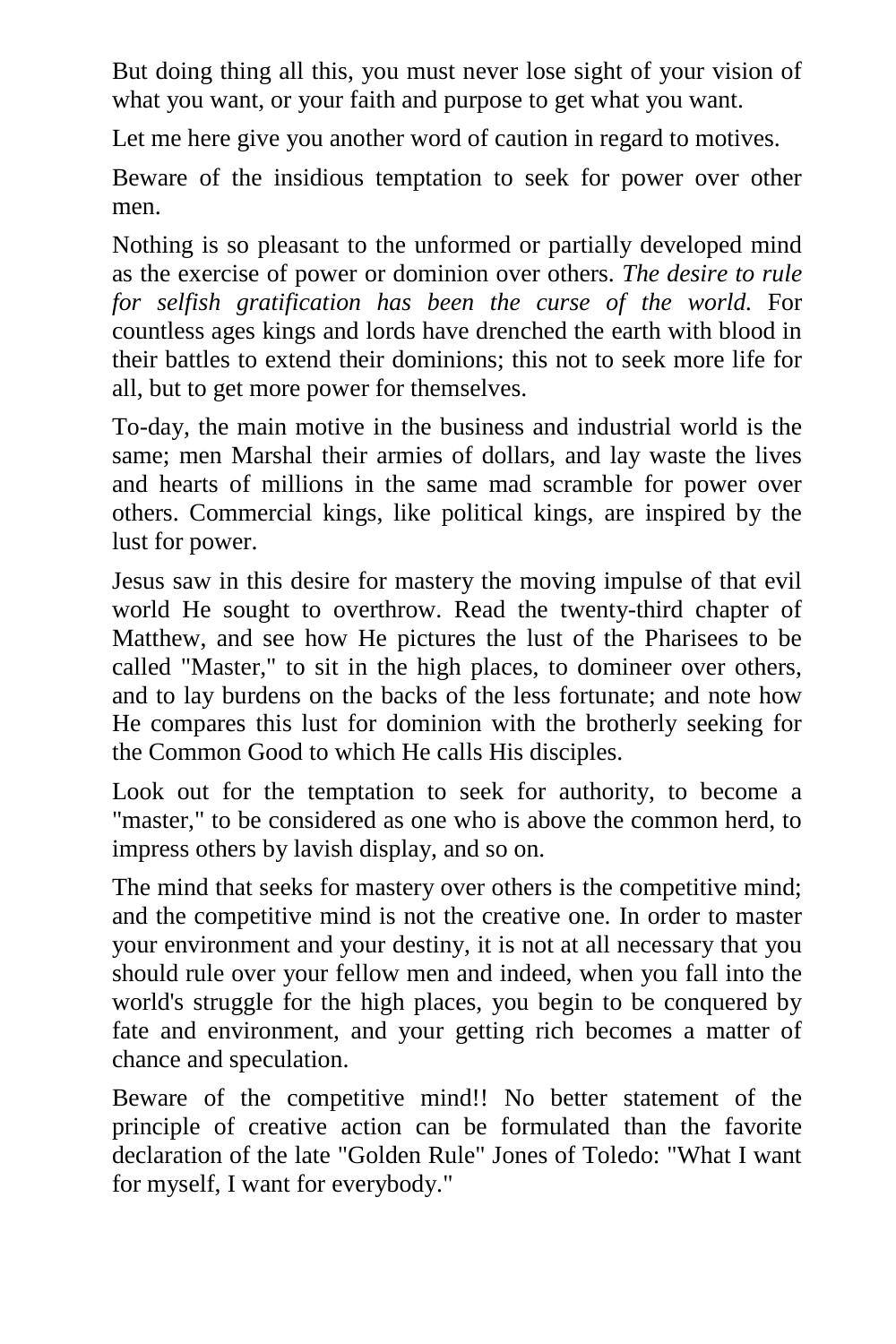## <span id="page-56-0"></span>**The Advancing Man**

WHAT I have said in the last chapter applies as well to the professional man and the wage-earner as to the man who is engaged in mercantile business.

No matter whether you are a physician, a teacher, or a clergyman, if you can give increase of life to others and make them sensible of the fact, they will be attracted to you, and you will get rich. The physician who holds the vision of himself as a great and successful healer, and who works toward the complete realization of that vision with faith and purpose, as described in former chapters, will come into such close touch with the Source of Life that he will be phenomenally successful; patients will come to him in throngs.

No one has a greater opportunity to carry into effect the teaching of this book than the practitioner of medicine; it does not matter to which of the various schools he may belong, for the principle of healing is common to all of them, and may be reached by all alike. The Advancing Man in medicine, who holds to a clear mental image of himself as successful, and who obeys the laws of faith, purpose, and gratitude, will cure every curable case he undertakes, no matter what remedies he may use.

In the field of religion, the world cries out for the clergyman who can teach his hearers the true science of abundant life. He who masters the details of the science of getting rich, together with the allied sciences of being well, of being great, and of winning love, and who teaches these details from the pulpit, will never lack for a congregation. This is the gospel that the world needs; it will give increase of life, and men will hear it gladly, and will give liberal support to the man who brings it to them.

What is now needed is a demonstration of the science of life from the pulpit. We want preachers who can not only tell us how, but who in their own persons will show us how. We need the preacher who will himself be rich, healthy, great, and beloved, to teach us how to attain to these things; and when he comes he will find a numerous and loyal following.

The same is true of the teacher who can inspire the children with the faith and purpose of the advancing life. He will never be "out of a job." And any teacher who has this faith and purpose can give it to his pupils; he cannot help giving it to them if it is part of his own life and practice.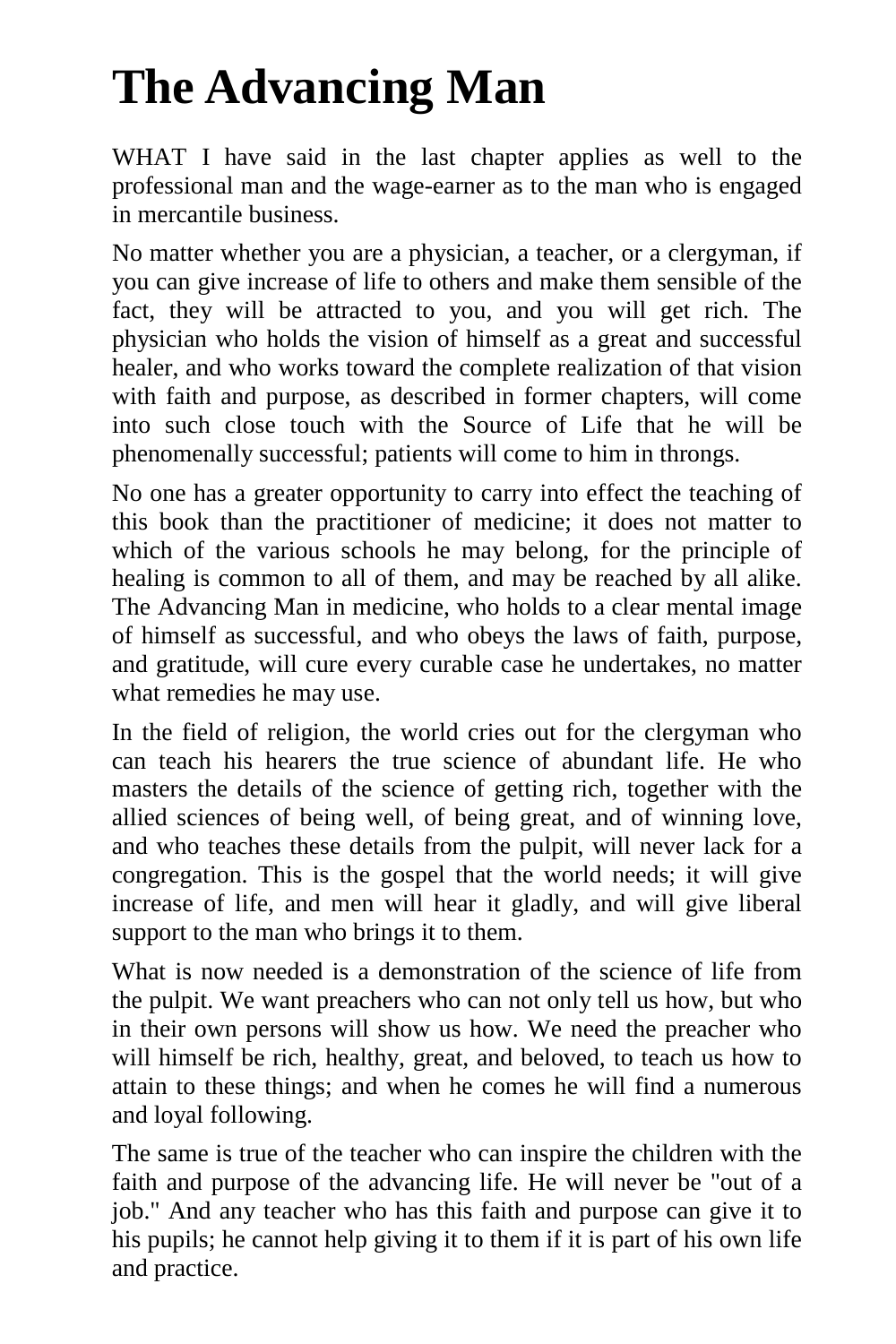What is true of the teacher, preacher, and physician is true of the lawyer, dentist, real estate man, insurance agent--of everybody.

` The combined mental and personal action I have described is infallible; it cannot fail. Every man and woman who follows these instructions steadily, perseveringly, and to the letter, will get rich. The law of the Increase of Life is as mathematically certain in its operation as the law of gravitation; getting rich is an exact science.

The wage-earner will find this as true of his case as of any of the others mentioned. Do not feel that you have no chance to get rich because you are working where there is no visible opportunity for advancement, where wages are small and the cost of living high. Form your clear mental vision of what you want, and begin to act with faith and purpose.

Do all the work you can do, every day, and do each piece of work in a perfectly successful manner; put the power of success, and the purpose to get rich, into everything that you do.

But do not do this merely with the idea of currying favor with your employer, in the hope that he, or those above you, will see your good work and advance you; it is not likely that they will do so.

The man who is merely a "good" workman, filling his place to the very best of his ability, and satisfied with that, is valuable to his employer; and it is not to the employer's interest to promote him; he is worth more where he is.

To secure advancement, something more is necessary than to be too large for your place.

The man who is certain to advance is the one who is too big for his place, and who has a clear concept of what he wants to be; who knows that he can become what he wants to be and who is determined to BE what he wants to be.

Do not try to more than fill your present place with a view to pleasing your employer; do it with the idea of advancing yourself. Hold the faith and purpose of increase during work hours, after work hours, and before work hours. Hold it in such a way that every person who comes in contact with you, whether foreman, fellow workman, or social acquaintance, will feel the power of purpose radiating from you; so that every one will get the sense of advancement and increase from you. Men will be attracted to you, and if there is no possibility for advancement in your present job, you will very soon see an opportunity to take another job.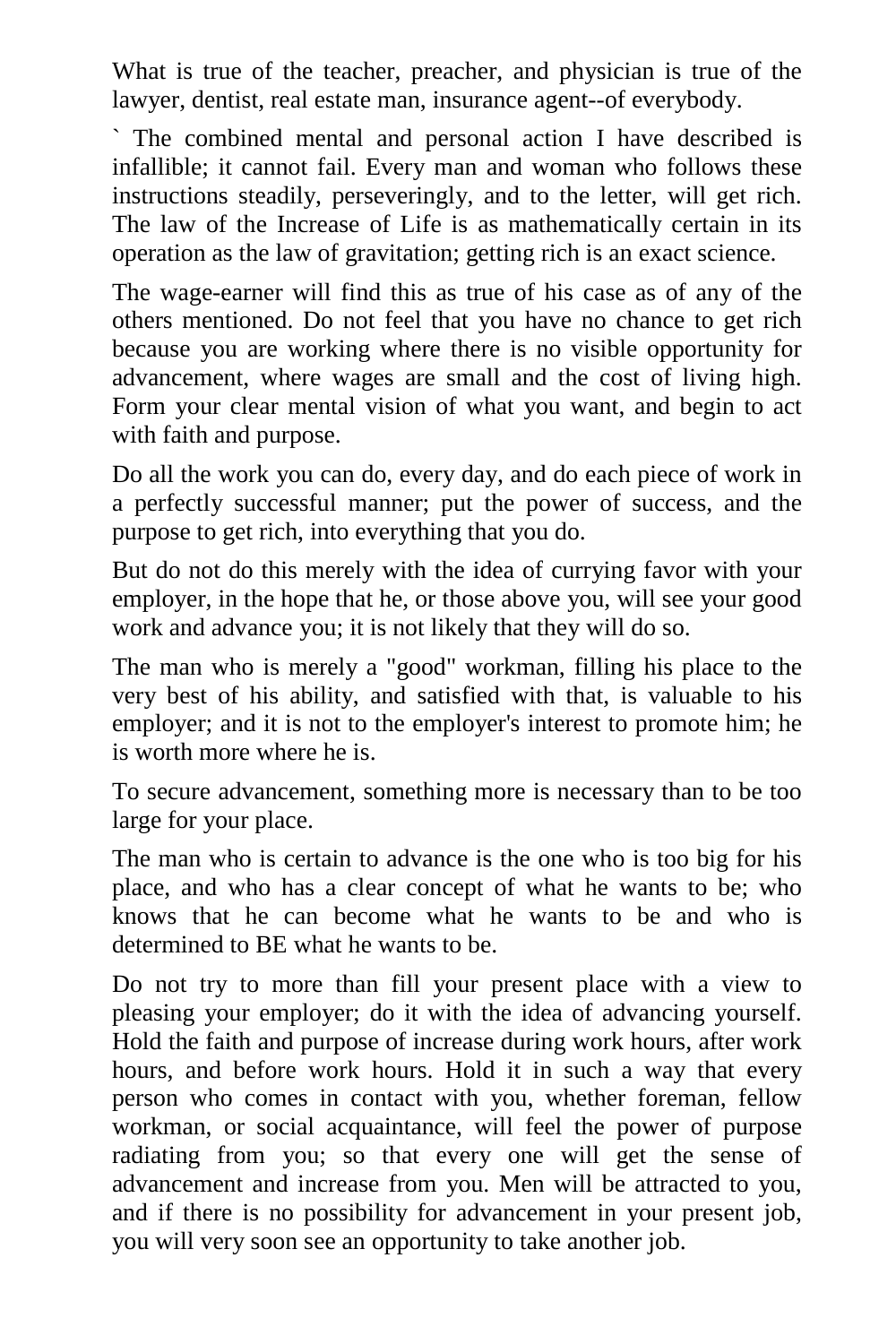There is a Power which never fails to present opportunity to the Advancing Man who is moving in obedience to law.

God cannot help helping you, if you act in a Certain Way; He must do so in order to help Himself.

There is nothing in your circumstances or in the industrial situation that can keep you down. If you cannot get rich working for the steel trust, you can get rich on a ten-acre farm; and if you begin to move in the Certain Way, you will certainly escape from the "clutches" of the steel trust and get on to the farm or wherever else you wish to be.

If a few thousands of its employees would enter upon the Certain Way, the steel trust would soon be in a bad plight; it would have to give its workingmen more opportunity, or go out of business. Nobody has to work for a trust; the trusts can keep men in so called hopeless conditions only so long as there are men who are too ignorant to know of the science of getting rich, or too intellectually slothful to practice it.

Begin this way of thinking and acting, and your faith and purpose will make you quick to see any opportunity to better your condition.

Such opportunities will speedily come, for the Supreme, working in All, and working for you, will bring them before you.

Do not wait for an opportunity to be all that you want to be; when an opportunity to be more than you are now is presented and you feel impelled toward it, take it. It will be the first step toward a greater opportunity.

There is no such thing possible in this universe as a lack of opportunities for the man who is living the advancing life.

It is inherent in the constitution of the cosmos that all things shall be for him and work together for his good; and he must certainly get rich if he acts and thinks in the Certain Way. So let wage-earning men and women study this book with great care, and enter with confidence upon the course of action it prescribes; it will not fail.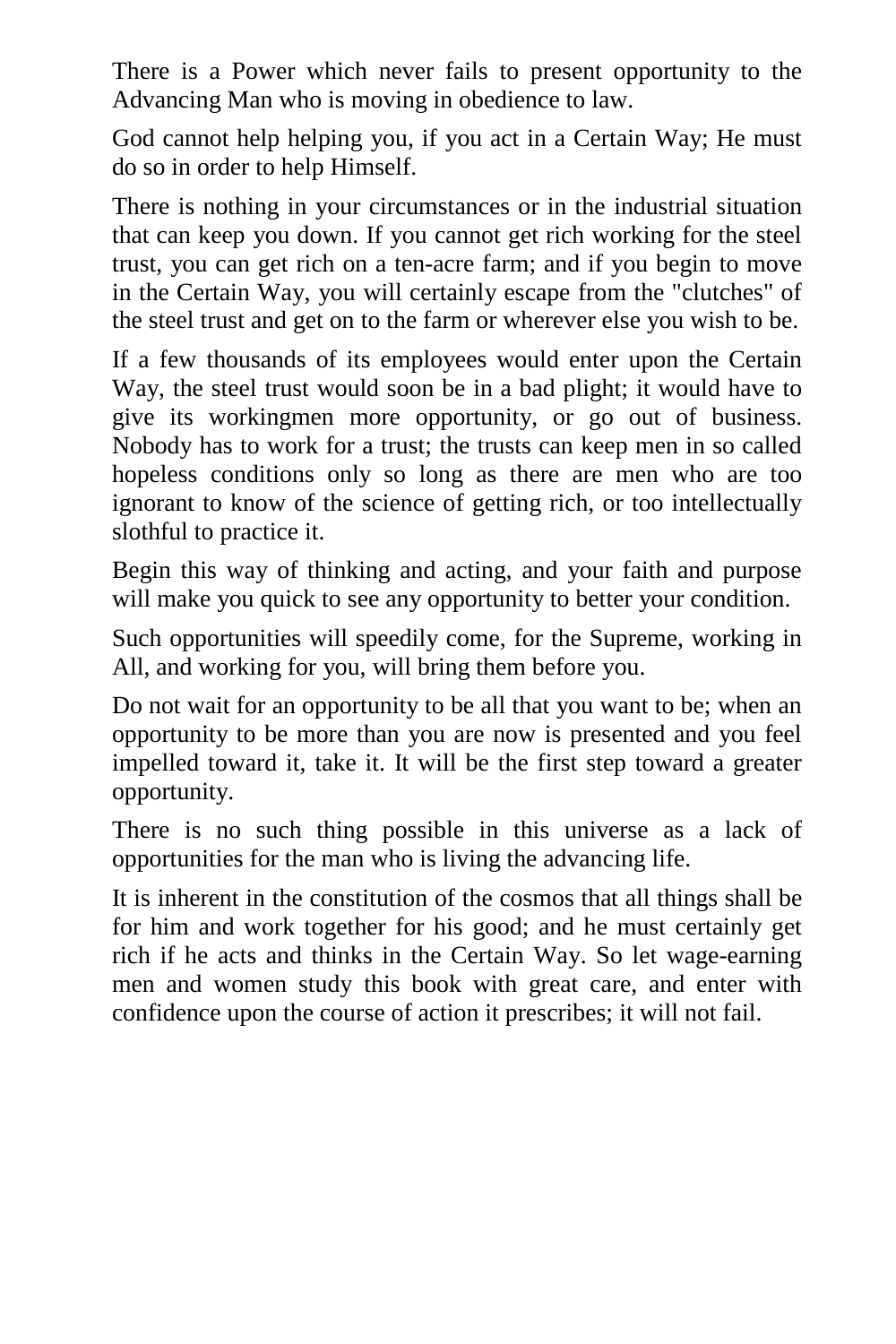#### <span id="page-59-0"></span>**Cautions & Concluding Observations**

MANY people will scoff at the idea that there is an exact science of getting rich; holding the impression that the supply of wealth is limited, they will insist that social and governmental institutions must be changed before even any considerable number of people can acquire a competence.

But this is not true.

It is true that existing governments keep the masses in poverty, but this is because the masses do not think and act in the Certain Way.

If the masses begin to move forward as suggested in this book, neither governments nor industrial systems can check them; all systems must be modified to accommodate the forward movement.

If the people have the Advancing Mind, have the Faith that they can become rich, and move forward with the fixed purpose to become rich, nothing can possibly keep them in poverty.

Individuals may enter upon the Certain Way at any time, and under any government, and make themselves rich; and when any considerable number of individuals do so under any government, they will cause the system to be so modified as to open the way for others.

The more men who get rich on the competitive plane, the worse for others; the more who get rich on the creative plane, the better for others.

The economic salvation of the masses can only be accomplished by getting a large number of people to practice the scientific method set down in this book, and become rich. These will show others the way, and inspire them with a desire for real life, with the faith that it can be attained, and with the purpose to attain it.

For the present, however, it is enough to know that neither the government under which you live nor the capitalistic or competitive system of industry can keep you from getting rich. When you enter upon the creative plane of thought you will rise above all these things and become a citizen of another kingdom.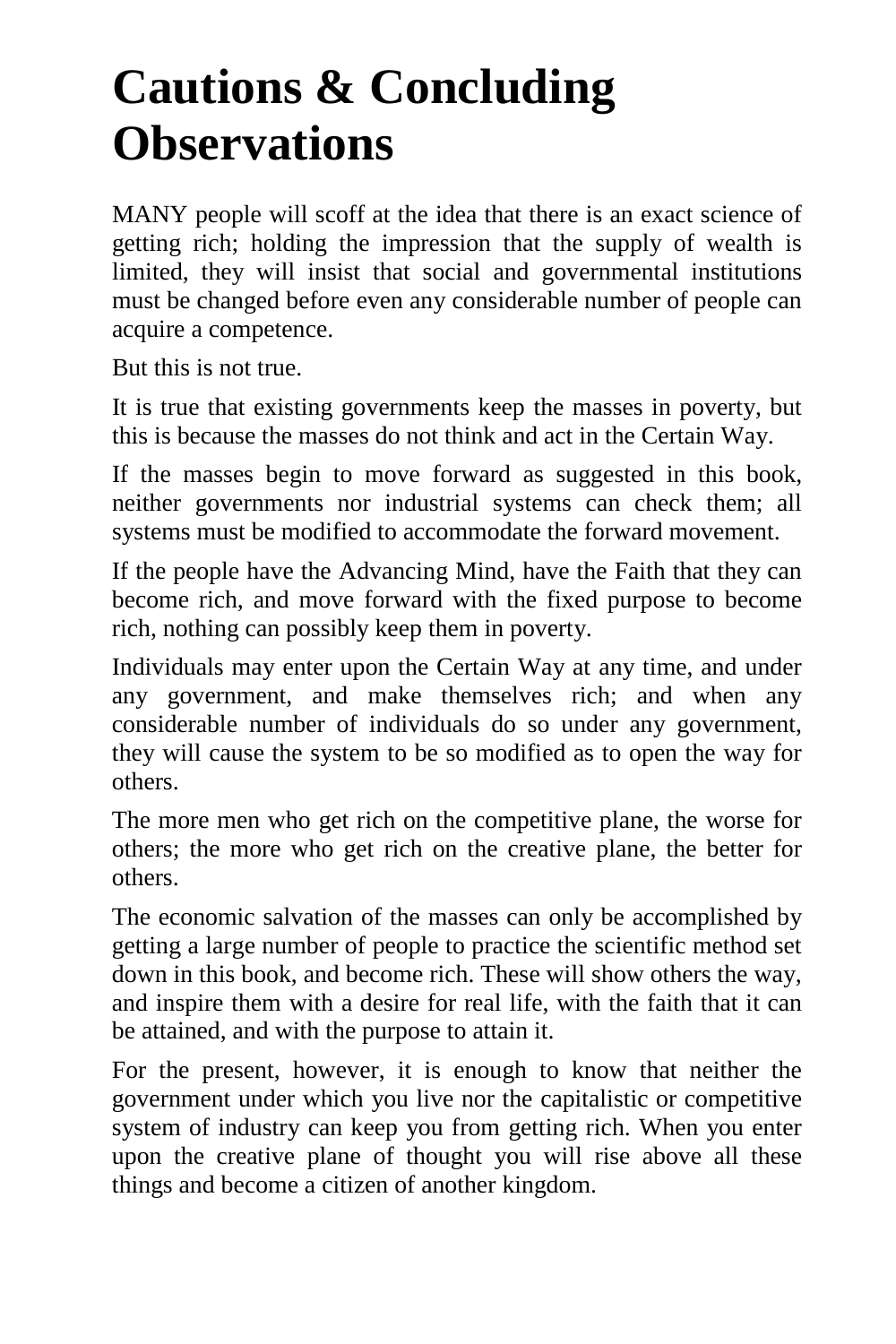But remember that your thought must be held upon the creative plane; you are never for an instant to be betrayed into regarding the supply as limited, or into acting on the moral level of competition.

Whenever you do fall into old ways of thought, correct yourself instantly; for when you are in the competitive mind, you have lost the cooperation of the Mind of the Whole.

Do not spend any time in planning as to how you will meet possible emergencies in the future, except as the necessary policies may affect your actions today. You are concerned with doing today's work in a perfectly successful manner, and not with emergencies which may arise tomorrow; you can attend to them as they come.

Do not concern yourself with questions as to how you shall surmount obstacles which may loom upon your business horizon, unless you can see plainly that your course must be altered today in order to avoid them.

No matter how tremendous an obstruction may appear at a distance, you will find that if you go on in the Certain Way it will disappear as you approach it, or that a way over, though, or around it will appear.

No possible combination of circumstances can defeat a man or woman who is proceeding to get rich along strictly scientific lines. No man or woman who obeys the law can fail to get rich, any more than one can multiply two by two and fail to get four.

Give no anxious thought to possible disasters, obstacles, panics, or unfavorable combinations of circumstances; it is time enough to meet such things when they present themselves before you in the immediate present, and you will find that every difficulty carries with it the wherewithal for its overcoming.

Guard your speech. Never speak of yourself, your affairs, or of anything else in a discouraged or discouraging way.

Never admit the possibility of failure, or speak in a way that infers failure as a possibility.

Never speak of the times as being hard, or of business conditions as being doubtful. Times may be hard and business doubtful for those who are on the competitive plane, but they can never be so for you; you can create what you want, and you are above fear.

When others are having hard times and poor business, you will find your greatest opportunities.

Train yourself to think of and to look upon the world as a something which is Becoming, which is growing; and to regard seeming evil as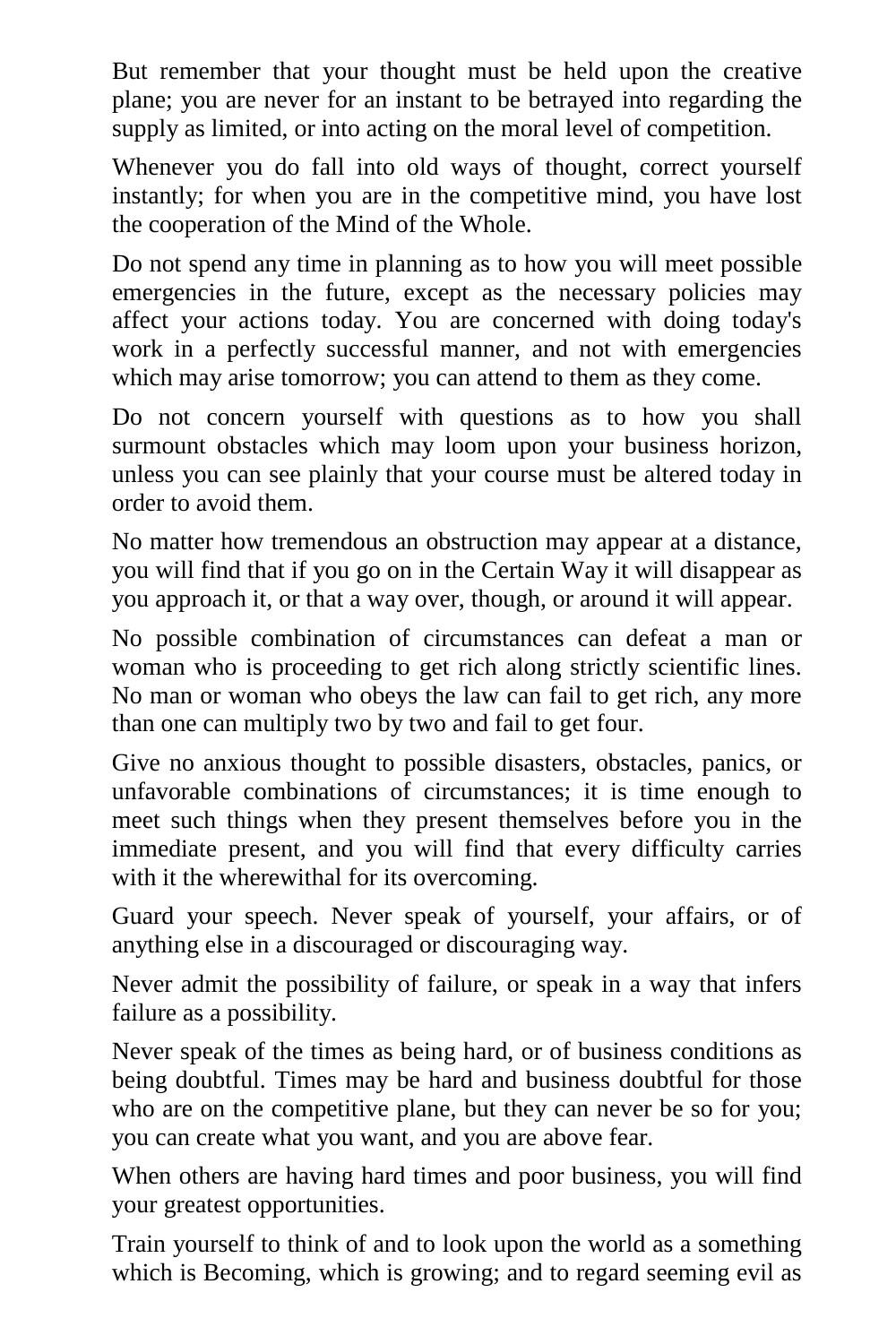being only that which is undeveloped. Always speak in terms of advancement; to do otherwise is to deny your faith, and to deny your faith is to lose it.

Never allow yourself to feel disappointed. You may expect to have a certain thing at a certain time, and not get it at that time; and this will appear to you like failure.

But if you hold to your faith you will find that the failure is only apparent.

Go on in the certain way, and if you do not receive that thing, you will receive something so much better that you will see that the seeming failure was really a great success.

A student of this science had set his mind on making a certain business combination which seemed to him at the time to be very desirable, and he worked for some, weeks to bring it about. When the crucial time came, the thing failed in a perfectly inexplicable way; it was as if some unseen influence had been working secretly against him. He was not disappointed; on the contrary, he thanked God that his desire had been overruled, and went steadily on with a grateful mind. In a few weeks an opportunity so much better came his way that he would not have made the first deal on any account; and he saw that a Mind which knew more than he knew had prevented him from losing the greater good by entangling himself with the lesser.

That is the way every seeming failure will work out for you, if you keep your faith, hold to your purpose, have gratitude, and do, every day, all that can be done that day, doing each separate act in a successful manner.

*When you make a failure, it is because you have not asked for enough; keep on, and a larger thing then you were seeking will certainly come to you.* Remember this.

You will not fail because you lack the necessary talent to do what you wish to do. If you go on as I have directed, you will develop all the talent that is necessary to the doing of your work.

It is not within the scope of this book to deal with the science of cultivating talent; but it is as certain and simple as the process of getting rich.

However, do not hesitate or waver for fear that when you come to any certain place you will fail for lack of ability; keep right on, and when you come to that place, the ability will be furnished to you.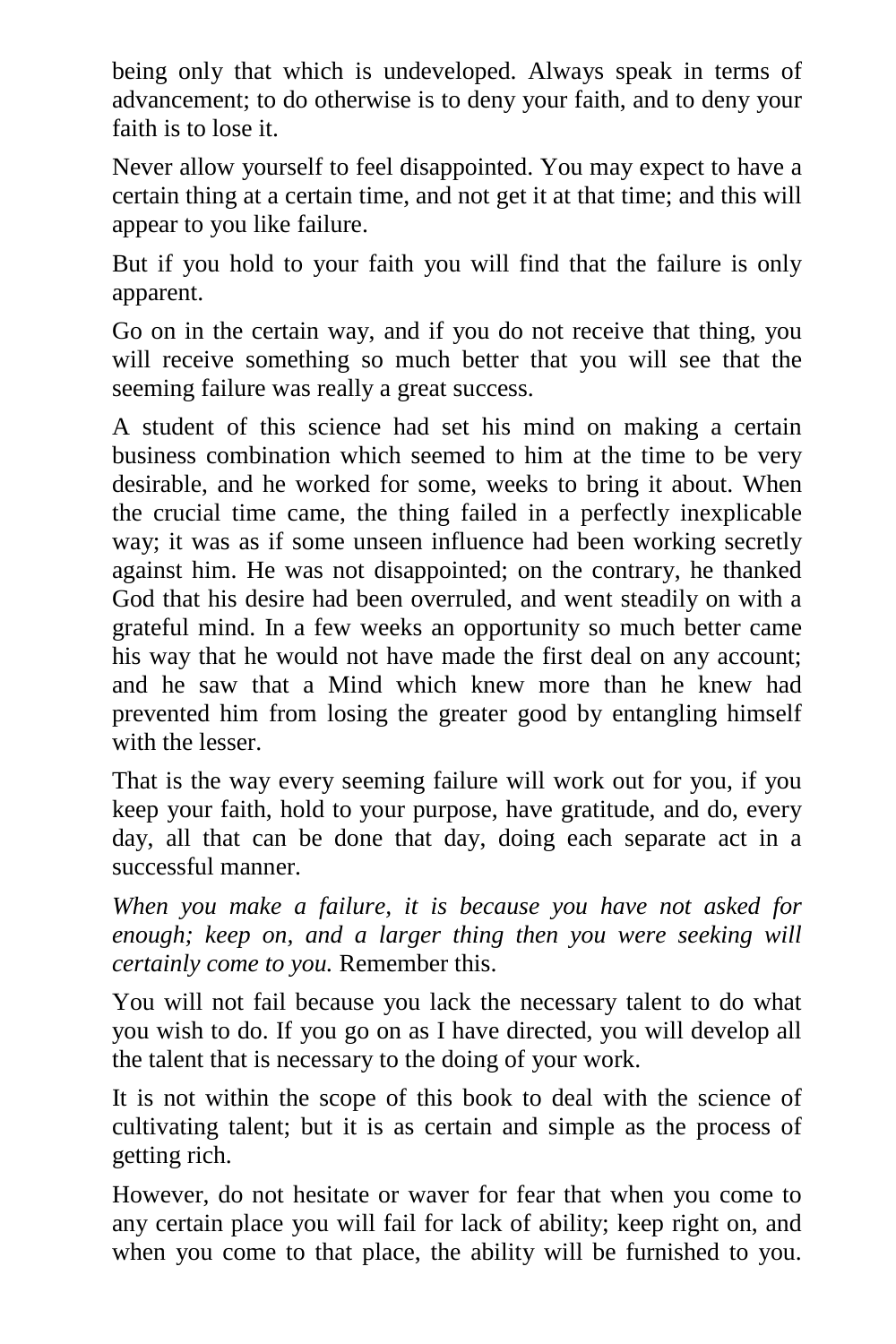The same source of Ability which enabled the untaught Lincoln to do the greatest work in government ever accomplished by a single man is open to you; you may draw upon all the mind there is for wisdom to use in meeting the responsibilities which are laid upon you. Go on in full faith.

Study this book. Make it your constant companion until you have mastered all the ideas contained in it. While you are getting firmly established in this faith, you will do well to give up most recreations and pleasure; and to stay away from places where ideas conflicting with these are advanced in lectures or sermons. Do not read pessimistic or conflicting literature, or get into arguments upon the matter. Do very little reading, outside of the writers mentioned in the Preface. Spend most of your leisure time in contemplating your vision, and in cultivating gratitude, and in reading this book. It contains all you need to know of the science of getting rich; and you will find all the essentials summed up in the following chapter.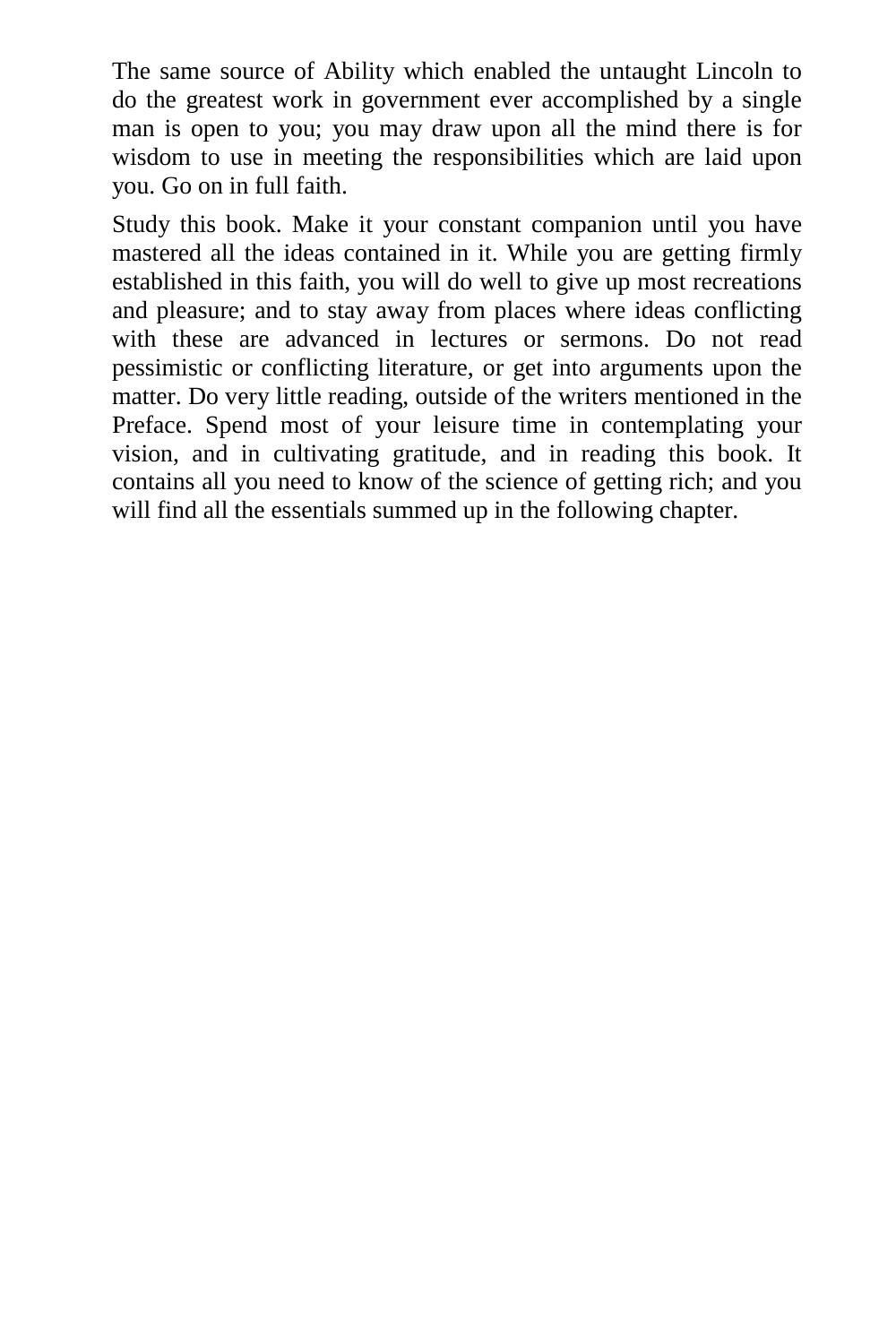### <span id="page-63-0"></span>**Summary**

THERE is a thinking stuff from which all things are made, and which, in its original state, permeates, penetrates, and fills the interspaces of the universe.

A thought in this substance produces the thing that is imaged by the thought.

Man can form things in his thought, and by impressing his thought upon formless substance can cause the thing he thinks about to be created.

In order to do this, man must pass from the competitive to the creative mind; otherwise he cannot be in harmony with the Formless Intelligence, which is always creative and never competitive in spirit.

Man may come into full harmony with the Formless Substance by entertaining a lively and sincere gratitude for the blessings it bestows upon him. Gratitude unifies the mind of man with the intelligence of Substance, so that man's thoughts are received by the Formless. Man can remain upon the creative plane only by uniting himself with the Formless Intelligence through a deep and continuous feeling of gratitude .

Man must form a clear and definite mental image of the things he wishes to have, to do, or to become; and he must hold this mental image in his thoughts, while being deeply grateful to the Supreme that all his desires are granted to him. The man who wishes to get rich must spend his leisure hours in contemplating his Vision, and in earnest thanksgiving that the reality is being given to him. Too much stress cannot be laid on the importance of frequent contemplation of the mental image, coupled with unwavering faith and devout gratitude. This is the process by which the impression is given to the Formless, and the creative forces set in motion.

The creative energy works through the established channels of natural growth, and of the industrial and social order. All that is included in his mental image will surely be brought to the man who follows the instructions given above, and whose faith does not waver. What he wants will come to him through the ways of established trade and commerce.

In order to receive his own when it shall come to him, man must be active; and this activity can only consist in more than filling his